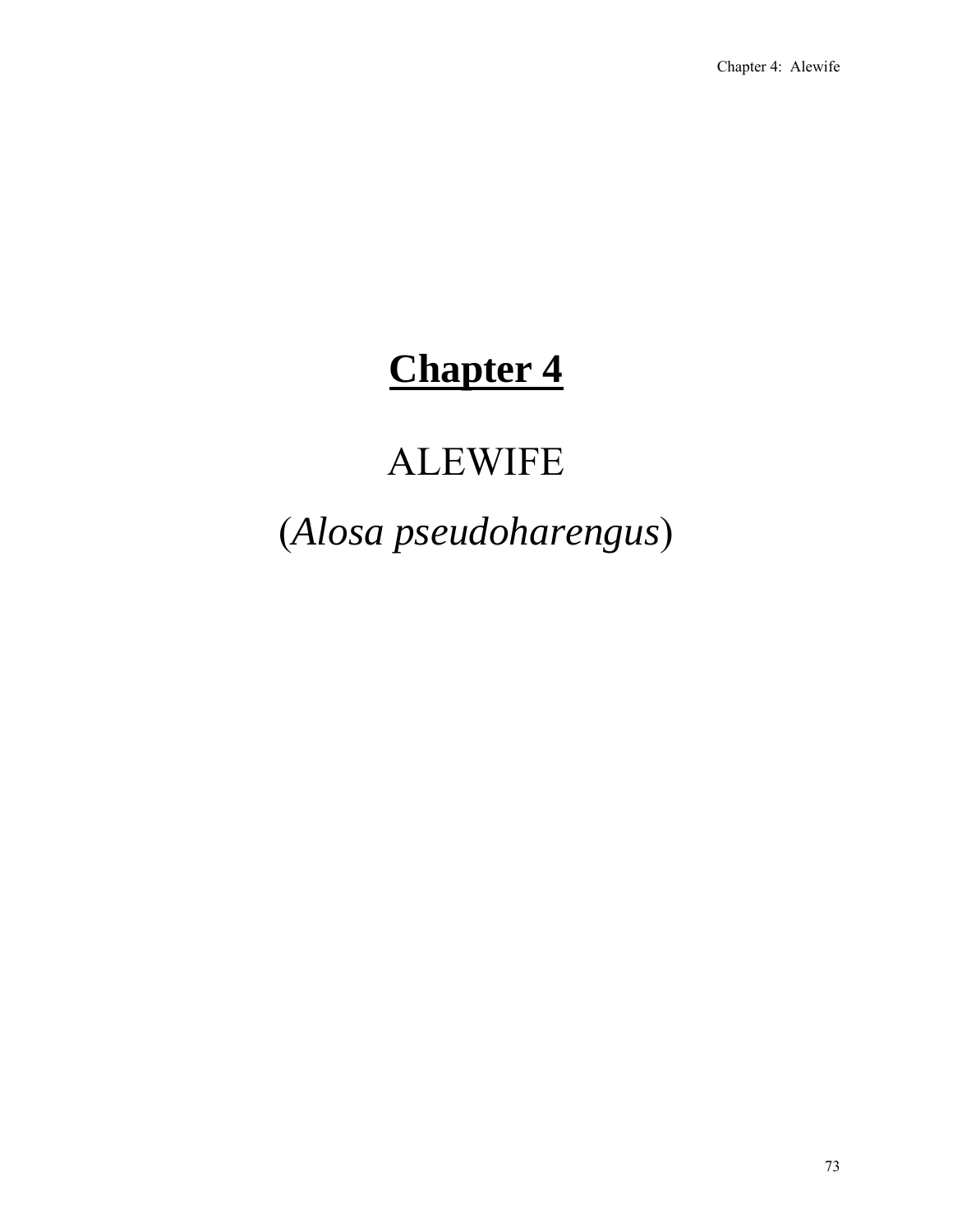# **Section I. Alewife Description of Habitat**

## **Alewife General Habitat Description and Introduction**

The alewife (*Alosa pseudoharengus*) is an anadromous, highly migratory, euryhaline, pelagic, schooling species. The species spends the majority of its life at sea, returning to freshwater river systems along the Atlantic coast of the United States to spawn (ASMFC 1985). While most alewife are native-anadromous fish, some have been introduced to landlocked systems. Researchers examined two distant anadromous alewife stocks to test whether landlocked stocks were more closely related to St. Croix anadromous stocks or to more geographically distant anadromous stocks. Landlocked alewife were found to be distantly related to all the anadromous stocks tested. A variety of statistical tests confirmed that anadromous and landlocked populations of alewife in the St. Croix are genetically divergent  $(FST = 0.244)$ . These results implied that very little, if any, interbreeding occurs between the two life history types (Bentzen and Paterson 2006; Willis 2006). Furthermore, significant genetic differences were observed between anadromous alewife populations in the St. Croix and anadromous populations in the LaHave and Gaspereau Rivers, as well as between the two anadromous St. Croix samples (Dennis Stream and Milltown). These results imply homing of alewives to their natal streams and, consequently, at least partial reproductive isolation between spawning runs, even at the level of tributaries within the St. Croix River (Willis 2006).

 The historical coastal range of the anadromous alewife was from South Carolina to Labrador, Nova Scotia, and northeastern Newfoundland (Berry 1964; Winters et al. 1973; Burgess 1978). However, more recent surveys indicate that they do not currently occur in the southern range beyond North Carolina (Rulifson 1982; Rulifson et al. 1994). Alewife from the southernmost portion of the species' range migrate long distances (over 2000 km) in ocean waters of the Atlantic seaboard. Patterns of migration may be similar to those of American shad (*Alosa sapidissima*) (Neves 1981). Although alewife and blueback herring co-occur throughout much of their respective ranges, alewife are typically more abundant than blueback herring in the northern portion of their range (Schmidt et al. 2003).

Recent analyses to determine the current status of alewife in the Connecticut, Hudson, and Delaware River systems, suggest that alewife are showing signs of overexploitation (for example, lower mean age, fewer returning spawners, and lower overall abundance) in all of these rivers. However, researchers noted that recently some runs in the northeastern U.S. and Canada have shown increased alewife abundance (Schmidt et al. 2003). Furthermore, alewife appeared to be thriving in inland waters, colonizing many freshwater bodies, including all five Great Lakes (Waldman and Limburg 2003).

While this document will focus primarily on the anadromous alewife populations, much of the research on specific environmental requirements of alewife, such as temperature, dissolved oxygen, salinity, and pH, has been conducted on landlocked populations, not anadromous stocks; therefore data should be interpreted with discretion (Klauda et al. 1991).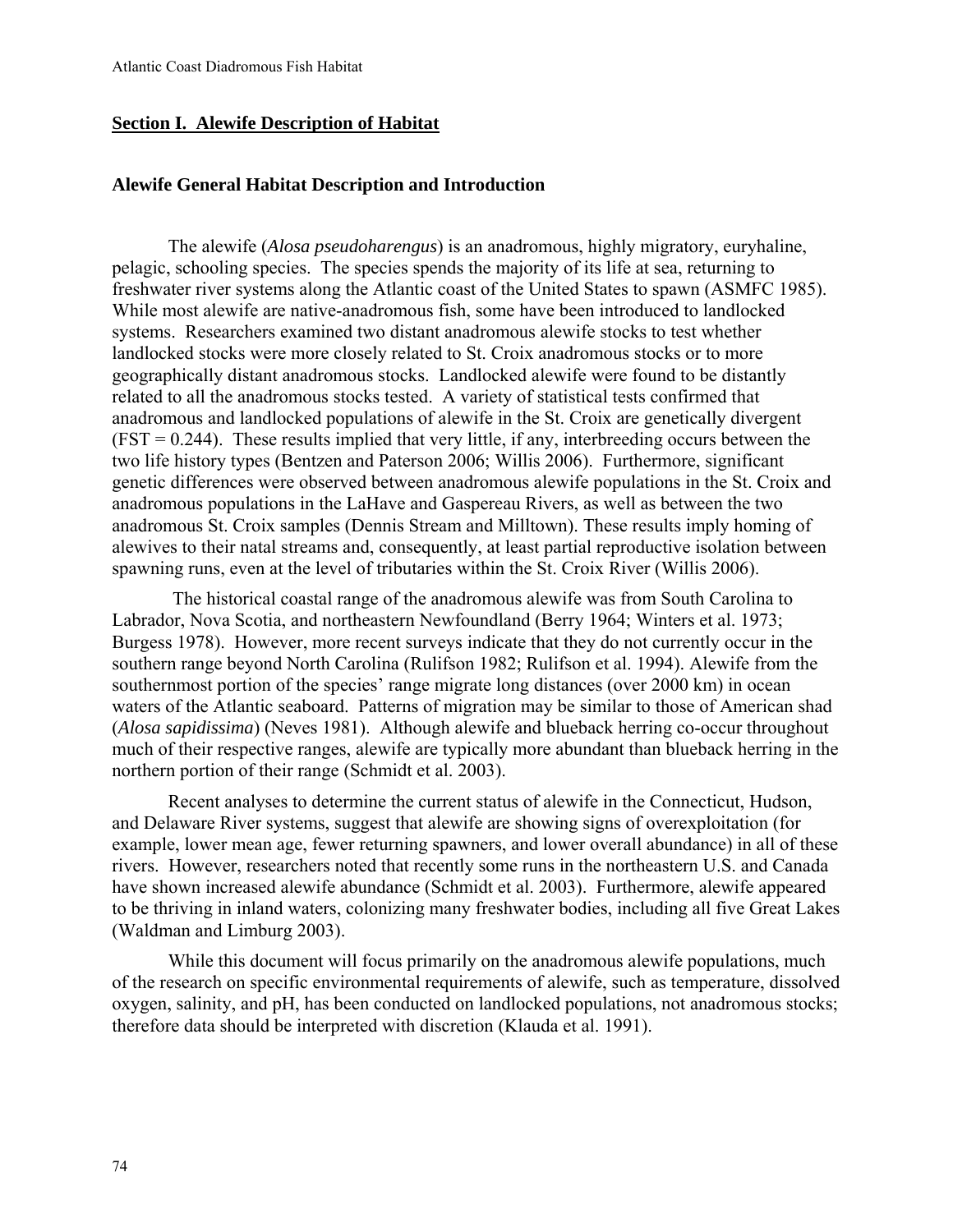# **Part A. Alewife Spawning Habitat**

## *Geographical and temporal patterns of migration*

The spring adult alewife migration to spawning grounds in freshwater and brackish water progresses seasonally from south to north, with populations further north returning later in the season as water temperatures rise. Neves (1981) suggested that alewife migrate from offshore waters north of Cape Hatteras, encountering the same thermal barrier as American shad. Alewife then move south along the Atlantic coast for fish homing to southern rivers, while northbound pre-spawning adults continue traveling up the coast (Stone and Jessop 1992). The species spawns in rivers, ponds, and lakes (lacustrine habitat), as far south as North Carolina and as far north as the St. Lawrence River, Canada (Neves 1981; S. Lary, U.S. Fish and Wildlife Service, personal communication).

| <b>State or region</b>                      | <b>Spawning season</b>       | <b>Citations</b>                                                                                                              |  |
|---------------------------------------------|------------------------------|-------------------------------------------------------------------------------------------------------------------------------|--|
| Bay of Fundy<br>tributaries                 | late April or early<br>May   | Leim and Scott 1996; Dominy 1971,<br>1973                                                                                     |  |
| Gulf of St. Lawrence<br>tributaries         | late May or early<br>June    | Leim and Scott 1996; Dominy 1971,<br>1973                                                                                     |  |
| Maine                                       | late April to mid-<br>May    | Rounsefell and Stringer 1943; Bigelow<br>and Schroeder 1953; Havey 1961; Libby<br>1981                                        |  |
|                                             | mid-May to mid-<br>June      | S. Lary, U.S. Fish and Wildlife Service,<br>personal communication                                                            |  |
| Massachusetts                               | early to mid-April           | Belding 1921; Bigelow and Schroeder<br>1953                                                                                   |  |
| Mid-Atlantic and<br>southern New<br>England | late March or early<br>April | Cooper 1961; Kissil 1969; Marcy 1969;<br>Smith 1971; Saila et al. 1972; Richkus<br>1974; Zich 1978; Wang and Kernehan<br>1979 |  |
| Chesapeake Bay<br>region                    | mid-March                    | Jones et al. 1978; Loesch 1987                                                                                                |  |
| North Carolina                              | late February                | Holland and Yelverton 1973;<br>Frankensteen 1976                                                                              |  |

Table 4-1. Reported spawning seasons for alewife along the Atlantic coast of North America

 Alewife typically spawn from late February to June in the south, and from June through August in the north (Table 4-1) (Marcy 1976a; Neves 1981; Loesch 1987). Spawning is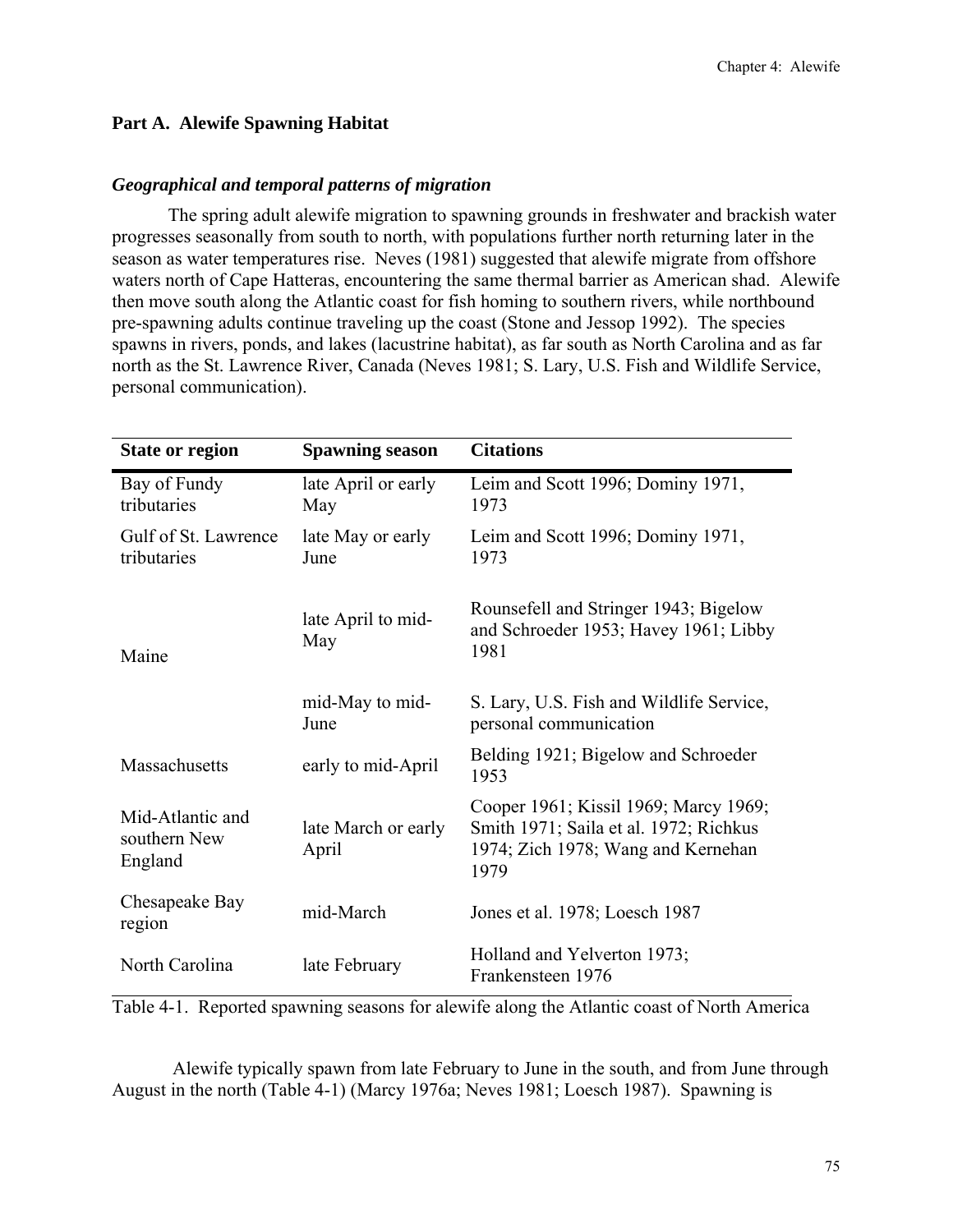triggered most predictably by a change in the water temperature. Movement upstream may be controlled by water flow, with increased movement occurring during higher flow periods (Collins 1952; Richkus 1974). However, extreme high flows can act as a velocity barrier delaying or preventing upstream migration and access to spawning habitat (S. Lary, U.S. Fish and Wildlife Service, personal communication).

 Although adult alewife will move upstream at various times of the day, peak migration typically occurs between dawn and noon, and from dusk to midnight (Richkus 1974; Rideout 1974; Richkus and Winn 1979). Researchers have found that high midday movement is restricted to overcast days, and nocturnal movement occurs when water temperatures are abnormally high (Jones et al. 1978). Typically, males arrive before females at the mouths of spawning rivers (Cooper 1961; Tyus 1971; Richkus 1974).

There is strong evidence suggesting that alewife home to their natal rivers to reproduce; however, some individuals have been found to colonize new areas. Alternatively, alewife may reoccupy systems from which they have been extirpated (Havey 1961; Thunberg 1971; Messieh 1977; Loesch 1987). Messieh (1977) found that alewife strayed considerably to adjacent streams in the St. Johns River, Florida, particularly during the pre-spawning period (late winter, early spring), but not during the spawning run. It appears that olfaction is the primary means for homing behavior (Ross and Biagi 1990).

# *Spawning location (ecological)*

Alewife select slow-moving sections of rivers or streams to spawn, where the water may be as shallow as 30 cm (Jones et al. 1978). The species may also spawn in lakes or ponds, including freshwater coves behind barrier beaches (Smith 1907; Belding 1921; Leim and Scott 1966; Richkus 1974; Colette and Klein-MacPhee 2002). In watersheds where dams are an impediment, spawning may occur in shore-bank eddies or deep pools below the dams (Loesch and Lund 1977). Additionally, in New England and Nova Scotia, alewife spawn in lakes and ponds located within coastal watersheds (Loesch 1987). For this reason, they are typically more abundant than blueback herring in rivers with abundant headwater ponds. In rivers where headwater ponds are absent or scarce, alewife are less abundant in headwater reaches; however, blueback herring utilize the mainstream proper for spawning in those systems (Ross and Biagi 1990). In tributaries of the Rappahannock River, Virginia, upstream areas were found to be more important than downstream areas for spawning alewife (O'Connell and Angermeier 1997). Although earlier studies suggested that alewife ascend further upstream than blueback herring (Hildebrand 1963; Scott and Crossman 1973), Loesch (1987) noted that both species have the ability to ascend rivers far upstream.

Boger (2002) found that river herring within the Rappahannock River watershed spawned in larger, elongated watersheds with greater mean elevation and greater habitat complexity. This researcher suggested that such areas are likely to have more stable base flows that can maintain suitable spawning habitat even during dry years. Additionally, spawning areas had a greater percentage of deciduous forest and developed areas and less grassland areas (Boger 2002).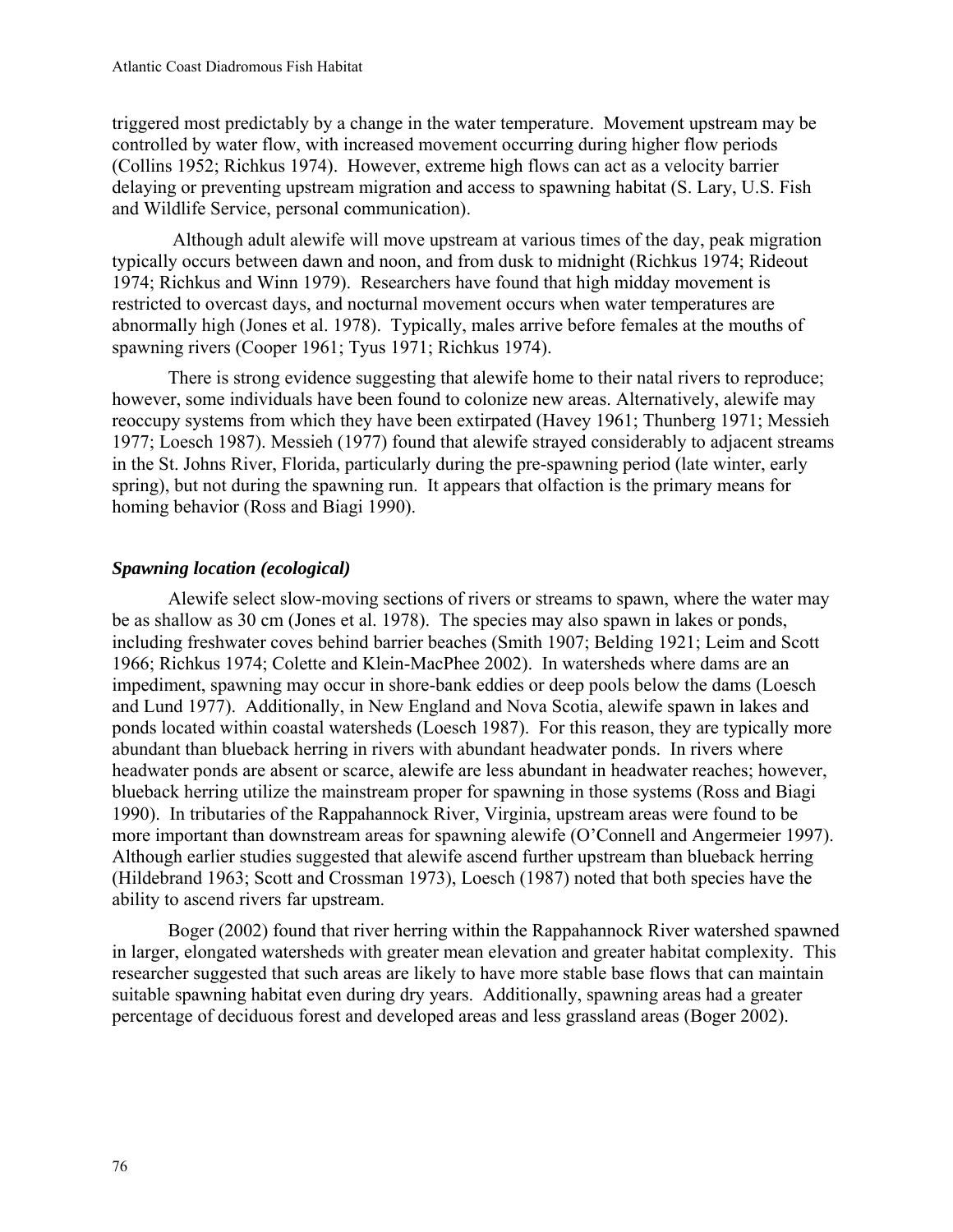# *Temporal spawning patterns*

 Alewife usually spawn 3 to 4 weeks before blueback herring in areas where they cooccur; however, there may be considerable overlap (Loesch 1987) and peak spawning periods may differ by only 2 to 3 weeks (Jones et al. 1978). In a tributary of the Rappahannock River, Virginia, O'Connell and Angermeier (1997) found that blueback herring eggs and larvae were more abundant than those of alewife, but alewife used the stream over a longer period of time. The researchers also reported a minor three-day overlap of spawning by these two alosine species. It has been hypothesized that alewife and blueback herring select separate spawning sites in sympatric areas to reduce competition (Loesch 1987). O'Connell and Angermeier (1997) reported that the two species used different spawning habitat due to a temporal, rather than spatial, segregation that minimizes the competition between the two species.

Alewife may spawn throughout the day, however, most spawning occurs at night (Graham 1956). One female fish and up to 25 male fish broadcast eggs and sperm simultaneously just below the surface of the water or over the substrate (Belding 1921; McKenzie 1959; Cooper 1961). Spawning lasts two to three days for each group or "wave" of fish that arrives (Cooper 1961; Kissil 1969; Kissil 1974), with older and larger fish usually spawning first (Belding 1921; Cooper 1961; Libby 1981, 1982). Following spawning, the adult spent fish quickly return downstream (Colette and Klein-MacPhee 2002).

| <b>State</b>   | % of spawners                     | <b>Citations</b>                         |  |
|----------------|-----------------------------------|------------------------------------------|--|
| Nova Scotia    | 60%                               | O'Neill 1980                             |  |
| Maryland       | $30 - 72%$                        | Weinrich et al. 1987; Howell et al. 1990 |  |
| Virginia       | 61%                               | Joseph and Davis 1965                    |  |
| North Carolina | $13.7\%$ (1993);<br>$61\%$ (1995) | Winslow 1995                             |  |

# *Maturation and spawning periodicity*

Table 4-2. Percentage of repeat spawners for alewife along the Atlantic coast of North America

Many alewife are repeat spawners, with some individuals completing seven or eight spawning events in a lifetime (Table 4-2) (Jessop et al. 1983). It is not clear whether there is a clinal trend from south to north for repeat spawning (i.e., more in the north than south) (Klauda et al. 1991), or if there is a typical percent of the annual return population that repeat spawns (i.e., 30 to 40% repeat spawners throughout their range) (Richkus and DiNardo 1984). Furthermore, Kissil (1974) suggested that alewife might spawn more than once in a season.

Adults will typically spend two to four years at sea before returning to their natal rivers to spawn (Neves 1981). The majority of adults reach sexual maturity at 3, 4, or 5 years of age, although some adults from North Carolina (Richkus and DiNardo 1984) have returned to spawn at age-2 (Jessop et al. 1983). The oldest alewife recorded in North Carolina were age-9 (Street et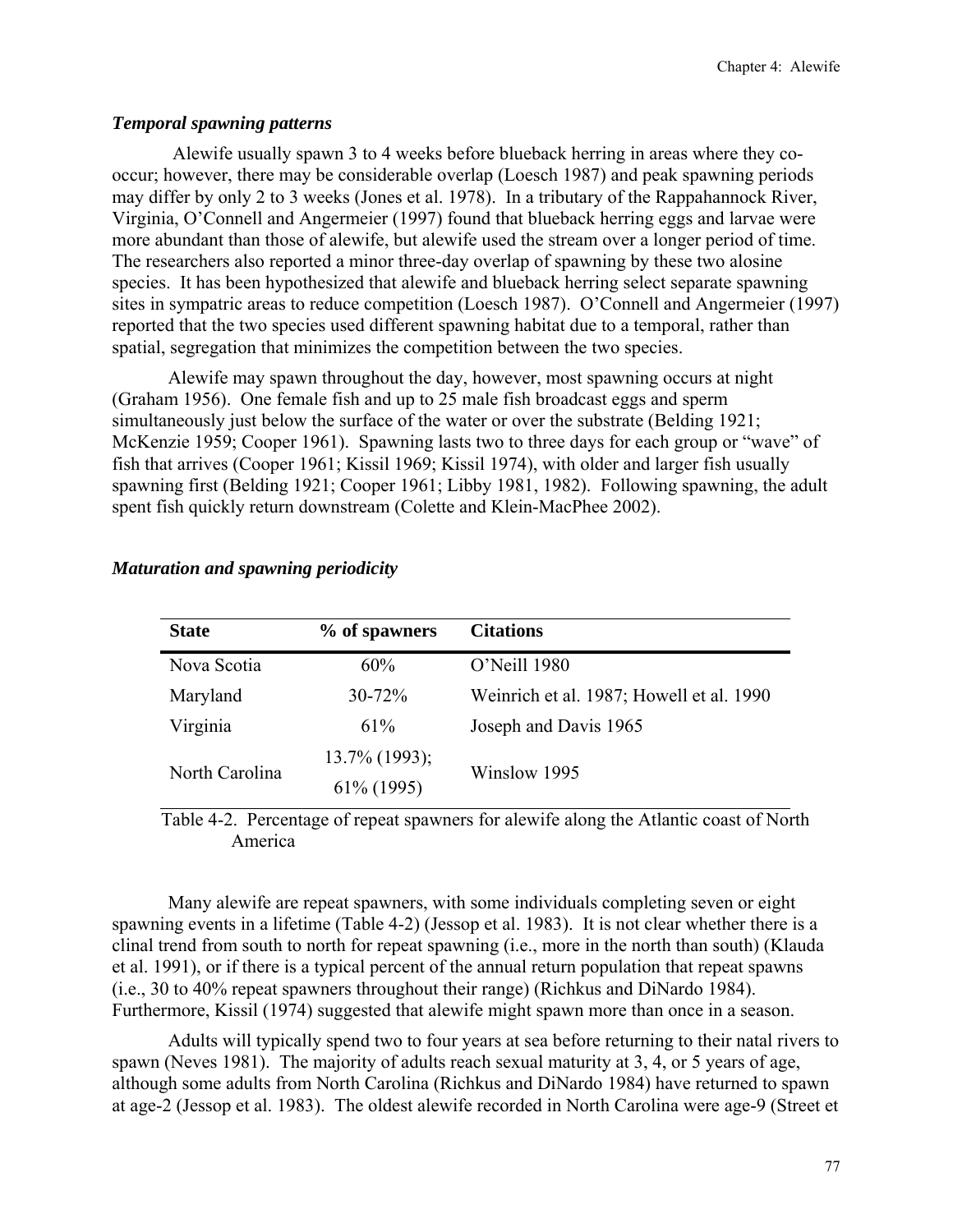al. 1975; Johnson et al. 1979); age-10 fish have been caught in New Brunswick (Jessop et al. 1983) and Nova Scotia (O'Neill 1980). Additionally, Kissil (1974) found that alewife spawning in Bride Lake, Connecticut, spent three to 82 days on the spawning grounds, while Cooper (1961) reported that most fish left within five days of spawning in Rhode Island.

# *Spawning and the saltwater interface*

While it is known that alewife can adjust to a wide range of salinities, published data on alewife tolerance ranges are lacking (Klauda et al. 1991). Richkus (1974) found that adults that were transferred from freshwater to saline water (32 ppt), and vice versa, experienced zero mortality. In the north, Leim (1924) studied the life history of American shad and noted that they do not ascend far beyond the tidal influence of the river, yet alewife migrate as far upstream as they can travel. He concluded that alewife may be less dependent on saltwater for development (Leim 1924). Also, unlike American shad, some populations of alewife have become landlocked and are not at all dependent on saltwater (Scott and Crossman 1973).

# *Spawning substrate associations*

The spawning habitat of alewife can range from sand, gravel, or coarse stone substrates, to submerged vegetation or organic detritus (Edsall 1964; Mansueti and Hardy 1967; Jones et al. 1978). Boger (2002) found that river herring spawning areas along the Rappahannock River, Virginia, had substrates that consisted primarily of sand, pebbles, and cobbles (usually associated with higher-gradient streams). In contrast, areas with little or no spawning activity were dominated by organic matter and finer sediments (usually associated with lower-gradient streams and comparatively more agricultural land use) (Boger 2002).

Pardue (1983) evaluated studies of cover component in alewife spawning areas, suggesting that substrate characteristics and associated vegetation were a measure of the ability of a habitat to provide cover to spawning adults, their eggs, and developing larvae. In high flow areas, there is little accumulation of vegetation and detritus, while in low flow areas, detritus and silt accumulate and vegetation has the opportunity to grow (Pardue 1983). Pardue (1983) suggested that substrates with 75% silt (or other soft material containing detritus and vegetation) and sluggish waters are optimal for alewife**.** 

# *Spawning depth associations*

Water depth in spawning habitat may be a mere 15 cm deep (Bigelow and Schroeder 1953; Rothschild 1962), or as deep as 3 m (Edsall 1964); however, spawning typically occurs at less than 1 m (Murdy et al. 1997). Adults may utilize deeper water depths when not spawning in order to avoid high light intensities (Richkus 1974).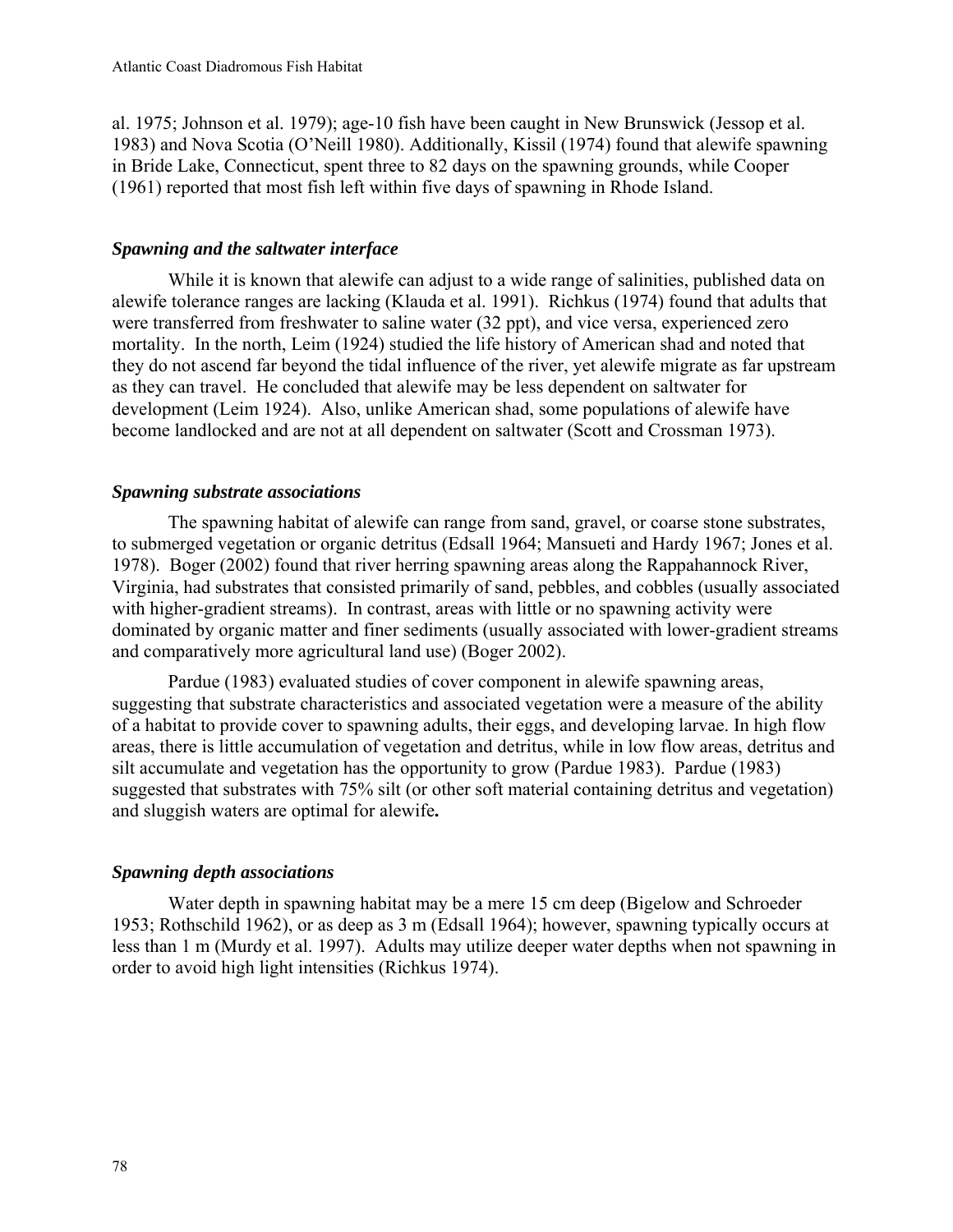| Temperature $(^{\circ}C)$ | <b>Location</b>                | <b>Citation</b>                                         |
|---------------------------|--------------------------------|---------------------------------------------------------|
| $14.0 - 15.5$ (peak)      | Rhode Island                   | Jones et al. 1978                                       |
| $7.0 - 10.9$              | <b>Lower Connecticut River</b> | Marcy et al. 1976a                                      |
| $10.5 - 21.6$             | Chesapeake Bay                 | Jones et al. 1978                                       |
| 11 - 19                   | Patuxent River, MD             | J. Mowrer, Morgan State<br>University, unpublished data |
| $13$ (peak)               | Lake Mattamuskeet, NC          | <b>Tyrus 1974</b>                                       |

*Spawning water temperature* 

Table 4-3. Alewife spawning temperatures for locations along the Atlantic coast of North America

Adult alewife have been collected in temperatures ranging from 5.7°C to 32°C (Marcy 1976b; Jones et al. 1978). Spawning temperatures along the Atlantic coast fall within this broader range (Table 4-3). There is some discrepancy regarding the minimum spawning temperature for alewife. Although running ripe fish of both sexes have been reported at temperatures as low as 4.2°C in the Chesapeake Bay area (Mansueti and Hardy 1967), some researchers suggest that the minimum spawning temperature for adult alewife is 10.5°C (Cianci 1965; Loesch and Lund 1977). Additionally, lower temperatures may be dangerous for spawning alewife. Otto et al. (1976) found that the lower incipient lethal temperature range for adults acclimated at 15.0°C and 21.0°C was between 6°C and 8°C. In this study, no fish survived below 3°C, regardless of acclimation temperature (Otto et al. 1976). Furthermore, at temperatures below 4.5°C, normal schooling behavior was significantly reduced for adult alewife from Lake Michigan (Colby 1973).

As water temperatures rise, alewife migration eventually slows. Cooper (1961) noted that upstream migration ceased in a Rhode Island stream when temperatures reached 21°C, while Edsall (1970) reported that spawning ceases altogether at 27.8°C. Ultimately, higher temperatures may cause problems for alewife. In fact, Otto et al. (1976) found that upper incipient lethal temperatures (temperature at which 50% of the population survives) ranged from 23.5°C to 24.0°C for adults that were acclimated at temperatures of 10°C, 15°C, and 20°C. Another study reported upper incipient lethal temperatures of 29.8°C and 32.8°C at acclimation temperatures of 16.9°C and 24.5°C, respectively (Stanley and Holzer 1971). In addition, McCauley and Binkowski (1982) reported upper incipient lethal temperatures of 31°C to 34°C after acclimation at 27°C for a northern population of adults.

In general, alewife may prefer cooler water, and northern populations may be more cold tolerant than other migratory anadromous fish (Stone and Jessop 1992). Richkus (1974) showed that the response of migrating adults to a particular hourly temperature was determined by their relationship to a changing baseline temperature, and not on the basis of the absolute value of temperature. Stanley and Colby (1971) found that decreasing temperatures (from 16°C to 3°C at a rate of 2.5°C per day) reduced adult alewife ability to osmoregulate. Adults were also shown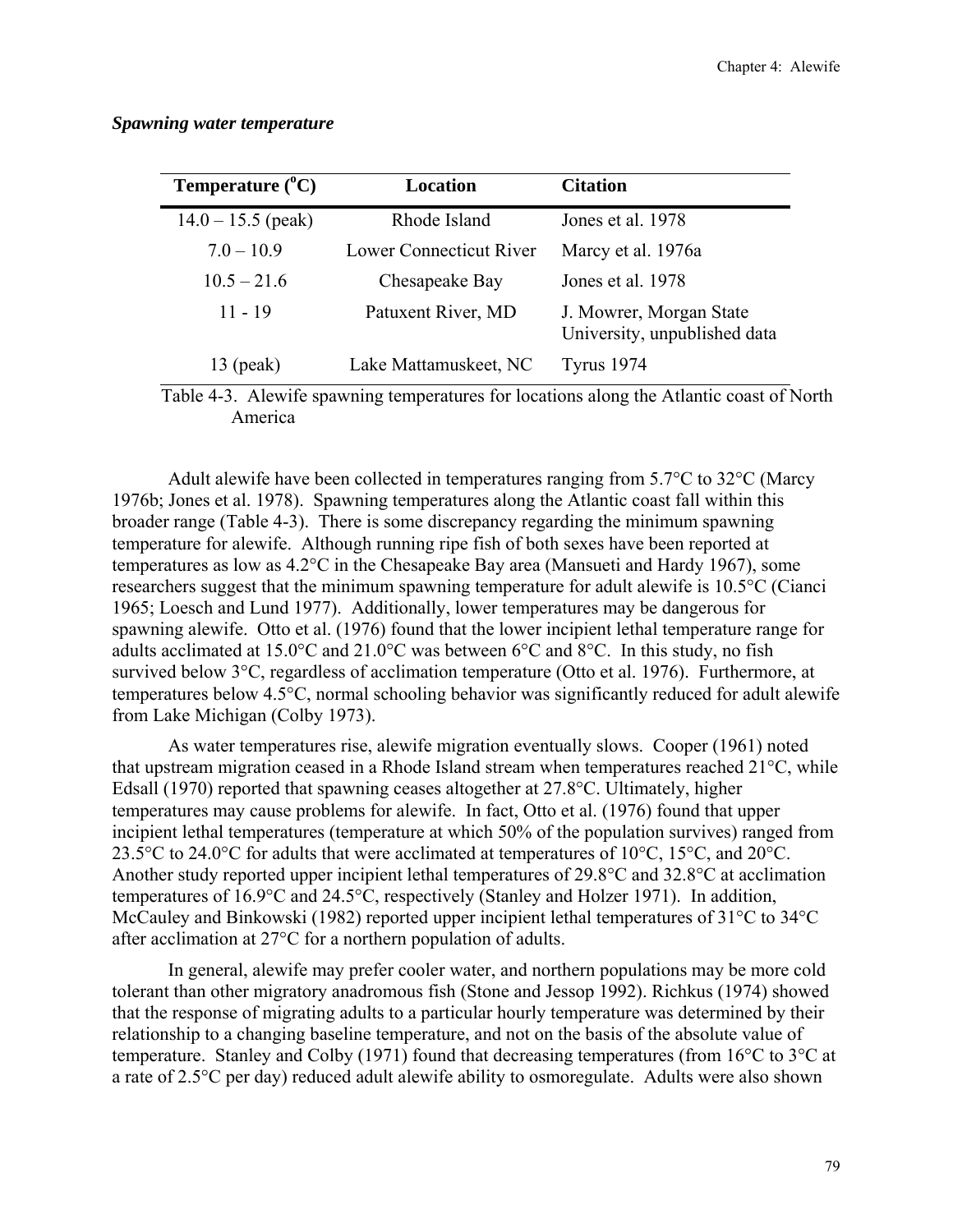to survive temperature decreases of 10°C, regardless of acclimation temperature, if the temperature did not drop below 3°C (Otto et al. 1976).

## *Spawning dissolved oxygen associations*

There is little information regarding sensitivities of various life history stages of alewife to dissolved oxygen (Klauda et al. 1991). In one study, adults exposed to dissolved oxygen concentrations ranging from 2.0 to 3.0 mg/L for 16 hours in the laboratory experienced a 33% mortality rate. Alewife were able to withstand dissolved oxygen concentrations as low as 0.5 mg/L for up to 5 minutes, as long as a minimum of 3.0 mg/L was available, thereafter (Dorfman and Westman 1970). Additionally, Jones et al. (1988) suggested that the minimum dissolved oxygen concentration for adult alewife is 5.0 mg/L.

#### *Spawning water velocity/flow*

Increased movement upstream occurs during higher water flows (Collins 1952; Richkus 1974), while spawning typically takes place in quiet, slow-moving waters for alewife (Smith 1907; Belding 1921; Marcy 1976a). Some researchers have noted differential selection of spawning areas in alewife. For example, in Connecticut, alewife choose slower moving waters in Bride Lake (Kissil 1974) and Higganum and Mill creeks, while blueback herring select fastmoving waters in the upper Salmon River and Roaring Brook (Loesch and Lund 1977). In other areas where alewife and blueback herring are forced to spawn in the same vicinity due to blocked passage (Loesch 1987), alewife generally spawn along shorebank eddies or deep pools, whereas, blueback herring will typically select the main stream flow for spawning (Loesch and Lund 1977). In North Carolina, alewife utilize slow moving streams and oxbows (Street et al. 2005).

## *Spawning pH associations*

Few researchers have reported on pH sensitivity in alewife (Klauda et al. 1991). Byrne (1988) found that the average pH level was 5.0 in several streams in New Jersey where alewife spawning was known to occur. Laboratory tests found that fish from those streams could successfully spawn at a pH as low as 4.5 (Byrne 1988). In another study, adult alewife tolerated a pH range of 6.5 to 7.3 (Collins 1952). When aluminum pulses were administered in the laboratory, critical conditions for spawning could occur during an acidic pulse between pH 5.5 and 6.2, with concomitant concentrations of total monomeric aluminum ranging from 15 to 137 µg/L for a pulse duration of 8 to 96 hours (Klauda 1989). Klauda et al. (1991) suggested a pH range of 5 to 8.5 as suitable for alewife eggs, but no range was provided for spawning.

#### *Spawning feeding behavior*

Adult alewife typically do not feed during their upstream spawning run (Bigelow and Schroeder 1953; Colby 1973). Spent fish that have reached brackish waters on their downstream migration will feed voraciously, mostly on mysids (Colette and Klein-MacPhee 2002). While adults may consume their own eggs during the spawning run (Edsall 1964; Carlander 1969), juveniles reportedly feed more actively on them (Colette and Klein-MacPhee 2002).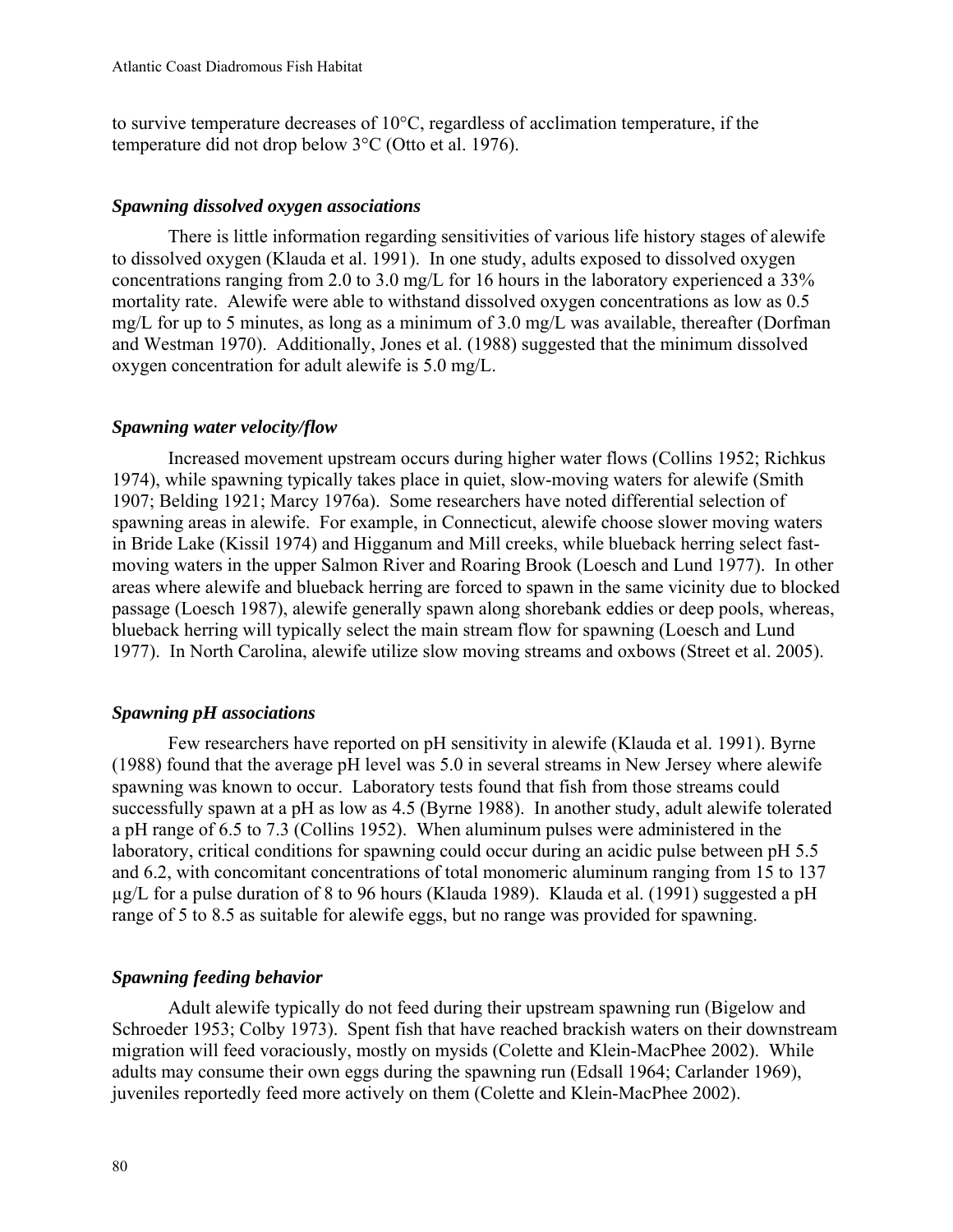#### *Spawning competition and predation*

Adult alewife and blueback herring play an important role in the food web and in maintaining the health of the ecosystem. In the inland freshwater and coastal marine environments they provide forage for bass, trout, salmonids, other fish, ospreys, herons, eagles, kingfishers, cormorants, and aquatic fur-bearing mammals (Colby 1973; Royce 1943; Scott and Scott 1988; Loesch 1987; S. Lary, U.S. Fish and Wildlife Service, personal communication). In the marine environment, they are eaten by a variety of predators, such as bluefish, weakfish, striped bass, cod, pollock, and silver hake, as well as marine mammals and sea birds. Additionally, alewife are a host to native freshwater mussels, which they carry up and down rivers in their gills. Furthermore, spawning alewife heading upriver give cover to out-migrating Atlantic salmon smolts in the spring (S. Lary, U.S. Fish and Wildlife Service, personal communication).

Erkan (2002) notes that predation of alosines has increased dramatically in Rhode Island rivers in recent years, especially by the double-crested cormorant, which often takes advantage of fish staging near the entrance to fishways. Populations of nesting cormorant colonies have increased in size and expanded into new areas. Predation by otters and herons has also increased, but to a lesser extent (D. Erkan, Rhode Island Department of Environmental Management, personal communication).

In many coastal communities, the annual alewife run is an integral part of the local culture, and local residents have initiated efforts to protect and restore their cultural link to this fishery, to develop effective management strategies for restoration, to establish self-sustaining harvest levels, and to enhance community education (S. Lary, U.S. Fish and Wildlife Service, personal communication).

# *Factors affecting stock size*

At low stock levels, Havey (1973) and Walton (1987) demonstrated a weak relationship between spawning stock and abundance of juvenile migrant alewife. Jessop (1990) found a stock recruitment relationship for the spawning stock of river herring and year-class abundance at age 3. Despite these results, most studies have been unable to detect a strong relationship between adult and juvenile abundance of clupeids (Crecco and Savoy 1984; Henderson and Brown 1985; Gibson 1994; Jessop et al. 1994). Researchers have suggested that although year-class is driven mostly by environmental factors (see subsequent sections), if the parent stock size falls below a critical level due to natural and manmade environmental impacts, the size of the spawning stock will likely become a factor in determining juvenile abundance (Kosa and Mather 2001).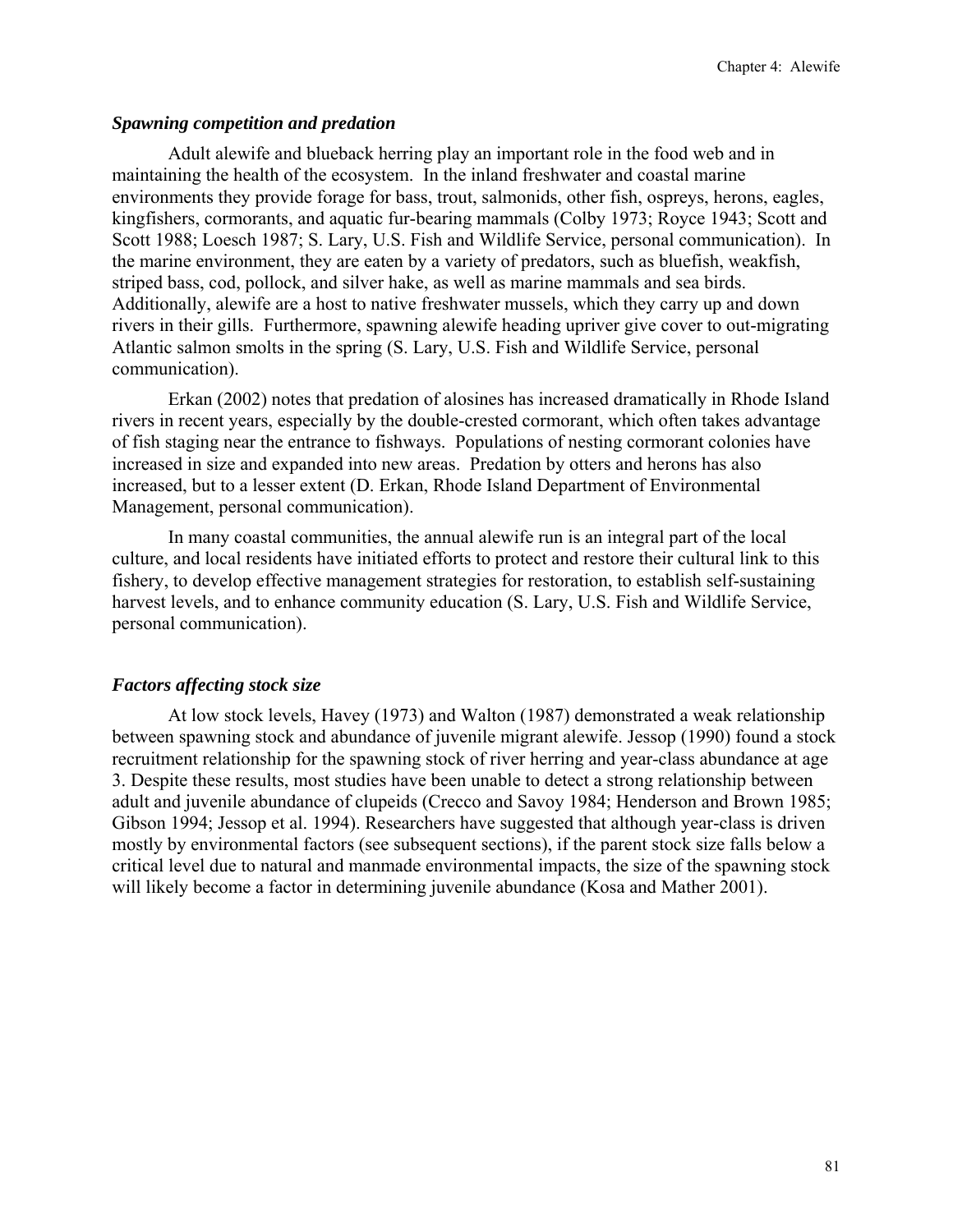## **Part B. Alewife Egg and Larval Habitat**

#### *Geographical and temporal movement patterns*

Fertilized eggs remain demersal and adhesive for several hours (Mansueti 1956; Jones et al. 1978), after which they become pelagic and are transported downstream (Wang and Kernehan 1979). Marcy (1976a) observed eggs more often near the bottom than at the surface in the Connecticut River. Eggs may hatch anywhere from 50 to 360 hours (2 to 15 days) after spawning, depending on water temperature (Fay et al. 1983); however, eggs most often hatch within 80 to 95 hours (3 to 5 days) (Edsall 1970).

Within two to five days of hatching, the yolk-sac is absorbed and larvae begin feeding exogenously (Cianci 1965; Jones et al. 1978). Post-yolk-sac larvae are positively phototropic (Odell 1934; Cianci 1965). Dovel (1971) observed larvae near or slightly downstream of presumed spawning areas in the Chesapeake Bay, where the water was less than 12 ppt salinity (Dovel 1971). Larvae were also found in or close to observed spawning areas in Nova Scotia rivers in relatively shallow water (2 m) over sandy substrate (O'Neill 1980).

#### *Eggs, larvae, and the saltwater interface*

Dovel (1971) found that 99% of alewife eggs in the upper Chesapeake Bay were in freshwater (0 ppt). Larvae were collected where salinities ranged from 0 to 8 ppt, but again, most (82%) were collected in freshwater (Dovel 1971). Klauda et al. (1991) suggested that the optimal range for alewife egg development is 0 to 2 ppt. Additionally, growth rates of larval alewife are considerably faster in saltwater compared to freshwater at temperatures of 26.4°C (Klauda et al. 1991).

#### *Egg and larval substrate associations*

As with spawning habitat, Pardue (1983) suggested that optimal egg and larval habitat is found in substrates of 75% silt or other soft material containing detritus and vegetation**.**

## *Egg and larval water temperature*

For alewife in general, average time to median hatch varies inversely with temperature. Edsall (1970) reported the following hatch times for alewife eggs taken from Lake Michigan: 2.1 days at 28.9°C, 3.9 days at 20.6°C, and 15 days at 7.2°C. Reported hatch times in saltwater are comparable: 2 to 4 days at 22°C (Belding 1921); 3 days at 23.8°C to 26.8°C, and 3 to 5 days at 20°C (Mansueti and Hardy 1967); 6 days at 15.5°C (Bigelow and Welsh 1925).

Kellogg (1982) found that eggs from the Hudson River, New York, achieved maximum hatching success at 20.8°C. Edsall (1970) reported some hatching at temperatures ranging from 6.9°C to 29.4°C for eggs from Lake Michigan; however, temperatures below 11°C caused a high percentage of deformed larvae. The optimum hatching performance occurred between 17.2°C and 21.1°C. Although this was the suggested optimal range, it was determined that considerable hatch rates and proper development could occur over a broader range from 10.6°C to 26.7°C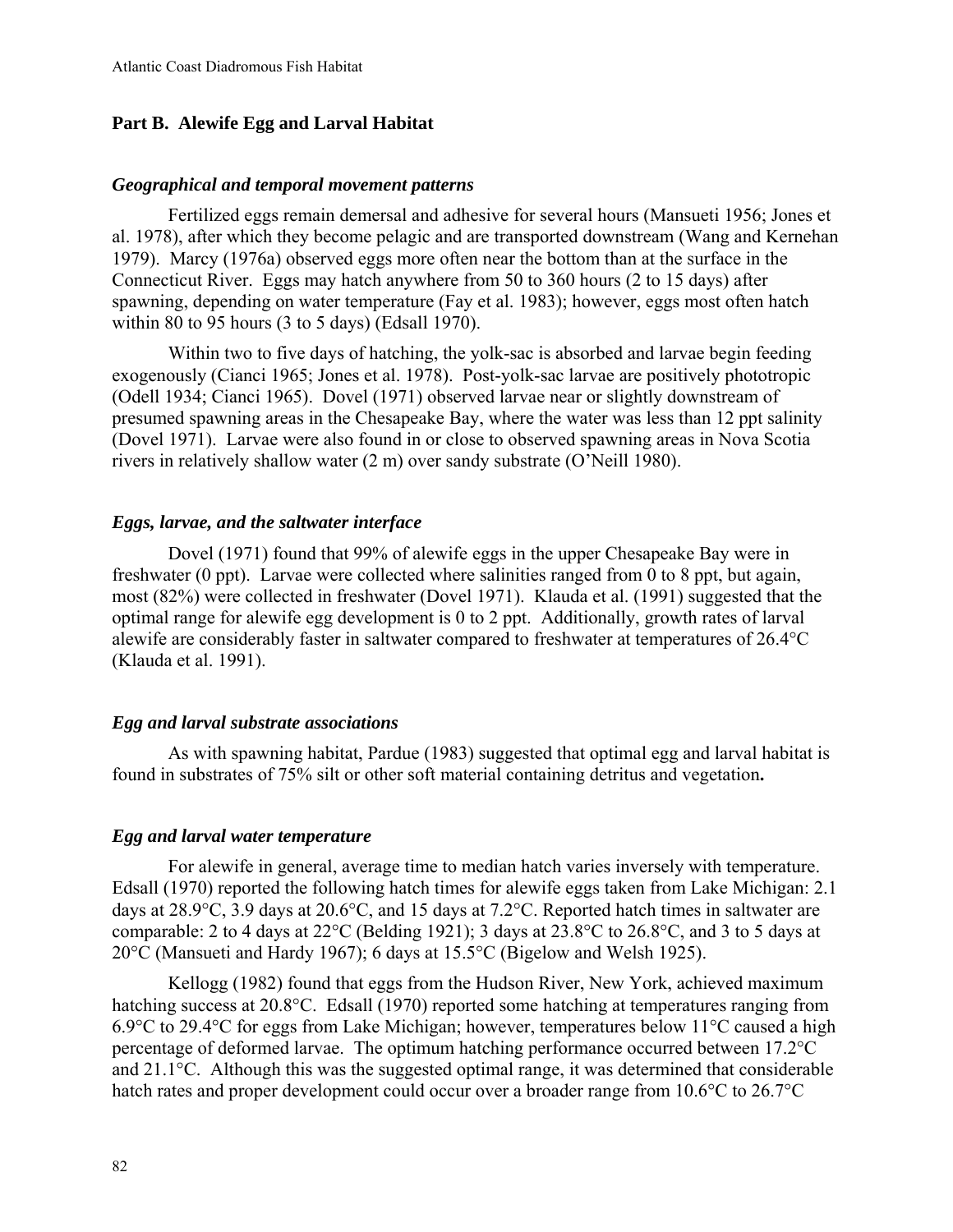(Edsall 1970). Furthermore, in the upper Chesapeake Bay, alewife eggs were collected where temperatures ranged from 7°C to 14°C, with 70% of eggs found between 12°C and 14°C (Dovel 1971).

Edsall (1970) correlated egg mortality with incubation temperature. His equation follows for predicting incubation time of alewife eggs using a relationship with temperature:

 $t = 6.335 \times 10^6$  (T)  $^{-3.1222}$ 

where  $t =$  time in days

 $T =$  incubation temperature in degrees Fahrenheit

Several researchers have attempted to determine the effects of temperature on alewife eggs. One study on the effects of power plants on alewife eggs found that they suffered no significant mortality or abnormal egg development after acclimation at 17° C, and subsequent exposure to 24.5° C for 6 to 60 minutes (Schubel and Auld 1972). Koo et al. (1976) determined that the critical thermal maximum (CTM) for alewife eggs was 35.6° C, acclimated at 20.6° C, with a critical exposure period of 5 to 10 minutes.

Larval alewife were collected at water temperatures between 4°C and 27°C in the upper Chesapeake Bay, although 98% were collected at water temperatures of 25°C (Dovel 1971). In laboratory experiments, larvae acclimated at 18.6°C withstood temperatures as high as 33.6°C for one hour (Koo et al. 1976). The upper temperature tolerance limit for yolk-sac larvae from the Hudson River, New York, acclimated at around 15°C was 31°C (Kellogg 1982); their preferred range when acclimated at 20° C appears to be 23°C to 29°C (EA 1978; Kellogg 1982). Although alewife eggs taken from Lake Michigan were able to hatch at temperatures as low as 6.9°C, larvae held at incubation temperatures below 10.6°C had a 69% rate of deformities (Edsall 1970).

Dovel (1971) found that growth rates of alewife larvae were much lower in freshwater compared to slightly saline water (1.0 to 1.3 ppt) at 26.4°C. He also observed substantial growth increases with small temperature increases above 20.8°C. Average daily weight gain for alewife larvae has been directly correlated with water temperature. The maximum larval growth rate was 0.084 g/day at 29.1°C; net gain in biomass (a function of survival and growth) was highest at 26.4°C (Kellogg 1982).

Based on Kellogg's (1982) observations that the optimum growth temperature (26°C) exceeds peak spawning temperatures by about  $10^{\circ}$ C to  $13^{\circ}$ C, it was suggested that the survival and early development of young alewife would not likely be threatened by rapid warming trends following spawning or by moderate thermal discharges. Furthermore, it was indicated that above normal temperature elevations following spawning and hatching would probably be beneficial to alewife populations (Kellogg 1982).

# *Egg and larval dissolved oxygen associations*

Jones et al. (1988) determined that the minimum dissolved oxygen concentration requirement for eggs and larvae is 5.0 mg/L. Furthermore, O'Connell and Angermeier (1997) found that dissolved oxygen and current velocity were the strongest predictors of alewife early egg presence in a Virginia stream.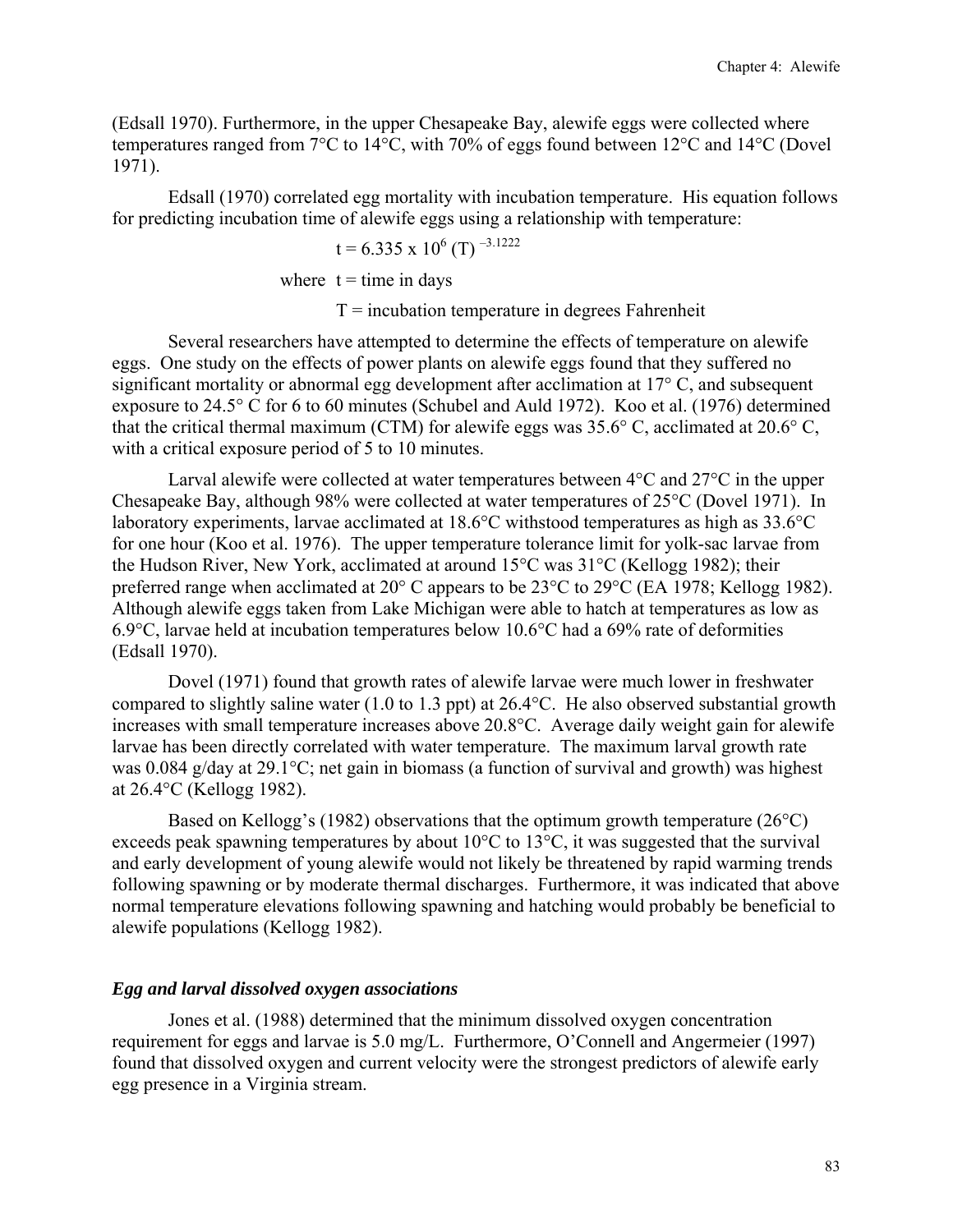#### *Egg and larval pH and aluminum associations*

Klauda et al. (1991) suggest that a range of pH 5.0 to 8.5 for both the alewife egg and prolarva life stage is optimal. Klauda et al. (1987) suggested that during an acidic pulse between pH 5.5 and 6.2, critical conditions associated with more than 50% direct mortality could occur. Klauda et al. (1991) found that larvae subjected to a single 24-hour, acid-only pulse of pH 4.5 experienced no mortality, while those subjected to a 24-hour single acid pulse and 446  $\mu$ g/L inorganic monomeric aluminum pulse suffered a 96% mortality rate. A single 12-hour acid-only pulse of 4.0 resulted in 38% mortality (Klauda et al. 1991).

# *Egg and larval water velocity/flow*

Sismour (1994) observed a rapid decline in abundance of early preflexion river herring larvae in the Pamunkey River, Virginia, following high river flow in 1989. This observation lead to speculation that high flow leads to increased turbidity, which reduces prey visibility, leading to starvation of larvae (Sismour 1994). Additionally, O'Connell and Angermeier (1997) found that current velocity and dissolved oxygen were the strongest predictors of alewife early egg presence in a Virginia stream. Further north, drought conditions in Rhode Island in the summer of 1981 were strongly suspected of impacting the 1984-year class, which was only half of its expected size (ASMFC 1985). In tributaries of the Chowan system, North Carolina, water flow was related to recruitment of larval river herring (O'Rear 1983).

#### *Egg and larval suspended solid associations*

Alewife eggs subjected to suspended solids concentrations up to 1000 mg/L did not exhibit a reduction in hatching success (Auld and Schubel 1978). Despite these results, high levels of suspended sediment may significantly increase rates of egg infection from naturally occurring fungi, as was witnessed in earlier experiments (Schubel and Wang 1973); this can lead to delayed mortality (Klauda et al. 1991).

## *Egg and larval feeding behavior*

Once alewife larvae begin feeding exogenously, they select relatively small cladocerans and copepods, adding larger species as they grow (Norden 1968; Nigro and Ney 1982). Alewife larvae are highly selective feeders (Norden 1967), usually favoring cladocerans (mainly *Cyclops*  sp. and *Limnocalanus* sp.) and copepods over other food types (Norden 1968; Johnson 1983).

# *Egg and larval competition and predation*

Alewife eggs may be consumed by yellow perch, white perch, spottail shiner, and other alewife (Edsall 1964; Kissil 1969). Alewife larvae are preyed upon by both vertebrate and invertebrate predators (Colby 1973).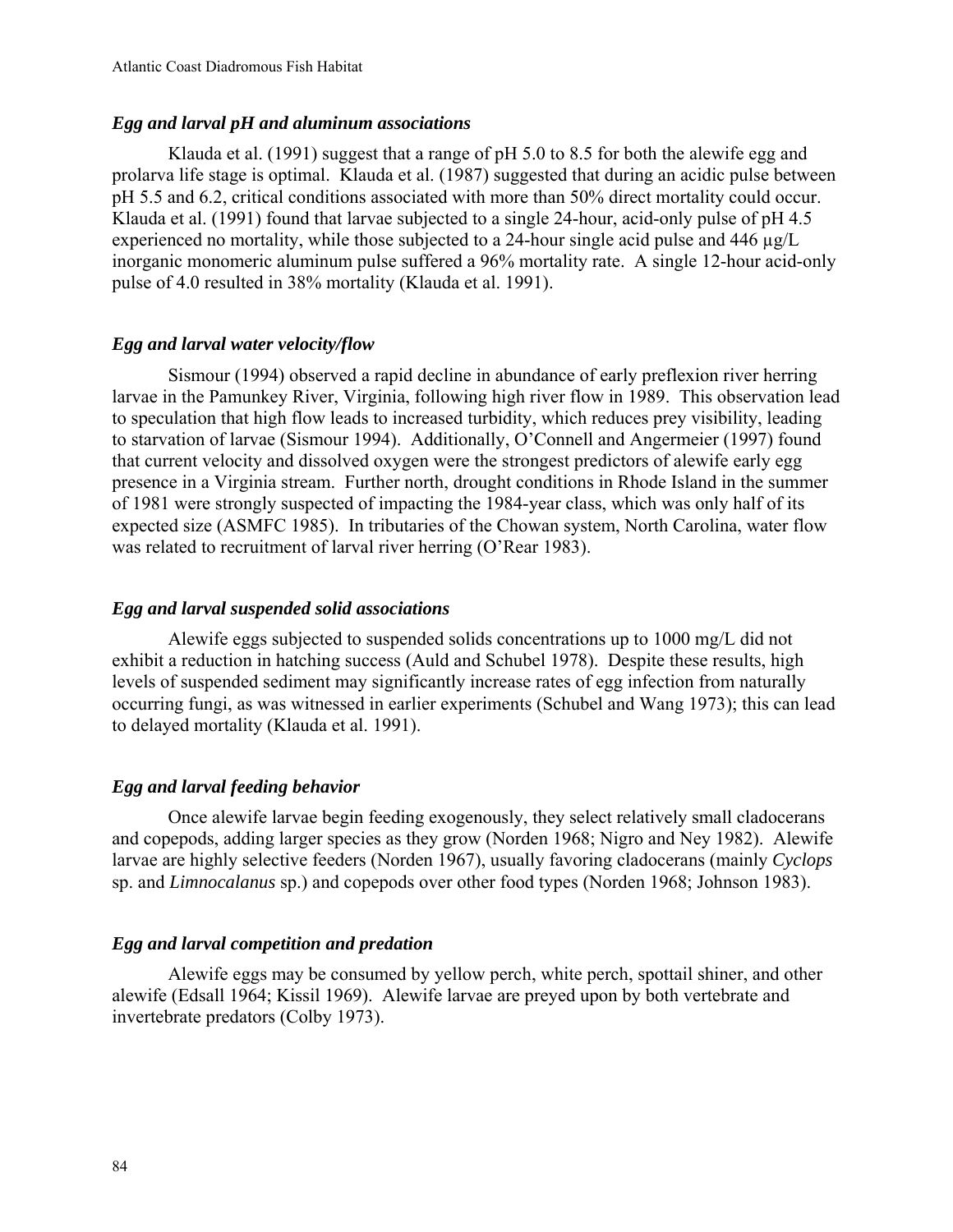## **Part C. Alewife Juvenile Riverine/Estuarine Habitat**

#### *Geographical and temporal movement patterns*

In North Carolina, juveniles may spend the summer in the lower ends of rivers where they were spawned (Street et al. 1975). In the Chesapeake Bay, juveniles can be found in freshwater tributaries in spring and early summer, but may head upstream in mid-summer when saline waters encroach on their nursery grounds (Warriner et al. 1970). Some juveniles in the Chesapeake Bay remain in brackish water through the summer (Murdy et al. 1997).

Further north, juveniles in the Hudson River usually remain in freshwater tributaries until June (Schmidt et al. 1988). In contrast to the inshore abundance of American shad and blueback herring during the day, juvenile alewife were found to be most abundant in inshore areas at night in the Hudson River (McFadden et al. 1978; Dey and Baumann 1978). Hudson River juveniles were observed in shallow portions of the upper and middle estuary in late June and early July, where they remained for several weeks before moving offshore (Schmidt et al. 1988). Alewife typically spend three to nine months in their natal rivers before returning to the ocean (Kosa and Mather 2001).

In the summer in the Potomac River, juveniles are abundant near surface waters during the day; however, they shift to mid-water and bottom depths in September, where they remain until they emigrate in November (Warriner et al. 1970). Juvenile alewife respond negatively to light and follow diel movement patterns similar to blueback herring. Nevertheless, there appears to be some separation between the alewife and blueback herring as they emigrate from nursery grounds in the fall. The difference occurs most notably at night when alewife can be found more frequently at mid-water depths, while blueback herring are found mostly at the surface (Loesch and Kriete 1980). This behavior may reduce interspecific competition for food, given that the species' diets are similar (Davis and Cheek 1966; Burbidge 1974; Weaver 1975).

Once water temperatures begin to drop in the late summer through early winter (depending on geographic area), juveniles start heading downstream, initiating their first phase of seaward migration (Pardue 1983; Loesch 1987). Some researchers have found that movement of alewife peaks in the afternoon (Richkus 1975a; Kosa and Mather 2001), while others have found that it peaks at night (Stokesbury and Dadswell 1989). Migration downstream is also prompted by changes in water flow, water levels, precipitation, and light intensity (Cooper 1961; Kissil 1974; Richkus 1975a, 1975b; Pardue 1983). Other researchers have suggested that water flow plays only a minor role in providing migration cues under riverine conditions. Rather, these researchers think that migration timing is triggered by water temperature and moon phases that provide dark nights (i.e., new and quarter moons) (O'Leary and Kynard 1986; Stokesbury and Dadswell 1989). Additionally, Stokesbury and Dadswell (1989) found that alewife remained in the offshore region of the Annapolis estuary, Nova Scotia, for nearly one month before the correct migration cues triggered emigration. Furthermore, large juveniles begin moving downstream before smaller juveniles (Schmidt et al. 1988), inhabiting saline waters before they begin their seaward migration (Loesch 1969; Marcy 1976a; Loesch and Kriete 1980).

The influence and magnitude of migration cues on emigrating alewife may vary considerably. Richkus (1975a) observed waves of juvenile alewife leaving systems following environmental changes (e.g., changes in water flow, water levels, precipitation, and light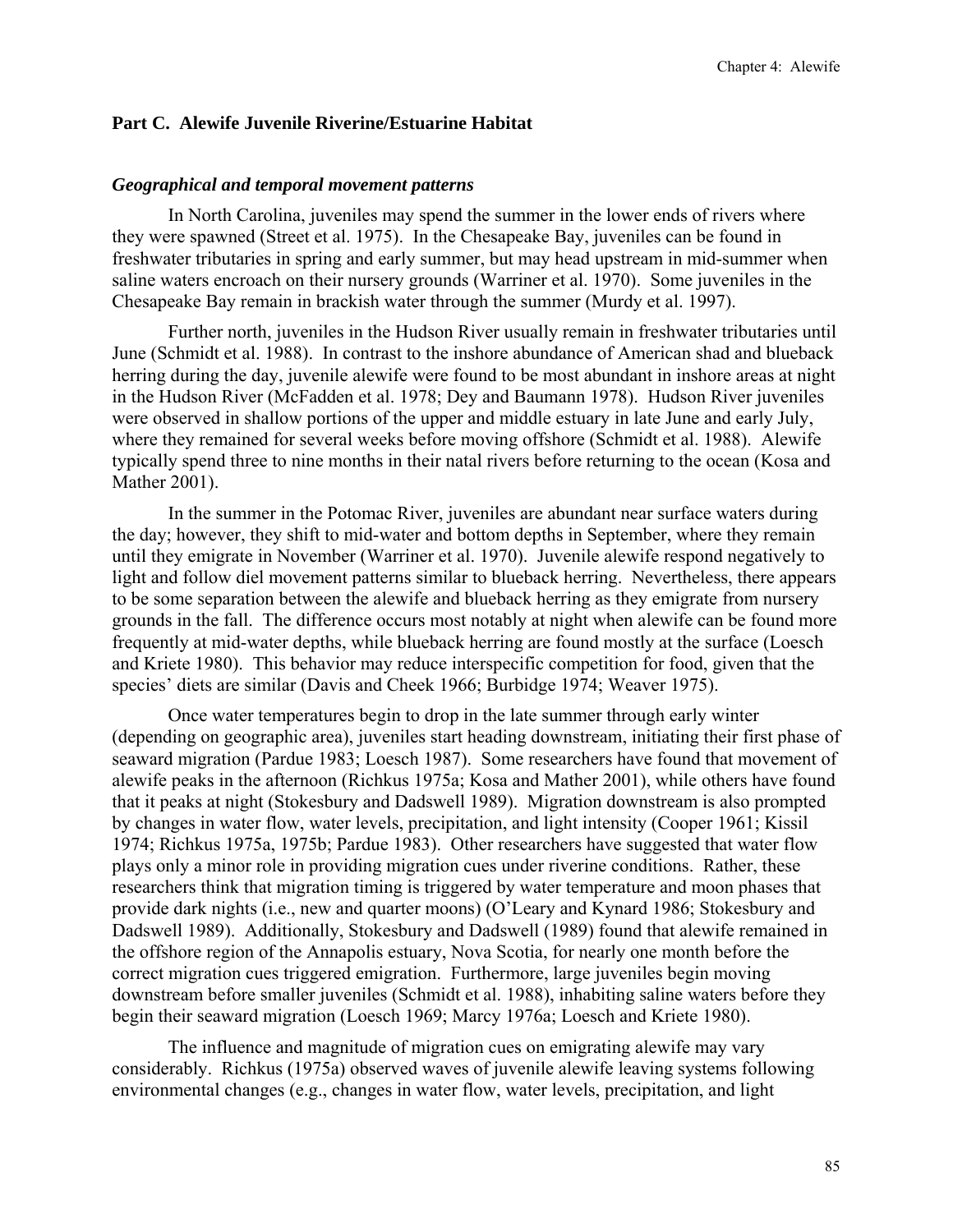intensity), but the number of fish leaving was unrelated to the level of magnitude of the change. Most fish (60% to 80%) emigrated during a small percentage (approximately 8%) of available days. These waves also lasted two to three days, regardless of the degree of environmental change (Richkus 1975a). Similarly, other researchers have observed that the majority (>80%) of river herring emigrate in waves (Cooper 1961; Huber 1978; Kosa and Mather 2001). Richkus (1975a) also noted that in some instances, high abundances of juvenile alewife may trigger very early (i.e., summer) emigration of large numbers of small juveniles from the nursery area, which is likely a response to a lack of forage. Additionally, juvenile migration of alewife occurs about one month earlier than that of blueback herring (Loesch 1969; Kissil 1974).

Although most juveniles emigrate offshore during their first year, some overwinter in the Chesapeake (Hildebrand 1963) and Delaware bays (Smith 1971). Marcy (1969) suggested that many juveniles (age-1+) spend their first winter close to the mouth of their natal river due to their presence in the lower portion of the Connecticut River in early spring. Other researchers concur that some juvenile alewife may remain in deep estuarine waters through the winter (Hildebrand and Schroeder 1928). There is some indication that alewife in northern states may remain in inshore waters for one to two years (Walton 1981). Conversely, since juvenile river herring cannot survive water temperatures of 3°C or below (Otto et al. 1976), they likely do not overwinter in coastal systems where temperatures are below 3°C (Kosa and Mather 2001).

# *Juveniles and the saltwater interface*

Richkus (1974) reported that juvenile alewife that were transferred from freshwater to saline water (32 ppt), and vice versa, experienced zero mortality. Juvenile alewife in the upper Chesapeake Bay were found in salinities ranging from 0 to 8 ppt, but most (82%) were collected from freshwater (Dovel 1971). Furthermore, Pardue (1983) suggested that salinities less than or equal to 5 ppt are optimal for juveniles of this species.

# *Juvenile substrate associations*

Olney and Boehlert (1988) found juvenile alewife among submerged aquatic vegetation (SAV) beds of the lower Chesapeake Bay and suggested that SAV likely confers some level of protection from predation. No other information was available regarding substrate preferences for juvenile alewife.

# *Juvenile depth associations*

Jessop (1990) reported that juvenile alewife were completely absent from near-surface water during daylight hours. No other information was available regarding depth preferences or optima for juvenile alewife.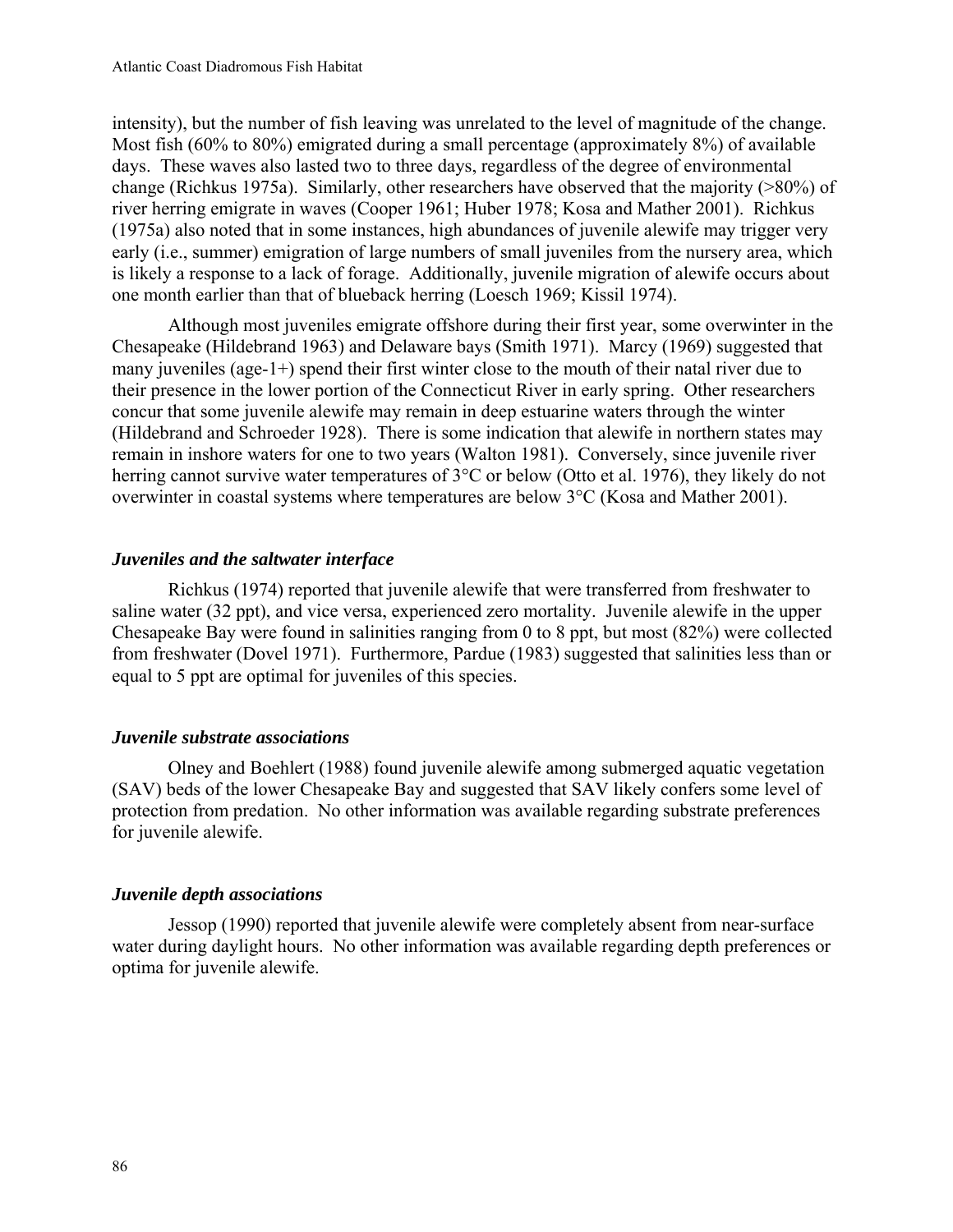| <b>Characterization</b> | <b>Acclimation</b><br>Temp $(^{\circ}C)$ | <b>Temp</b><br>Range<br>$(^0C)$   | Location                        | <b>Citation</b>                      |
|-------------------------|------------------------------------------|-----------------------------------|---------------------------------|--------------------------------------|
| Optimal                 | N/A                                      | $15 - 20$                         | Many                            | Pardue 1983                          |
| Suitable                | N/A                                      | $10 - 28$                         | Many                            | Klauda et al. 1991                   |
| Present                 | N/A                                      | $4 - 27$                          | Upper Chesapeake Bay Dovel 1971 |                                      |
| Present                 | N/A                                      | $13.5 -$<br>29.0                  | Cape Fear River, NC             | Davis and Cheek<br>1966              |
| Avoidance               | 26                                       | >34                               | Delaware River                  | <b>PSECG 1984</b>                    |
| Preferred               | $15 - 21$                                | $17 - 23$<br>$(at 4 - 7)$<br>ppt) | Delaware River                  | Meldrim and Gift<br>1971; PSE&G 1982 |
| Preferred               | $15 - 18$                                | 25 <sub>0</sub>                   | Lake Michigan                   | Otto et al. 1976                     |

#### *Juvenile water temperature*

Table 4-4. Juvenile alewife temperature tolerances/preferences along the Atlantic coast

Temperature tolerance range estimates for juvenile alewife vary somewhat between researchers (Table 4-4). Dovel (1971) found that ninety-eight percent of juvenile alewife in the upper Chesapeake Bay were collected at 25°C.

According to McCauley and Binkowski (1982), the upper lethal temperature for juvenile alewife is approximately 30°C. Concurrently, in Lake Michigan, upper incipient lethal limits (i.e., temperature at which 50% of the population survives) for young-of-the-year alewife acclimated to 10°C, 20°C, and 25°C, was estimated to be slightly less than 26.5°C, 30.3°C, and 32.1°C, respectively (Otto et al. 1976). Another study found that juveniles exposed to water at 35°C for 24 hours, after acclimation to water at 18.9 to 20.6°C, had a 20% survival rate (Dorfman and Westman 1970). Moreover, young-of-the-year alewife seem to have critical thermal maxima (CTM) that are 3 to 6°C higher than adults (Otto et al. 1976).

Alternatively, when juvenile alewife were subjected to decreasing temperatures (15.6°C down to 2.8°C) over the course of 15 days, they suffered greater than 90% mortality (Colby 1973). In another study, juvenile alewife exposed to 9°C, following acclimation at 20°C in 5.5 ppt salinity, suffered no mortality. However, when the temperature was decreased to 7°C for 96 h, they suffered 27 to 60% mortality (PSE&G 1984). Comparatively, the lower limit at which juvenile river herring are unable to survive is 3°C or less (Otto et al. 1976).

# *Juvenile dissolved oxygen associations*

Jones et al. (1988) determined that the minimum dissolved oxygen concentration for juveniles is 3.6 mg/L. Dorfman and Westman (1970) reported that at dissolved oxygen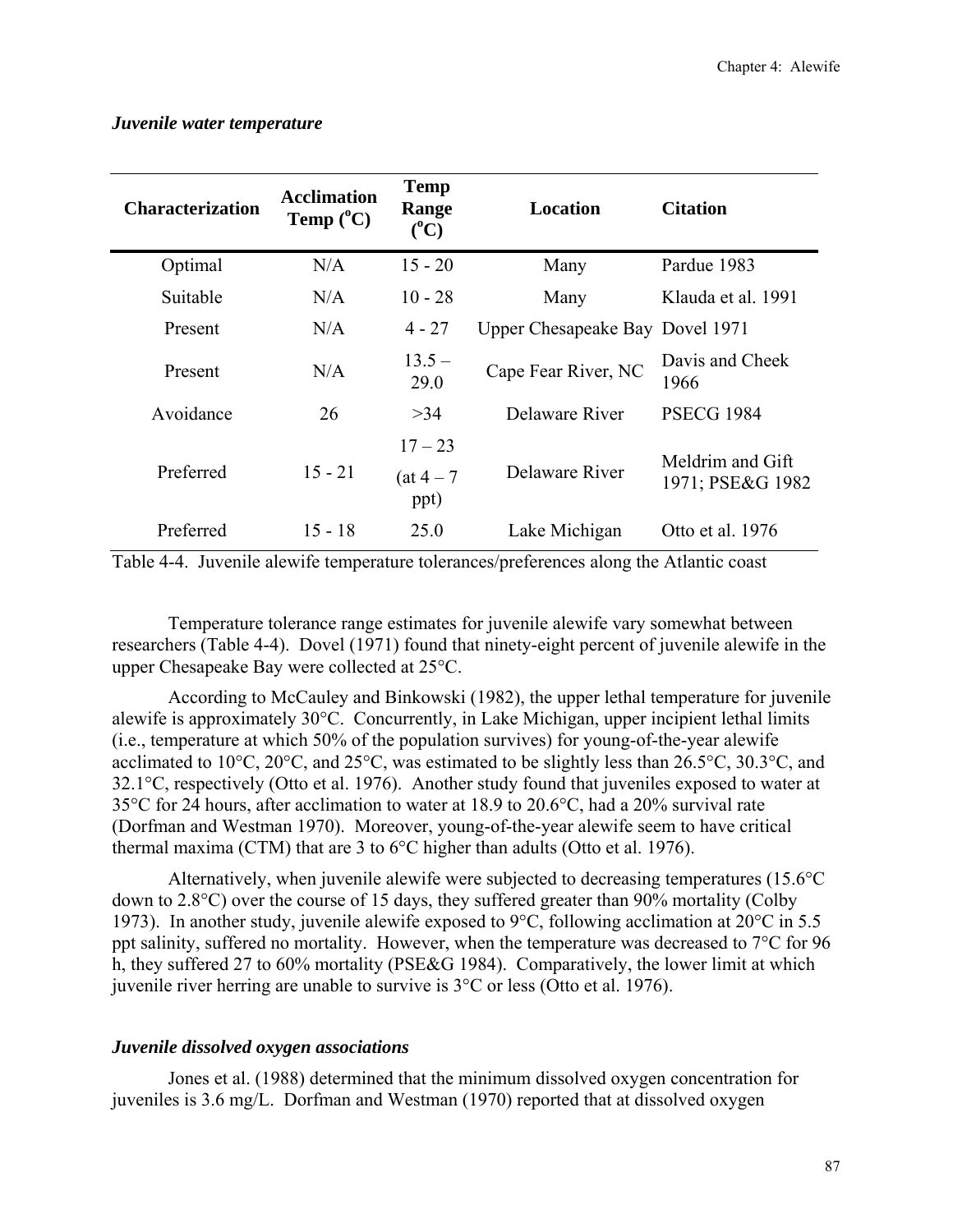concentrations below 2.0 mg/L, juvenile alewife became physically stressed. At concentrations as low as 0.5 mg/L, juveniles survived for approximately five minutes in oxygen (Dorfman and Westman 1970). In the Cape Fear River system, juveniles preferred waters where dissolved oxygen levels ranged from 2.4 to 10.0 mg/L (Davis and Cheek 1966).

# *Juvenile pH and aluminum associations*

Kosa and Mather (2001) reported that juvenile river herring abundance peaks at a pH of 8.2 in coastal systems in Massachusetts, and suggest that that pH appears to contribute to variations in juvenile abundance.

# *Juvenile water velocity/flow*

Water discharge is an important variable influencing relative abundance and emigration of juvenile alewife. Extremely high discharges may adversely affect juvenile emigration, and high or fluctuating discharges may lead to a decrease in the relative abundance of adults and juveniles (Kosa and Mather 2001). Laboratory experiments suggest that juvenile alewife avoid water velocities greater than 10 cm/s, especially in narrow channels (Gordon et al. 1992). In large rivers where greater volumes of water can be transported per unit of time without substantial increases in velocity, the effects of discharge may differ (Kosa and Mather 2001).

Kissil (1974) observed juvenile alewife leaving Lake Bride, Connecticut, between June and October; they noted especially high migration occurring during times of heavy water flow. These results are consistent with Cooper's (1961) observations that 98% of juveniles left after periods of heavy rainfall. Huber (1978) also noted that juvenile emigration in the Parker River, Massachusetts, was triggered by an increase in water flow. Furthermore, Jessop (1994) found that the juvenile abundance index (JAI) of alewife decreased with mean river discharge during the summer. Daily instantaneous mortality also increased with mean river discharge from July to August at the Mactaquac Dam headpond on the Saint John River, New Brunswick, Canada (Jessop 1994).

# *Juvenile feeding behavior*

Juvenile alewife are opportunistic feeders that usually favor seasonally available items (Gregory et al. 1983). For example, in the Hamilton Reservoir, Rhode Island, juveniles feed primarily on dipteran midges in July, and cladocerans in August and September (Vigerstad and Colb 1978). Juveniles either select their prey individually or switch to a non-selective filterfeeding mode, which is a behavior utilized more at night (Janssen 1976). Grabe (1996) found that juvenile alewife fed on chironomids, odonates, and other amphipods during the day and early evening hours in the Hudson River. Juveniles have also been observed consuming epiphytic fauna especially at night (Weaver 1975; Grabe 1996). Juveniles may also feed extensively on benthic organisms, including ostracods, chironomid larvae, and oligochaete worms (Watt and Duerden 1974).

The number of zooplankton per liter consumed is assumed to be critical for the survival and growth of juvenile alewife. Pardue (1983) suggests that habitats containing 100 or more zooplankton per liter are optimal. Walton (1987) found that juvenile alewife abundance in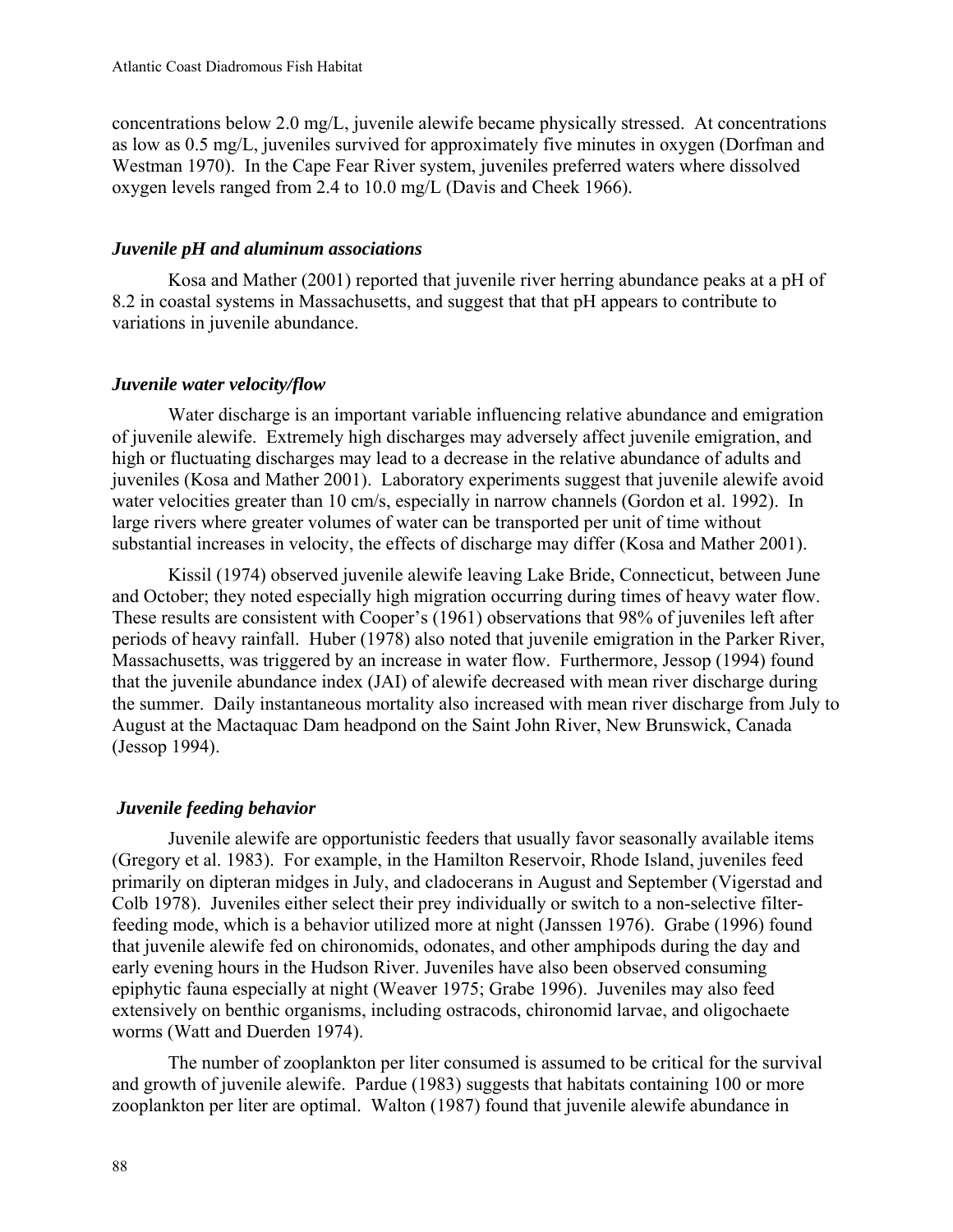Damariscotta Lake, Maine, was controlled by competition for zooplankton, rather than parental stock abundance and recruitment. It has been suggested that clupeids evolved to synchronize the larval stage with the optimal phase of annual plankton production cycles (Blaxter and Hunter 1982). In addition, Morsell and Norden (1968) found that juvenile alewife consume zooplankton until they reach 12 cm TL, and may then switch to increasing amounts of the benthic amphipod *Pontoporeia* sp. Several researchers (Vigerstad and Colb 1978; O'Neill 1980; Yako 1998) hypothesize that a change in food availability may provide a cue for juvenile anadromous herring to begin emigrating seaward, but no causal link has been established.

Unfortunately, invasive species may threaten food sources for alewife. There is strong evidence that juveniles in the Hudson River have experienced a reduced forage base as a result of zebra mussel colonization (Waldman and Limburg 2003).

## *Juvenile competition and predation*

It is often noted throughout the literature that alewife and blueback herring co-exist in the same geographic regions, yet interspecific competition is often reduced through several mechanisms. For example, juveniles of both species may consume different sizes of prey (Crecco and Blake 1983). Juvenile alewife in the Minas Basin, Nova Scotia, Canada, favor larger benthic prey (particulate-feeding strategy) compared to juvenile blueback herring (filterfeeding strategy) (Stone 1985; Stone and Daborn 1987). In the Cape Fear River, North Carolina, juvenile alewife consume more ostracods, insect eggs, and insect parts than blueback herring (Davis and Cheek 1966).

Alewife also spawn earlier than blueback herring, thereby giving juvenile alewife a relative size advantage over juvenile bluebacks, allowing them a larger selection of prey (Jessop 1990). Differences in juvenile diel feeding activity further reduce competition. One study noted that diurnal feeding by juvenile alewife was bimodal, with peak consumption about one to three hours before sunset and a minor peak occurring about two hours after sunrise (Weaver 1975). In comparison, juvenile blueback herring begin to feed actively at dawn, increasing throughout the day and maximizing at dusk, then diminishing from dusk until dawn (Burbidge 1974).

With regard to predation, juvenile alewife are consumed by American eel, white perch, yellow perch, grass pickerel, largemouth bass, pumpkinseed, shiners, walleye and other fishes, as well as turtles, snakes, birds, and mink (Kissil 1969; Colby 1973; Loesch 1987). In the estuarine waters of Maine, juvenile bluefish prey heavily on alewife (Creaser and Perkins 1994). In Massachusetts rivers, juvenile alewife are energetically valuable and a key food source for largemouth bass during late summer (Yako et al. 2000).

# *Juveniles and contaminants*

A 24-hour LC<sub>50</sub> (i.e., concentration at which 50% of the population dies) of 2.25 mg/L for total residual chlorine (TRC) was reported for juvenile alewife exposed for 30 minutes at 10°C (Seegert and Latimer 1977). Thirty-minute  $LC_{50}$  values for TRC were 2.27 and 0.30 mg/L for juveniles exposed at 10°C and 30°C, respectively (Brooks and Seegert 1978; Seegert and Brooks 1978). Juvenile alewife held at 15°C in 7 ppt salinity exhibited an avoidance response to 0.06 mg/L TRC (PSE&G 1980). Juveniles held at 19 to 24°C in freshwater exhibited an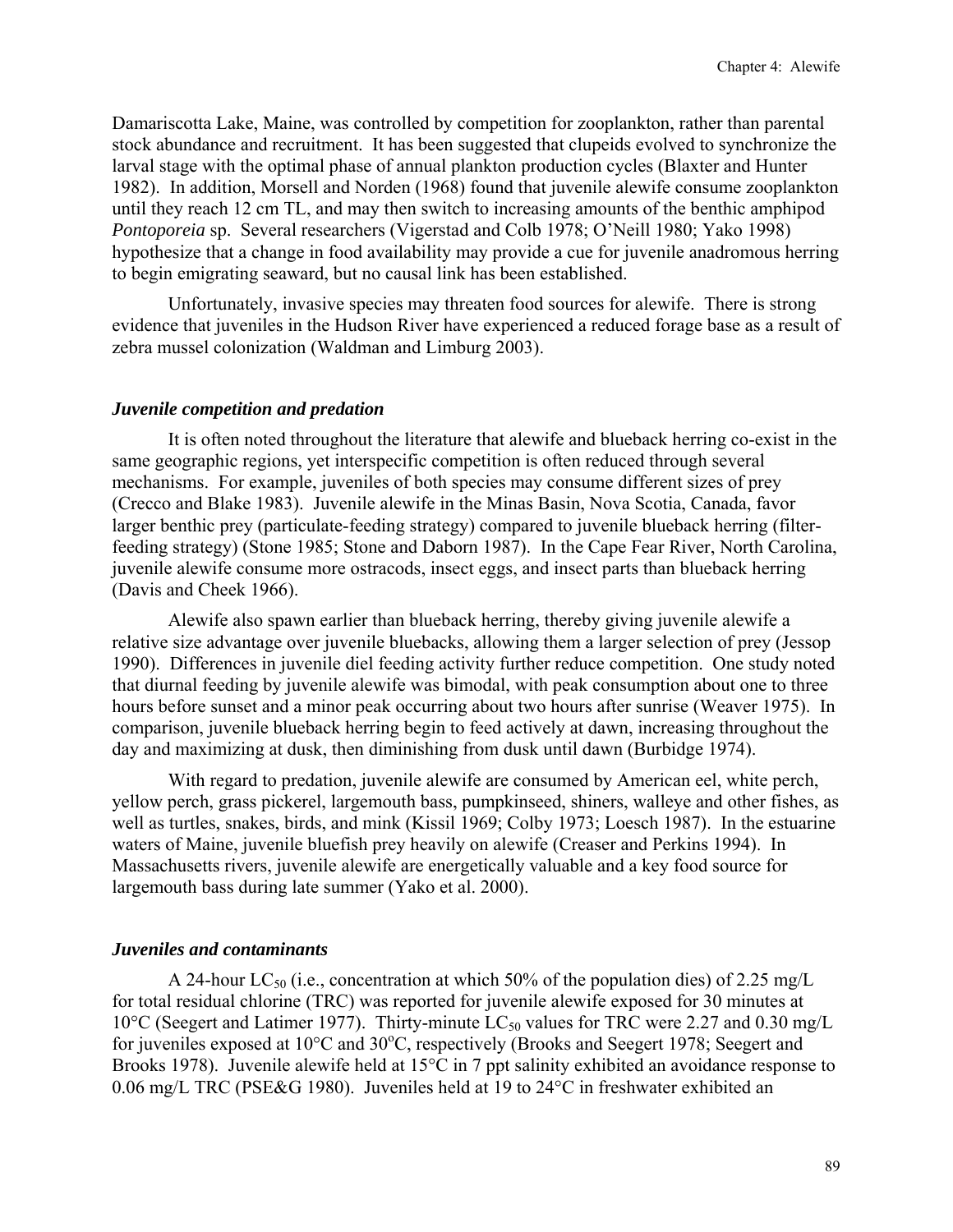avoidance response at <0.03 mg/L TRC; fish subjected to 0.48 mg/L TRC for 2 hours at 22°C suffered 100% mortality (Bogardus et al. 1978).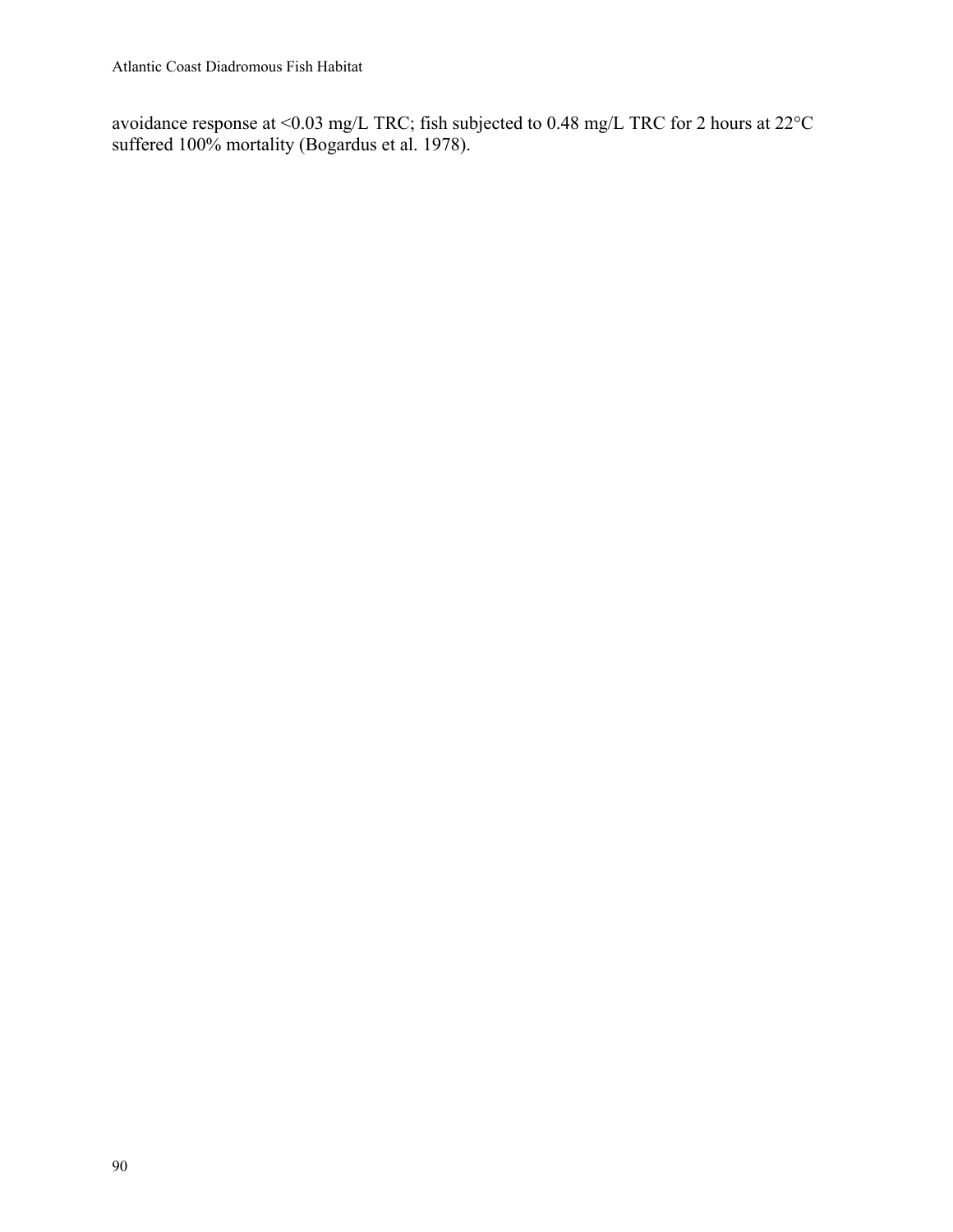## **Part D. Alewife Late Stage Juvenile and Adult Marine Habitat**

#### *Geographical and temporal patterns at sea*

Some young-of-the-year alewife over-winter in deep, high salinity areas of the Chesapeake Bay (Hildebrand and Schroeder 1928). Dovel (1971) reported juvenile populations in the upper Chesapeake Bay that did not emigrate until early spring of their second year. Milstein (1981) found that juvenile alewife over-wintered in waters approximately 0.6 to 7.4 km from the shore of New Jersey, at depths of 2.4 to 19.2 m, in what is considered an offshore estuary. This area is warmer with higher salinity than the cooler, lower salinity river-bay estuarine nurseries where alewife reside in fall. The majority of alewife are present in March when bottom temperatures range from 4.4 to 6.5<sup>o</sup>C and salinity is between 29.0 and 32.0 ppt (Cameron and Pritchard 1963).

Young alewife have been found overwintering off the North Carolina coast from January to March, concentrated at depths of 20.1 to 36.6 m (Holland and Yelverton 1973; Street et al. 1973). However, other sources have noted that juvenile alewife tend to remain near the surface during their first year in saltwater (Bigelow and Schroeder 1953). In Lake Michigan, age-1 fish are usually pelagic, except in spring and fall, where they often occur on the bottom; age-2 fish are typically found on the bottom (Wells 1968).

Information on the life history of young-of-the-year and adult alewife after they emigrate to the sea is sparse (Klauda et al. 1991). Sexual maturity of alewife is reached at a minimum of age-2, but timing may vary regionally. In North Carolina, sexual maturity occurs mostly at age-3. In Connecticut, most males achieve maturity at age-4, and most females at age-5 (Jones et al. 1978). It is generally accepted that juveniles join the adult population at sea within the first year of their lives and follow a north-south seasonal migration along the Atlantic coast, similar to that of American shad (Neves 1981). Despite a lack of conclusive evidence, it is thought that alewife are similar to other anadromous clupeids in that they may undergo seasonal migrations within preferred isotherms (Fay et al. 1983). In fact, alewife typically migrate in large schools of similar sized fish, and may even form mixed schools with other herring species (Colette and Klein-MacPhee 2002).

During spring, alewife from the Mid-Atlantic Bight move inshore and north of 40° latitude to Nantucket Shoals, Georges Bank, coastal Gulf of Maine, and the inner Bay of Fundy. Commercial catch data indicates that alewife are most frequently caught on Georges Bank and south of Nantucket Shoals (Neves 1981; Rulifson et al. 1987). Distribution in the fall is similar to the summer, but alewife concentrate along the northwest perimeter of the Gulf of Maine. In the fall, individuals move offshore and southward to the mid-Atlantic coast between latitude 40°N and 43°N, where they remain until early spring (Neves 1981). It is not known to what extent alewife overwinter in deep water off the continental shelf, but they have rarely been found more than 130 km from the coast (Jones et al. 1978).

Alewife also experience diel movement patterns. At sea alewife are more available to bottom trawling gear during the day, suggesting that they follow the diel movement of plankton in the water column and are sensitive to light (Neves 1981). It also seems that feeding and vertical migration are likely controlled by light intensity patterns within thermal preference zones (Richkus and Winn 1979; Neves 1981).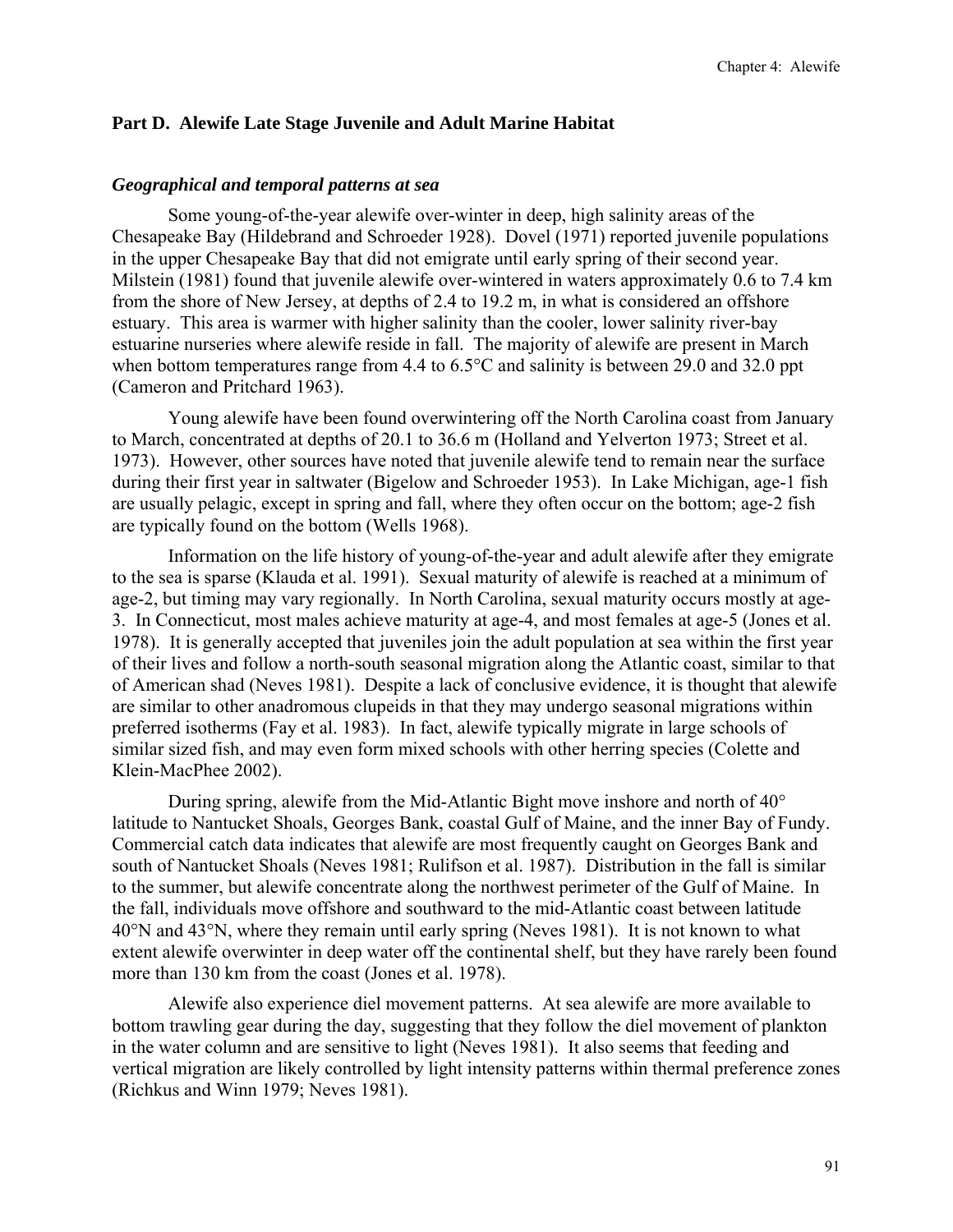Results from Canadian spring surveys show river herring distributed along the Scotian Gulf, southern Gulf of Maine, and off southwestern Nova Scotia from the Northeast Channel to the central Bay of Fundy; they are found to a lesser degree along the southern edge of Georges Bank and in the canyon between Banquereau and Sable Island Banks (Stone and Jessop 1992). A large component of the overwintering population on the Scotian Shelf (and possibly some of the U.S. Gulf of Maine population) moves inshore during spring to spawn in Canadian waters. Summer aggregations of river herring in the Bay of Fundy/eastern Gulf of Maine may consist of a mixture of stocks from the entire Atlantic coast, as do similar aggregations of American shad (Dadswell et al. 1987). However, based on commercial offshore catches by foreign fleets in the late 1960s, it was believed that coastal river herring stocks did not mingle to the extent that American shad stocks apparently did, at least during the seasons that foreign harvests were made (ASMFC 1985).

#### *Salinity associations at sea*

As noted above, young-of-the-year alewife have been found over-wintering offshore of New Jersey, where salinities range from 29.0 to 32.0 ppt (Milstein 1981). For sub-adults and non-spawning adults that remain in the open ocean, they will reside in full strength seawater. Since alewife may follow a north-south seasonal migration along the Atlantic coast similar to that of American shad (Neves 1981), and pre-spawning adult American shad may detour into estuaries (Neves and Depres 1979), alewife may inhabit more brackish waters during migration.

#### *Depth associations at sea*

National Marine Fisheries Service catch data found that in offshore areas, alewife were caught most frequently in waters with depths of 56 to 110 m. The vertical position of alewife in the water column may be influenced by zooplankton concentrations (Neves 1981). Zooplankton usually concentrate at depths <100 m in the Gulf of Maine (Bigelow 1926). Stone and Jessop (1992) found that alewife offshore of Nova Scotia, the Bay of Fundy, and the Gulf of Maine, were at depths of 101 to 183 m in the spring; they were in shallower nearshore waters (46 to 82 m) in the summer, and in deeper offshore waters (119 to 192 m) in the fall.

Stone and Jessop (1992) also found differences in depth distribution between smaller fish (sexually immature) and larger fish. Smaller fish occurred in shallow regions (<93 m) during spring and fall, while larger fish were found in deeper areas  $(\geq 93 \text{ m})$  throughout the year (Stone and Jessop 1992). Furthermore, Jansen and Brandt (1980) reported that the nocturnal depth distribution of adult landlocked alewife differed by size class, with the smaller fish present at shallower depths.

Interestingly, in coastal waters juvenile alewife are found in deeper water than blueback herring despite their identical diets (Davis and Cheek 1966; Burbidge 1974; Watt and Duerden 1974; Weaver 1975).

#### *Temperature associations at sea*

From Cape Hatteras to Nova Scotia, alewife have been caught offshore where surface water temperatures ranged from 2 to 23°C and bottom water temperatures ranged from 3 to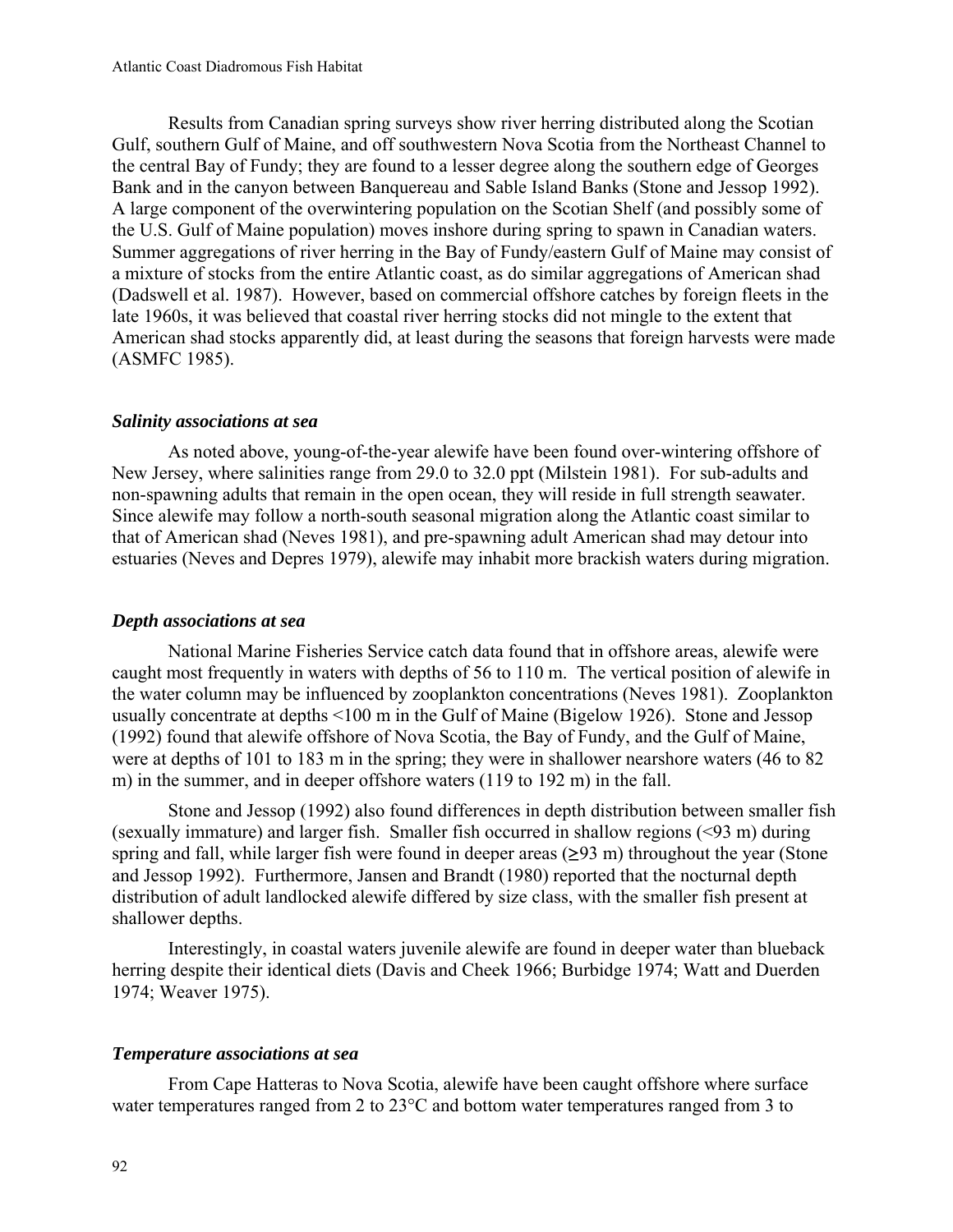17°C. Catches in this area were most frequent where the average bottom water temperature was between 4 and 7°C (Neves 1981). Stone and Jessop (1992) reported a temperature range of 7 to 11°C for alewife in the northern range off Nova Scotia, the Bay of Fundy, and the Gulf of Maine. The researchers also noted that the presence of a cold  $(\leq 5^{\circ}C)$  intermediate water mass over warmer, deeper waters on the Scotian Shelf, where the largest catches of river herring occurred, may have restricted the extent of vertical migration during the spring. Since few captures were made where bottom temperatures were <5°C, vertical migration may have been confined by a water temperature inversion in this area during the spring (Stone and Jessop 1992).

Alewife may prefer and be better adapted to cooler water than blueback herring (Loesch 1987; Klauda et al. 1991). Northern populations may also exhibit more tolerance to cold temperatures (Stone and Jessop 1992). Additionally, antifreeze activity was found in blood serum from an alewife off Nova Scotia, but not in any captured in Virginia (Duman and DeVries 1974).

## *Feeding behavior at sea*

At sea, alewife feed largely on particulate zooplankton including euphausiids, calanoid copepods, mysids, hyperiid amphipods, chaetognaths, pteropods, decapod larvae, and salps (Edwards and Bowman 1979; Neves 1981; Vinogradov 1984; Stone and Daborn 1987; Bowman et al. 2000). Alewife also consume small fishes, including Atlantic herring, other alewife, eel, sand lance, and cunner (Colette and Klein-MacPhee 2002). They feed either by selectively preying on individuals or non-selectively filter-feeding with gill rakers. Feeding mode depends mostly on prey density, prey size, and water visibility, as well as size of the alewife (Janssen 1976, 1978a, 1978b). In Minas Basin, Bay of Fundy, alewife diets shift from micro-zooplankton in small fish to mysids and amphipods in larger fish. Feeding intensity also decreases with increasing age of fish (Stone 1985).

Alewife generally feed most actively during the day; nighttime predation is usually restricted to larger zooplankton that are easier to detect (Janssen 1978b; Janssen and Brandt 1980; Stone and Jessop 1993). In Nova Scotia, alewife feeding peaks at midday during the summer and mid-afternoon during the winter. Alewife also have a higher daily ration in the summer than in the winter (Stone and Jessop 1993). Although direct evidence is lacking, alewife catch in specific areas along Georges Bank, the perimeter of the Gulf of Maine, and south of Nantucket Shoals, may be related to zooplankton abundance (Neves 1981).

#### *Competition and predation at sea*

Schooling fish such as bluefish, weakfish, and striped bass, prey upon alewife (Bigelow and Schroeder 1953; Ross 1991). Other fish such as dusky shark, spiny dogfish, Atlantic salmon, goosefish, cod, pollock, and silver hake, also prey on alewife (Bowman et al. 2000; R. Rountree, University of Massachusetts, unpublished data). Of these species, spiny dogfish appears to have the greatest affinity for alewife (R. Rountree, University of Massachusetts, unpublished data). Also, see Part C of this chapter for additional information.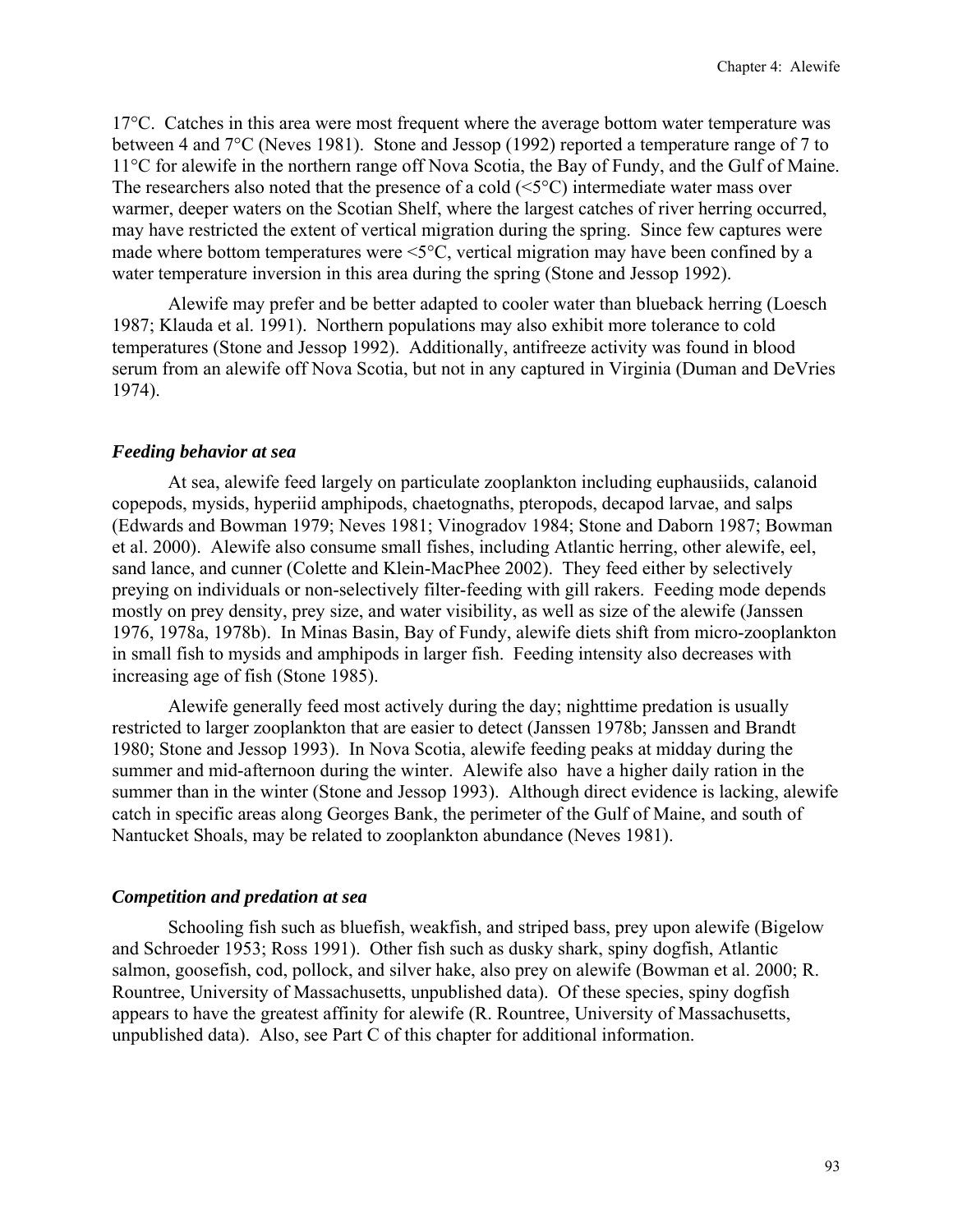Section II. Significant Environmental, Temporal, and Spatial Factors Affecting Distribution of Alewife **Section II. Significant Environmental, Temporal, and Spatial Factors Affecting Distribution of Alewife**

there may be subtle variations between systems, the following data include a broad range of values that encompass the there may be subtle variations between systems, the following data include a broad range of values that encompass the different systems that occur along the East Coast. Where a specific range is known to exist, it will be noted. For the different systems that occur along the East Coast. Where a specific range is known to exist, it will be noted. For the Table 4-5. Significant environmental, temporal, and spatial factors affecting distribution of alewife. Please note that, although Significant environmental, temporal, and spatial factors affecting distribution of alewife. Please note that, although information is provided as a general reference, not as habitat preferences or optima. NIF = No Information Found. information is provided as a general reference, not as habitat preferences or optima. NIF = No Information Found. subadult-estuarine/oceanic environment and non-spawning adult-oceanic environment life history phases, the subadult–estuarine/oceanic environment and non-spawning adult–oceanic environment life history phases, the Table 4-5.

| Life Stage        | Time of Year and Location                                                                                                                                                                              | Depth <sub>(m)</sub>                                                                                                   | Temperature<br><u>୍</u>                                                                                                                     | Salinity<br>(ppt)                                                                                           | Substrate                                                                                                                                      | <b>Current Velocity</b><br>(m/sec)                                                                                                       | Dissolved Oxygen<br>(mg/L)                                                                                         |
|-------------------|--------------------------------------------------------------------------------------------------------------------------------------------------------------------------------------------------------|------------------------------------------------------------------------------------------------------------------------|---------------------------------------------------------------------------------------------------------------------------------------------|-------------------------------------------------------------------------------------------------------------|------------------------------------------------------------------------------------------------------------------------------------------------|------------------------------------------------------------------------------------------------------------------------------------------|--------------------------------------------------------------------------------------------------------------------|
| Spawning<br>Adult | lakes, and shorebank eddies<br>or deep pools, from North<br>slow-moving sections of<br>through August (north);<br>Carolina to Labrador $\&$<br>Late February (south)<br>streams/ponds/<br>Newfoundland | Typically spawn<br>in shallower<br>Tolerable:<br>Reported:<br>$($ <1) areas<br>Optimal:<br>$0.2 - 3$<br>$\overline{z}$ | disagreement on<br>temperature for<br>Broad range;<br>Tolerable:<br>Reported:<br>minimum<br>Optimal:<br>spawning<br>$7 - 27.8$<br>$13 - 20$ | Migrate as far<br>freshwater as<br>upstream in<br>Reported:<br>Tolerable:<br>Optimal:<br>possible<br>È<br>Ë | gravel, cobble, and<br>other coarse stone;<br>some report SAV<br>Usually sand<br>and detritus<br>Reported:<br>Tolerable:<br>Optimal:<br>Ë<br>Ë | Slow-moving<br>Reported:<br>Tolerable:<br>Optimal:<br>waters<br>Ž<br>Ž                                                                   | Only tolerate low<br>DO for short<br>Tolerable:<br>Reported:<br>Optimal:<br>periods<br>>5.0<br>$\overline{z}$      |
| Egg               | hatch 50-360 hours after<br>spawning site or slightly<br>fertilization, but usually<br>through August (north);<br>Late February (south)<br>within 80-95 hours at<br>downstream                         | Tolerable:<br>Reported:<br>Optimal:<br>È<br>Ë<br>Ë                                                                     | median hatch varies<br>Average time to<br>w/temperature<br>Reported:<br>Tolerable:<br>Optimal:<br>mversely<br>10.6-26.7<br>$17.2 - 21.1$    | Mostly found in<br>Tolerable:<br>Reported:<br>freshwater<br>Optimal:<br>$0 - 2$<br>Ë                        | Tolerable:<br>Reported:<br>Optimal:<br>È<br>È<br>Z<br>Ë                                                                                        | strongest predictor<br>low flow; $wDDO$ ,<br>Usually found in<br>of egg presence<br>Reported:<br><b>Tolerable:</b><br>Optimal:<br>Ë<br>Ë | strongest predictor<br>of egg presence<br>With velocity.<br>Tolerable:<br>Reported:<br>Optimal:<br>$\geq 5.0$<br>Ë |
| Prolarvae         | Hatch in 50 to 360 hours, but<br>downstream of spawning site<br>usually within 80-95 hours                                                                                                             | Tolerable:<br>Reported:<br>Optimal:<br>Ë<br>Ë<br>Ë                                                                     | Tolerable:<br>Reported:<br>Optimal:<br>Variable<br>15-24<br>$8 - 31$                                                                        | Mostly found in<br>Tolerable:<br>Reported:<br>treshwater<br>Optimal:<br>Ë<br>$0-3$                          | Tolerable:<br>Reported:<br>Optimal:<br>$\overline{z}$<br>Ë<br>Ë                                                                                | Usually found in<br>Tolerable:<br>Reported:<br>Optimal:<br>$low$ flow<br>È<br>Ë                                                          | Tolerable:<br>Reported:<br>Optimal:<br>$\geq 5.0$<br>$\overline{z}$<br>Ë                                           |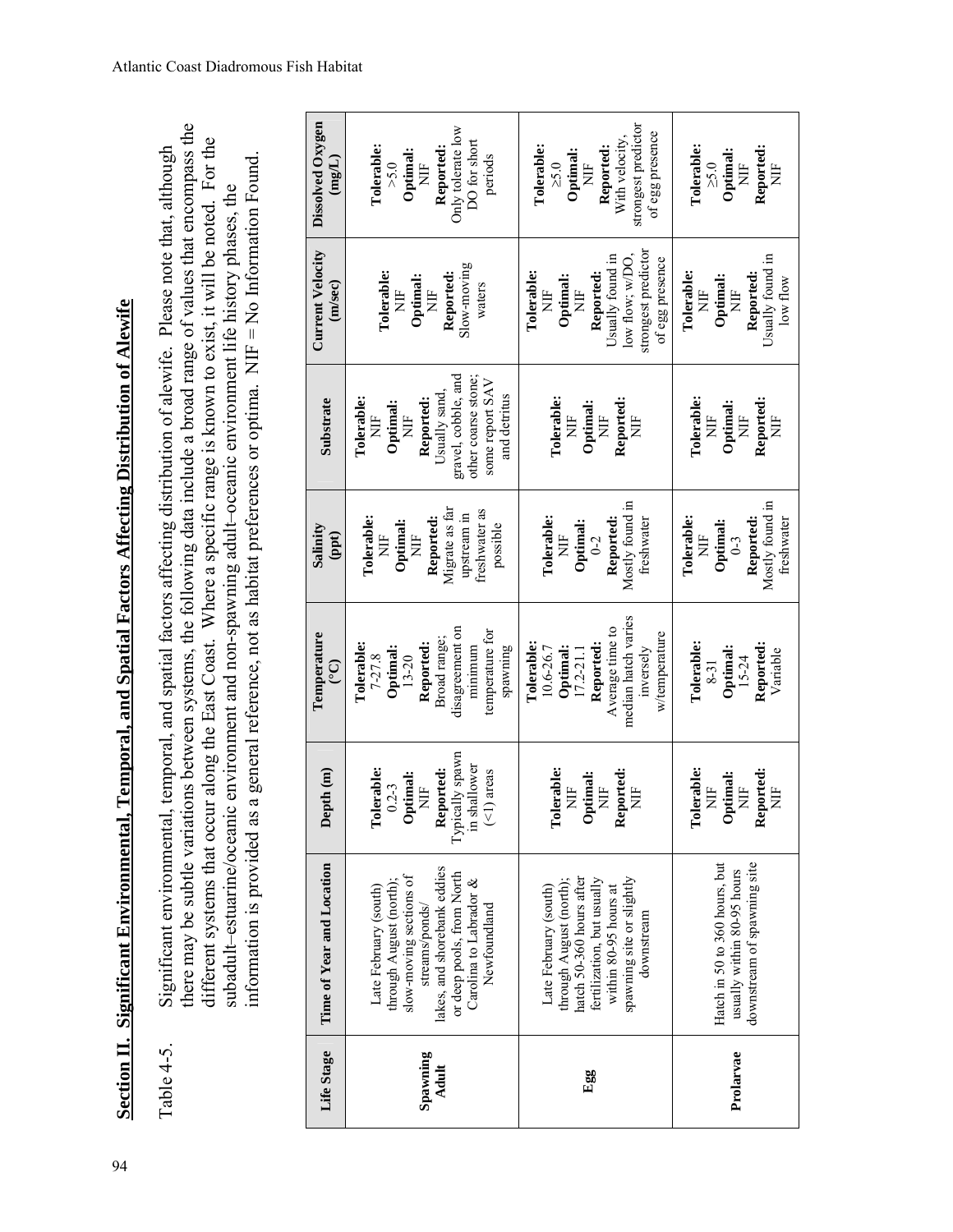| Dissolved Oxygen<br>(mg/L)         | Tolerable:<br>Reported:<br>Optimal:<br>$\geq 5.0$<br>$\overline{E}$<br>Ë               | <b>Tolerable:</b><br>Reported:<br>Optimal:<br>$\geq 3.6$<br>$\Xi$<br>Ë                                           | <b>Tolerable:</b><br>Reported:<br>Optimal:<br>$\frac{1}{2}$<br>Ë<br>Ë                                                                                      |
|------------------------------------|----------------------------------------------------------------------------------------|------------------------------------------------------------------------------------------------------------------|------------------------------------------------------------------------------------------------------------------------------------------------------------|
| <b>Current Velocity</b><br>(m/sec) | Usually found in<br>Tolerable:<br>Reported:<br>Optimal:<br>low flow<br>Ë<br>$\Xi$      | rates in heavy flow<br>Avoid > 10cm/s;<br>high migration<br><b>Tolerable:</b><br>Reported:<br>Optimal:<br>Ë<br>Ë | Tolerable:<br>Reported:<br>NIF<br>Optimal:<br>$\Xi$<br>Ë                                                                                                   |
| Substrate                          | Tolerable:<br>Reported:<br>Optimal:<br>$\frac{1}{2}$<br>$\overline{z}$<br>Ë            | SAV for protection<br>Tolerable:<br>Reported:<br>Optimal:<br>$\overline{z}$<br>Ë                                 | Tolerable:<br>Reported:<br>Optimal:<br>Ë<br>$\frac{1}{2}$<br>Ë                                                                                             |
| Salinity<br>(ppt)                  | Larvae grow<br>Tolerable:<br>Reported:<br>Optimal:<br>faster in<br>saltwater<br>Ë<br>Ë | Tolerable:<br>Reported:<br>Optimal:<br>Variable<br>Ë<br>$\frac{1}{2}$                                            | Brackish to<br>Tolerable:<br>Reported:<br>Optimal:<br>saltwater<br>Ë<br>Ë                                                                                  |
| Temperature<br><u>(၁</u>           | <b>Tolerable:</b><br>Reported:<br>Optimal:<br>Variable<br>20-26<br>14-28               | Tolerable:<br>Reported:<br>Optimal:<br>$15 - 20$<br>10-28<br>$4 - 29$                                            | Northern populations<br>4-7 (bottom temp)<br>may be more cold<br>Reported:<br>Tolerable:<br>Optimal:<br>tolerant<br>$2 - 23$                               |
| Depth (m)                          | lerable:<br>Reported:<br>Optimal:<br>$\overline{H}$<br>$\frac{1}{2}$<br>Ë<br>Ρ         | during daylight<br>near-surface<br>Absent from<br>Reported:<br>Tolerable:<br>Optimal:<br>È<br>$\frac{1}{2}$      | fish generally in<br>shallower water<br>may influence<br>depth; smaller<br>Zooplankton<br>lerable:<br>Reported:<br>Optimal:<br>46-192<br>Ë<br>$\mathbf{F}$ |
| Time of Year and Location          | spawning site after prolarvae<br>2 to 5 days downstream of<br>stage is reached         | after reaching juvenile stage<br>3-9 months in natal rivers<br>upstream in freshwater<br>in brackish waters or   | nearshore estuarine waters or<br>2-5 years after hatching in<br>offshore marine waters                                                                     |
| Life Stage                         | Postlarvae                                                                             | Juvenile-<br>Riverine<br>Early                                                                                   | Subadult &<br><b>Estuarine</b><br>spawning<br>Oceanic<br>Adult $-$<br>Non-                                                                                 |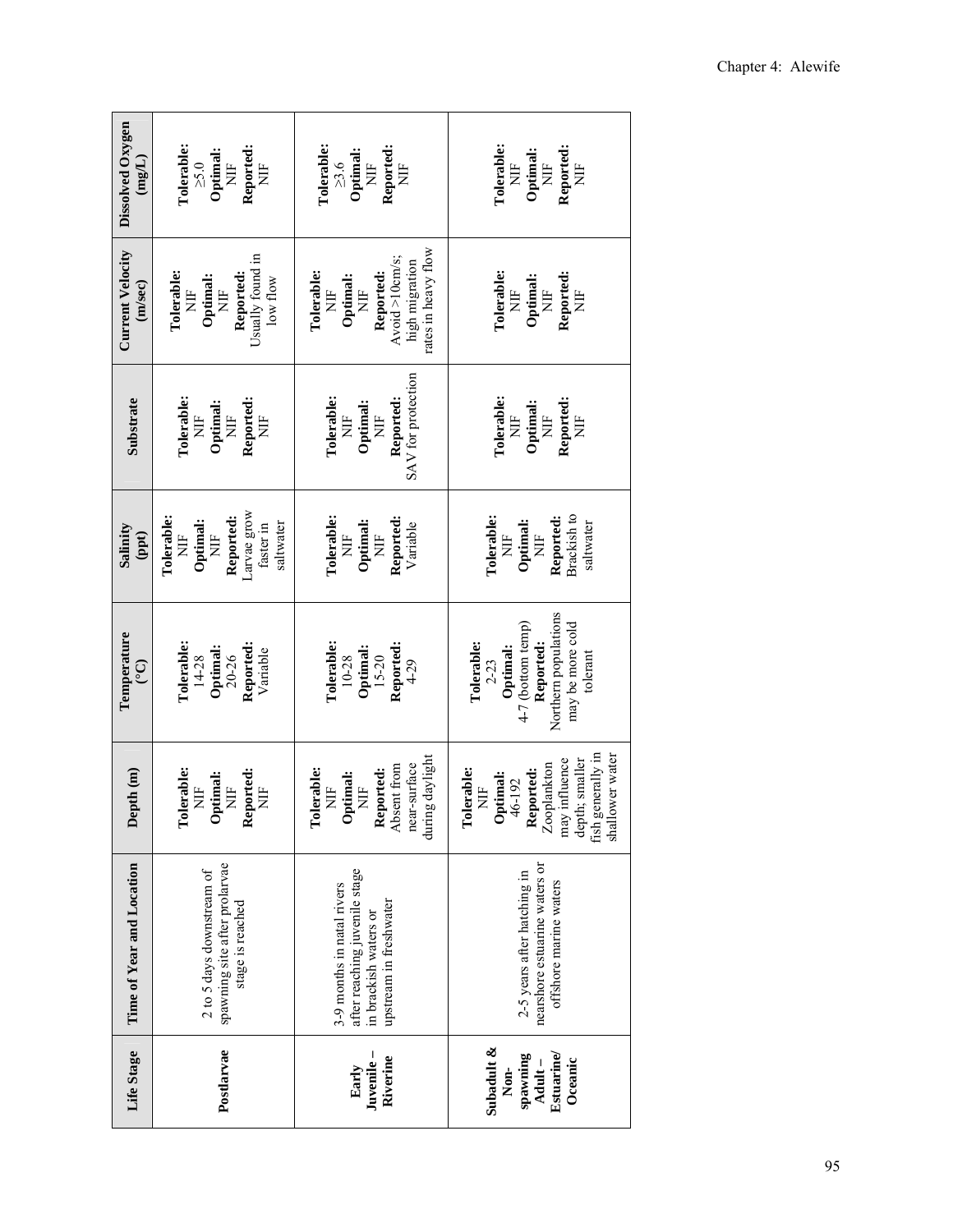# **Section III. Alewife Literature Cited**

- ASMFC (Atlantic States Marine Fisheries Commission). 1985. Fishery management plan for the anadromous alosid stocks of the eastern United States: American shad, hickory shad, alewife, and blueback herring. Fishery Management Report No. 6, Washington, D.C.
- Auld, A. H., and J. R, Schubel. 1978. Effects of suspended sediment on fish eggs and larvae: A laboratory assessment. Estuarine, Coastal, and Marine Science 6: 153-164.
- Belding, D. L. 1921. A report upon the alewife fisheries of Massachusetts. Massachusetts Division of Marine Fisheries Contribution No. 11, Department of Conservation, Boston, Massachusetts.
- Bentzen, P., and I.G. Paterson. 2006. Genetic analyses of freshwater and anadromous alewife (*Alosa pseudoharengus*) populations from the St. Croix River, Maine/New Brunswick. Final Report to Maine Rivers, Hallowell, Maine.
- Berry, F. H. 1964. Review and emendation of family Clupeidae. Copeia 1964: 720-730.
- Bigelow, H. B. 1926. Plankton of the offshore waters of the Gulf of Maine. Bulletin of the United States Bureau of Fisheries 40: 1-509.
- Bigelow, H. B., and W. C. Schroeder. 1953. Fishes of the Gulf of Maine. Fishery Bulletin 74 of the Fishery Bulletin of the Fish and Wildlife Service, volume 53. United States Government Printing Office, Washington, D.C.
- Bigelow, H. B., and W. W. Welsh. 1925. Fishes of the Gulf of Maine. Fishery Bulletin 40 of the United States Fish and Wildlife Service, volume 1. U.S. Government Printing Office, Washington, D.C.
- Blaxter, J. H. S., and J. R. Hunter. 1982. The biology of clupeoid fishes. Advances in Marine Biology 20: 3-194.
- Bogardus, R. B., D. B. Boies, T. C. Teppen, and F. J. Horrath. 1978. Avoidance of monochloramine: Test tank results for rainbow trout, coho salmon, alewife, yellow perch and spotted shiner. Pages 149-161 *in* R. L. Julley, H. Gorchev, and D. H. Hamilton, editors. Water chlorination – Environmental impact and health effects, volume 2. Ann Arbor Science Publishers, Ann Arbor, Michigan.
- Boger, R. A. 2002. Development of a watershed and stream-reach spawning habitat model for river herring (*Alosa pseudoharengus* and *A. aestivalis*). Doctoral dissertation. The College of William and Mary, Williamsburg, Virginia.
- Bowman, R. E., C. E. Stillwell, W. L. Michaels, and M. D. Grosslein. 2000. Food of northwest Atlantic fishes and two common species of squid. NOAA Technical Memorandum NMFS-F/NE-155, Silver Spring, Maryland.
- Brooks, A. A., and G. L. Seegert. 1978. The effects of intermittent chlorination on the biota of Lake Michigan. Special Report No. 31, Center for Great Lakes Studies, University of Wisconsin, Milwaukee, Wisconsin.
- Burbidge, R. G. 1974. Distribution, growth, selective feeding, and energy transformation of young-of-the-year blueback herring, *Alosa aestivalis* (Mitchill), in the James River, Virginia. Transactions of the American Fisheries Society 103: 297-311.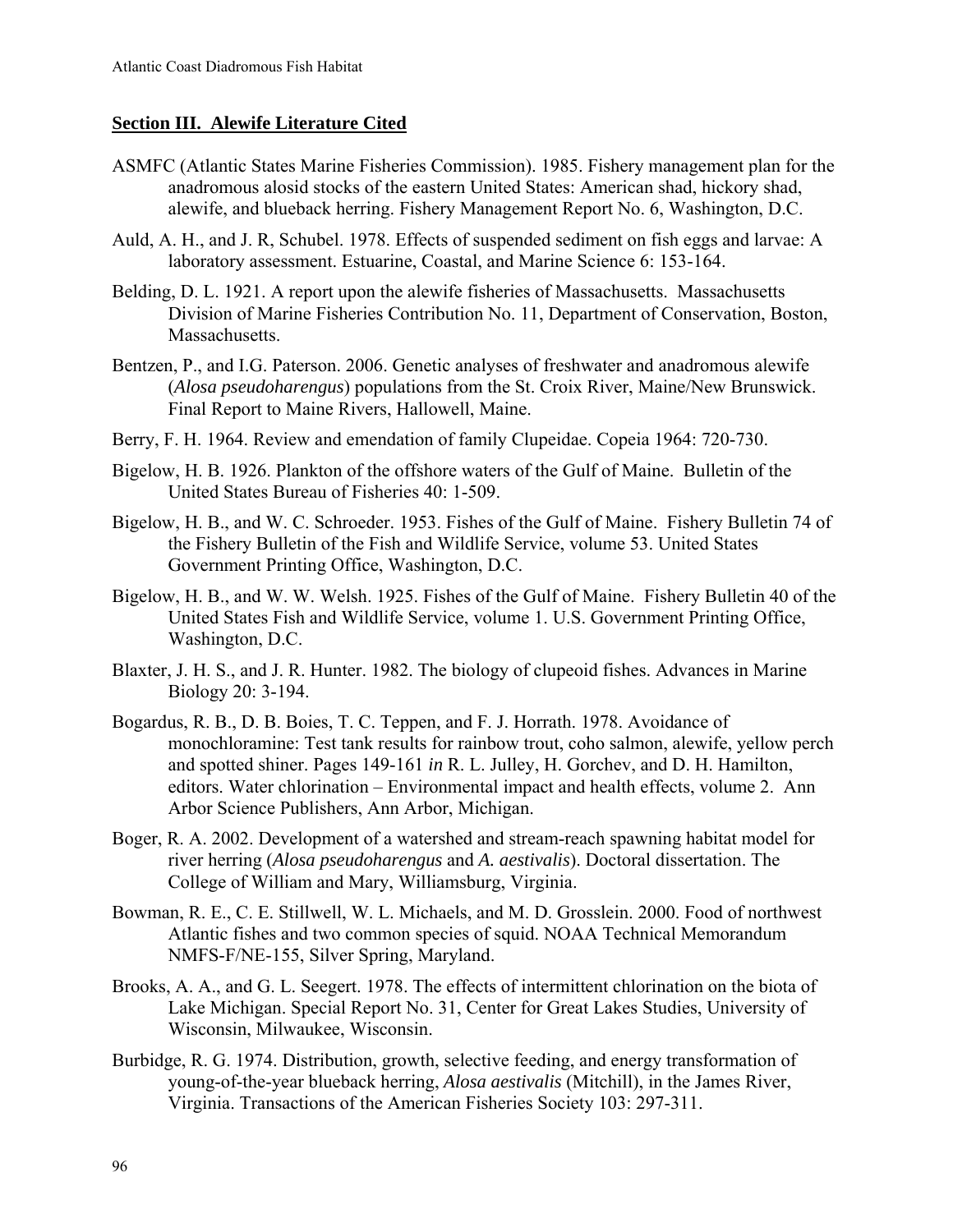- Burgess, G. H. 1978. *Alosa pseudoharengus* (Wilson), alewife. Page 65 *in* D. S. Lee, C. R. Bilber, C. H. Hocutt, R. E. Jenkins, D. E. McAllister, and J. R. Stauffer, Jr., editors. Atlas of North American freshwater fishes. North Carolina State Museum of Natural History, Raleigh, North Carolina.
- Byrne, D. M. 1988. Anadromous herring run restoration. New Jersey Department of Environmental Protection, Bureau of Marine Fisheries, Project No. AFC-10-1, Trenton, New Jersey.
- Cameron, W. M., and D. W. Pritchard. 1963. Estuaries. Pages 306-324 *in* M. N. Hill, editor. The Sea, volume 2. Wiley-Interscience, New York.
- Carlander, K. D. 1969. Handbook of freshwater fishery biology, volume I: Life history data on freshwater fishes of the United States and Canada, exclusive of the Perciformes. Iowa State University Press, Ames, Iowa.
- Cianci, J. M. 1965. Larval development of the alewife, *Alosa pseudoharengus* (Wilson), and the glut herring, *Alosa aestivalis* (Mitchill). Masters thesis. University of Connecticut, Storrs, Connecticut.
- Colby, P. J. 1973. Response of the alewife, *Alosa pseudoharengus*, to environmental changes. Pages 163-198 *in* W. Chavin, editor. Response of fish to environmental changes. Charles C. Thompson, Springfield, Illinois.
- Collette, B., and G. Klein-MacPhee, editors. 2002. Bigelow and Schroeder's fishes of the Gulf of Maine, 3rd edition. Smithsonian Institution Press, Washington, D.C.
- Collins, G. B. 1952. Factors influencing the orientation of migrating anadromous fishes. Fishery Bulletin 52 of the United States Fish and Wildlife Service: 373-396.
- Cooper, R. A. 1961. Early life history and spawning migration of the alewife, *Alosa pseudoharengus*. Masters thesis. University of Rhode Island, Kingston, Rhode Island.
- Creaser, E. P., and H. C. Perkins. 1994. The distribution , food, and age of juvenile bluefish, *Pomatomus saltatrix*, in Maine. Fishery Bulletin 92 of the United States Fish and Wildlife Service: 494-508.
- Crecco, V. A., and M. M. Blake. 1983. Feeding ecology of coexisting larvae of American shad and blueback herring in the Connecticut River. Transactions of the American Fisheries Society 112: 498-507.
- Crecco, V. A., and T. Savoy. 1984. Effects of fluctuations in hydrographic conditions on yearclass strength of American shad (*Alosa sapidissima*) in the Connecticut River. Canadian Journal of Fisheries and Aquatic Sciences 42: 1640-1648.
- Dadswell, M. J., G. D. Melvin, P. J. Williams, and D. E. Themelis. 1987. Influences of origin, life history, and chance on the Atlantic coast migration of American shad. Pages 313-330 *in* M. J. Dadswell, R. J. Klauda, C. M. Moffitt, and R. L. Saunders, editors. Common strategies of anadromous and catadromous fishes. American Fisheries Society Symposium 1, Bethesda, Maryland.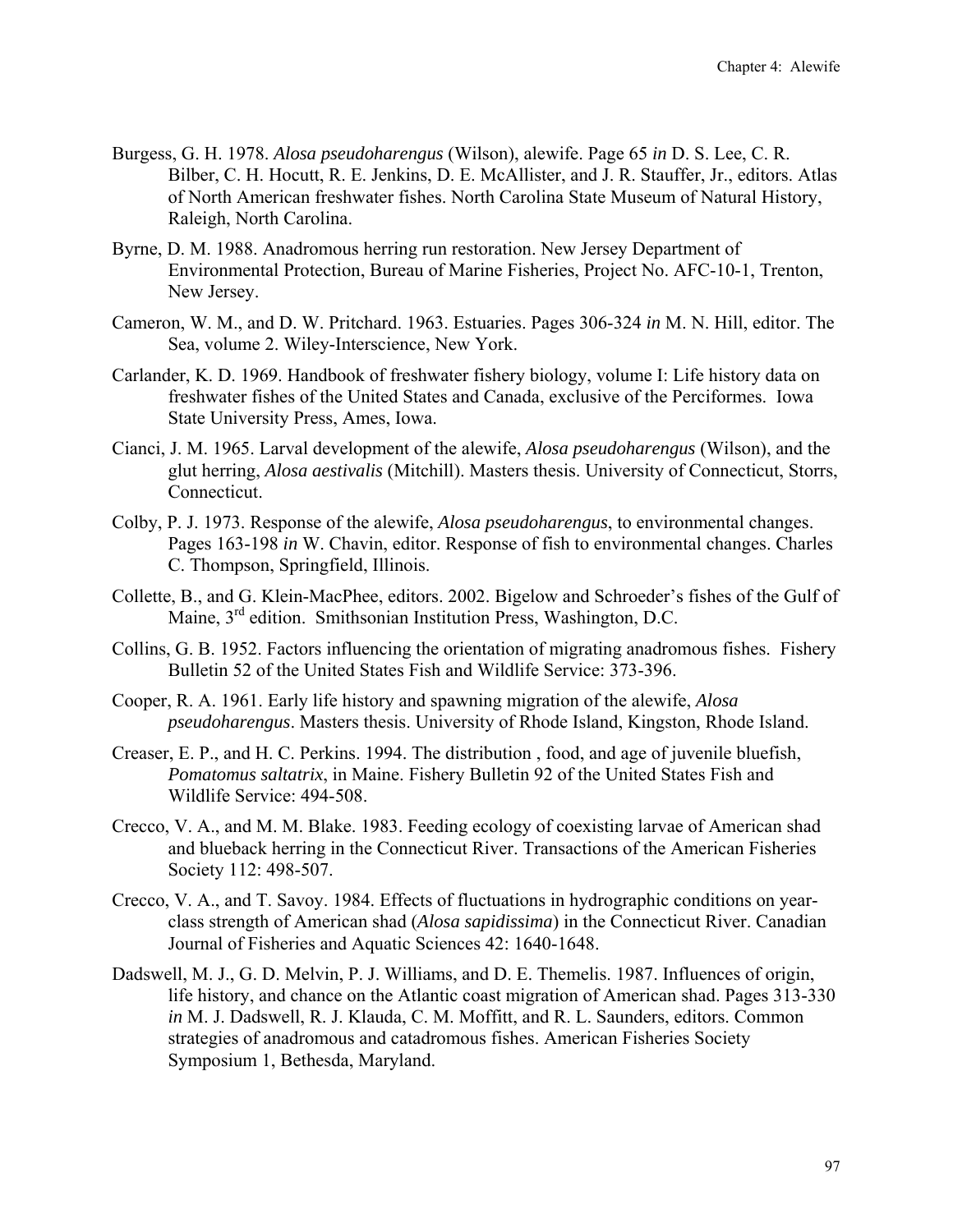- Davis, J. R., and R. P. Cheek. 1966. Distribution, food habits, and growth of young clupeids, Cape Fear River system, North Carolina. Proceedings of the 20th Annual Conference of the Southeastern Association of Game and Fish Commissions: 250-260.
- Dey, W. P., and P. C. Baumann. 1978. Community dynamics of shore zone fish populations in the Hudson River estuary: Proceedings of the 108<sup>th</sup> Annual American Fisheries Society meeting, Kingston, Rhode Island.
- Dixon, D. A. 1996. Contributions to the life history of juvenile blueback herring (*Alosa aestivalis*): Phototactic behavior and population dynamics. Doctoral dissertation. College of William and Mary, Virginia Institute of Marine Science, School of Marine Science, Gloucester Point, Virginia.
- Dominy, C. L. 1971. Evaluation of a pool and weir fishway for passage of alewife (*Alosa pseudoharengus*) at White Rock, Gaspereau River, Nova Scotia. Canada Department of Fisheries and Forestry, Resource Development Branch, Progress Report No. 3, Halifax, Canada.
- Dorfman, D., and J. Westman. 1970. Responses of some anadromous fishes to varied oxygen concentrations and increased temperatures. Office of Water Resources Research Project No. B-012-NJ, Rutgers University, New Brunswick, New Jersey.
- Dovel, W. L. 1971. Fish eggs and larvae of the upper Chesapeake Bay. Natural Resources Institute Special Report 4: 1-71.
- Duman, J. G., and A. L. DeVries. 1974. The effects of temperature and photoperiod on antifreeze production in cold water fishes. Journal of Experimental Zoology 190: 98-97.
- Ecological Analysts, Inc. (EA). 1978. Hudson River thermal effects studies for representative species: Second progress report. Prepared for Central Hudson Gas and Electric Corporation, Poughkeepsie, New York.
- Edsall, T. A. 1964. Feeding by threes species of fishes on the eggs of spawning alewife. Copeia 1964: 226-227.
- Edsall, T. A. 1970. The effect of temperature on the rate of development and survival of alewife eggs and larvae. Transactions of the American Fisheries Society 102: 376-380.
- Edwards, R. L., and R. E. Bowman. 1979. Food consumed by continental shelf fishes. Pages 387-406 *in* H. Clepper, editor. Predator-prey systems in fish communities and their role in fisheries management. Sport Fishing Institute, Washington, D.C.
- Erkan, D. E. 2002. Strategic plan for the restoration of anadromous fishes to Rhode Island coastal streams. Rhode Island Department of Environmental Management, Division of Fish and Wildlife, Completion Report in fulfillment of Federal Aid in Sportfish Restoration Project No. F-55-R, Jamestown, Rhode Island.
- Fay, C. W., R. J. Neves, and G. B. Pardue. 1983. Species profiles: Life histories and environmental requirements of coastal fishes and invertebrates (mid-Atlantic) – alewife/blueback herring. United States Fish and Wildlife Service, Division of Biological Services Report No. FWS/OBS-82/11.9, and United States Army Corps of Engineers Report No. TR EL-82-4, Washington, D.C.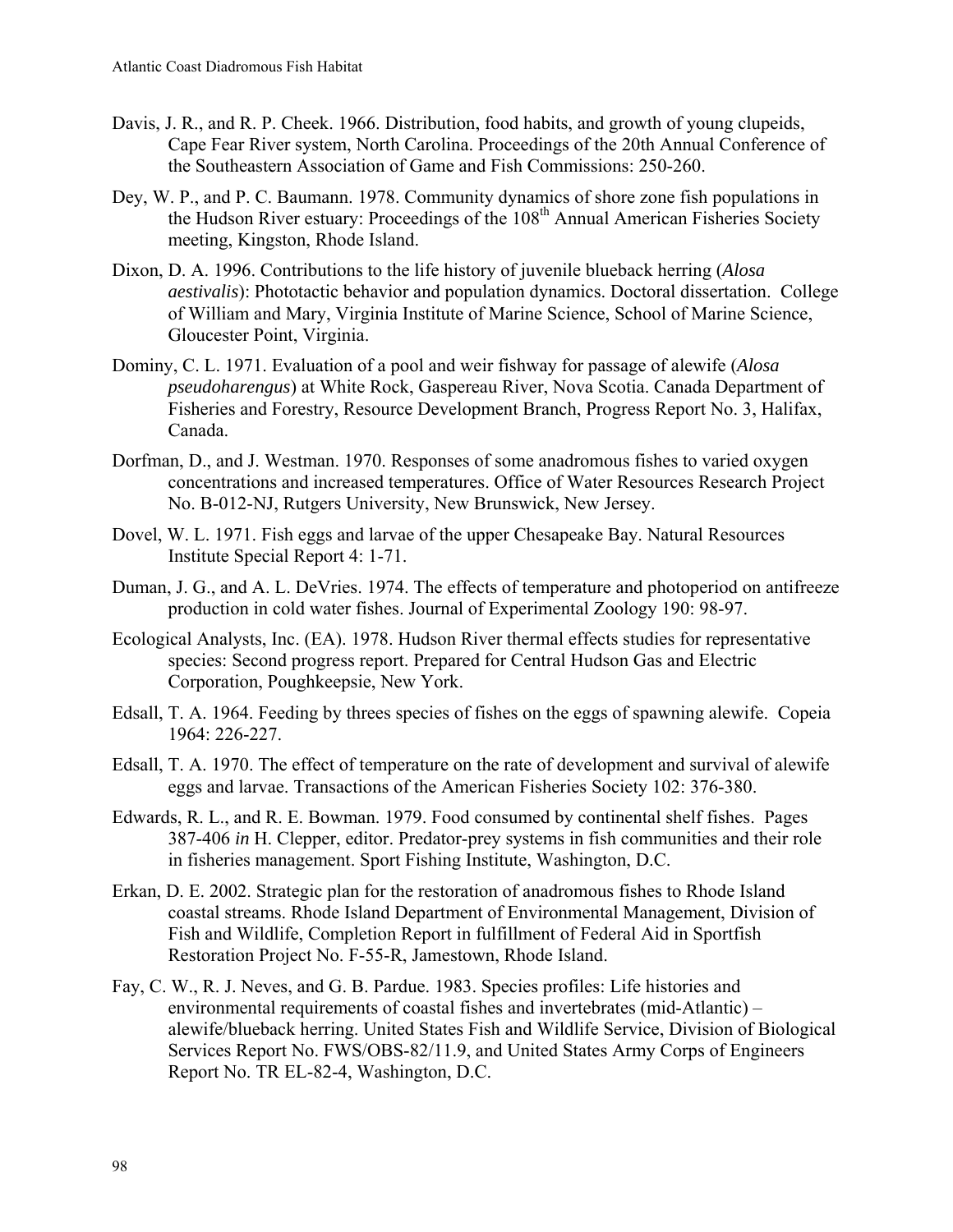- Frankensteen, E. D. 1976. Genus *Alosa* in a channelized and an unchannelized creek of the Tar River basin, North Carolina. Masters thesis. East Carolina University, Greenville, North Carolina.
- Gibson, M. R. 1994. Status of alewife populations in Rhode Island. Rhode Island Division of Fish and Wildlife and Estuarine Resources, Wakefield, Rhode Island.
- Gordon, N. D., T. A. McMahon, and B. L. Finlayson. 1992. Stream hydrology: An introduction for ecologists. John Wiley and Sons, Ltd., England.
- Grabe, S. A. 1996. Feeding chronology and habits of *Alosa* spp. (Clupeidae) juveniles from the lower Hudson River estuary, New York. Environmental Biology of Fishes 47: 321-326.
- Graham, J. J. 1956. Observations on the alewife in freshwater. University of Toronto Biological Series No. 62, Toronto, Canada.
- Gregory, R. S., G. S. Brown, and G. R. Daborn. 1983. Food habits of young anadromous alewife, *Alosa pseudoharengus*, in Lake Ainslie, Nova Scotia. Canadian Field Naturalist 97: 423- 426.
- Havey, K. A. 1961. Restoration of anadromous alewife at Long Pond, Maine. Transactions of the American Fisheries Society 90: 281-286.
- Havey, K. A. 1973. Production of juvenile alewife, *Alosa pseudoharengus*, at Love Lake, Washington County, Maine. Transactions of the American Fisheries Society 102: 434- 437.
- Henderson, B. A., and E. H. Brown, Jr. 1985. Effects of abundance and water temperature on recruitment and growth of alewife (*Alosa pseudoharengus*) near South Bay, Lake Huron. Canadian Journal of Fisheries and Aquatic Sciences 42: 1608-1613.
- Hildebrand, S. F. 1963. Family Clupeidae. Pages 257-454 *in* H. B. Bigelow, editor. Fishes of the Western North Atlantic, part 3. Sears Foundation for Marine Research, Yale University, New Haven, Connecticut.
- Hildebrand, S. F., and W. C. Schroeder. 1928. Fishes of Chesapeake Bay. Fishery Bulletin 43 of the United States Fish and Wildlife Service, volume 1: 1-366.
- Holland, B. F., and G. F. Yelverton. 1973. Distribution and biological studies of anadromous fishes offshore North Carolina. North Carolina Department of Natural and Economic Resources, Division of Commercial and Sport Fisheries, Special Scientific Report No. 24, Beaufort, North Carolina.
- Howell, M. H., J. P. Mowrer, R. J. Hochberg, A. A. Jarzynski, and D. R. Weinrich. 1990. Investigation of anadromous alosines in Chesapeake Bay. Maryland Department of Natural Resources, Annapolis, Maryland.
- Huber, M. E. 1978. Adult spawning success and emigration of juvenile alewife (*Alosa pseudoharengus*) from the Parker River, Massachusetts. Masters thesis. University of Massachusetts, Amherst, Massachusetts.
- Janssen, J. 1976. Feeding modes and prey size selection in the alewife *Alosa pseudoharengus*. Journal of the Fisheries Research Board of Canada 33: 1972-1975.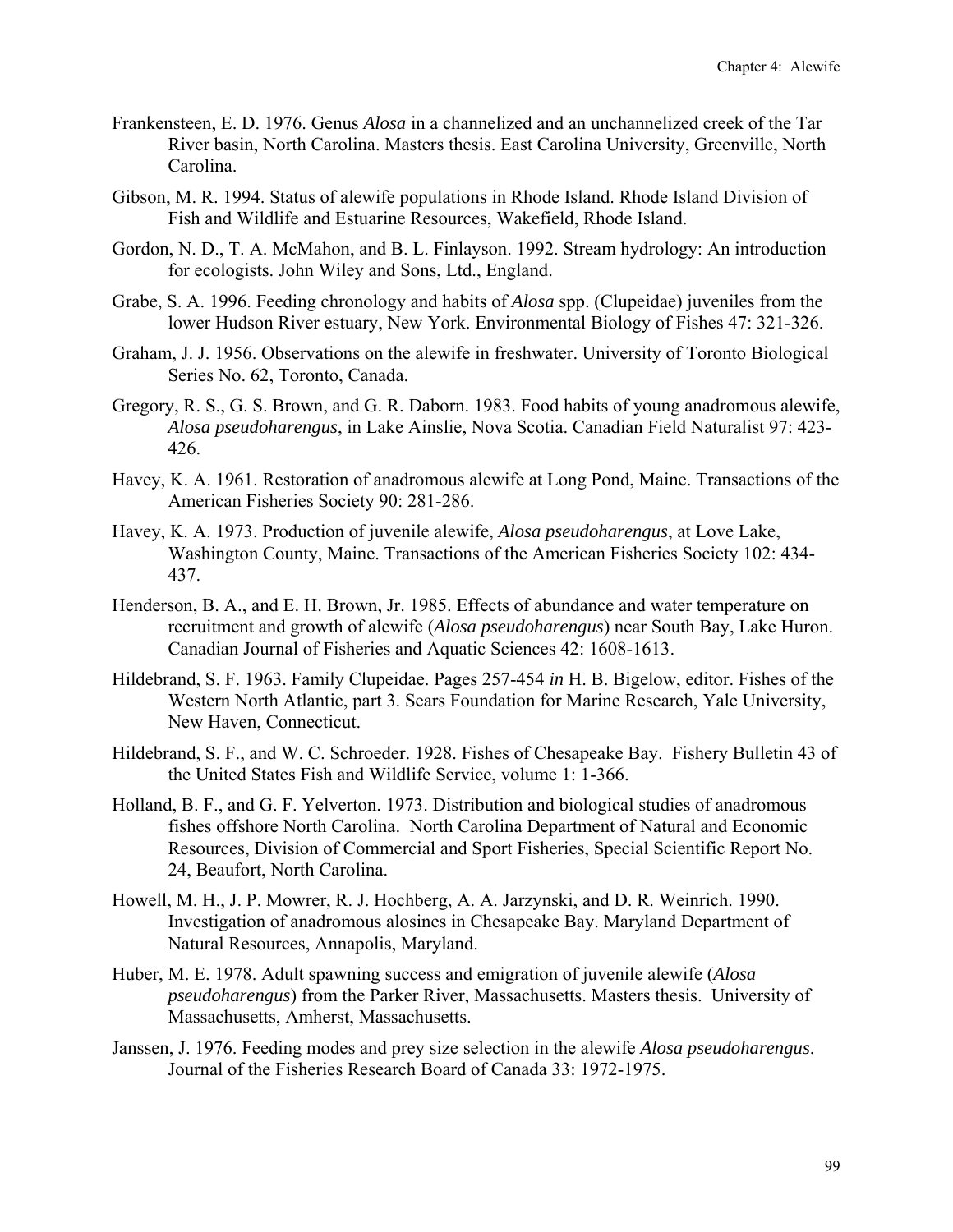- Janssen, J. 1978a. Feeding-behavior repertoire of the alewife, *Alosa pseudoharengus*, and ciscoes, *Coregonus hoyi* and *C. artedii*. Journal of the Fisheries Research Board of Canada 35: 249-253.
- Janssen, J. 1978b. Will alewife *Alosa pseudoharengus* feed in the dark? Environmental Biology of Fishes 3: 239-240.
- Janssen, J., and S. B. Brandt. 1980. Feeding ecology and vertical migration of adult alewife *Alosa pseudoharengus* in Lake Michigan. Canadian Journal of Fisheries and Aquatic Sciences 37: 177-184.
- Jessop, B. M. 1990. Diel variation in density, length composition, and feeding activity of juvenile alewife, *Alosa pseudoharengus* (Wilson), and blueback herring, *A. aestivalis* (Mitchill), at near-surface depths in a hydroelectric dam impoundment. Journal of Fish Biology 37: 813-822.
- Jessop, B. M., W. E. Anderson, and A. H. Vromans. 1983. Life-history data on alewife and blueback herring of the Saint John River, New Brunswick, 1981. Canadian Fisheries and Aquatic Sciences Data Report No. 426, New Brunswick, Canada.
- Jessop, B. M. 1994. Relations between stock and environmental variables, and an index of abundance, for juveniles alewife and blueback herring. North American Journal of Fisheries Management 14: 564-579.
- Johnson, H. B., S. E. Winslow, D. W. Crocker, B. F. Holland, Jr., J. W. Gillikin, and D. L. Taylor. 1979. Biology and management of mid-Atlantic anadromous fishes under extended jurisdiction, part I: North Carolina. Special Science Report No. 36, North Carolina Department of Natural Resources and Community Development, Division of Marine Fisheries, Morehead City, North Carolina.
- Johnson, J. H. 1983. Summer diet of juvenile fish in the St. Lawrence River. New York Fish and Game Journal 30: 91-99.
- Jones, P. W., F. D. Martin, and J. D. Hardy, Jr. 1978. Development of fishes of the mid-Atlantic Bight, an atlas of egg, larval and juvenile stages, volume I: Acipenseridae through Ictaluridae. United States Fish and Wildlife Service Report No. FWS/OBS-78/12, Arlington, Virginia.
- Jones, P. W., H. J. Speir, N. H. Butowski, R. O'Reilly, L. Gillingham and E. Smoller. 1988. Chesapeake Bay fisheries: Status, trends, priorities and data needs. Maryland Department of Natural Resources and Virginia Marine Resources Commission.
- Joseph, E. B., and J. Davis. 1965. A progress report to the herring industry. Virginia Institute of Marine Science, Special Science Report No. 51, Gloucester Point, Virginia.
- Kellogg, R. L. 1982. Temperature requirements for the survival and early development of the anadromous alewife. The Progressive Fish-Culturist 44: 63-73.
- Kissil, G. W. 1969. A contribution to the life history of *Alosa pseudoharengus* (Wilson). Doctoral dissertation. University of Connecticut, Storrs, Connecticut.
- Kissil, G. W. 1974. Spawning of the anadromous alewife, *Alosa pseudoharengus*, in Bride Lake, Connecticut. Transactions of the American Fisheries Society 103: 312-317.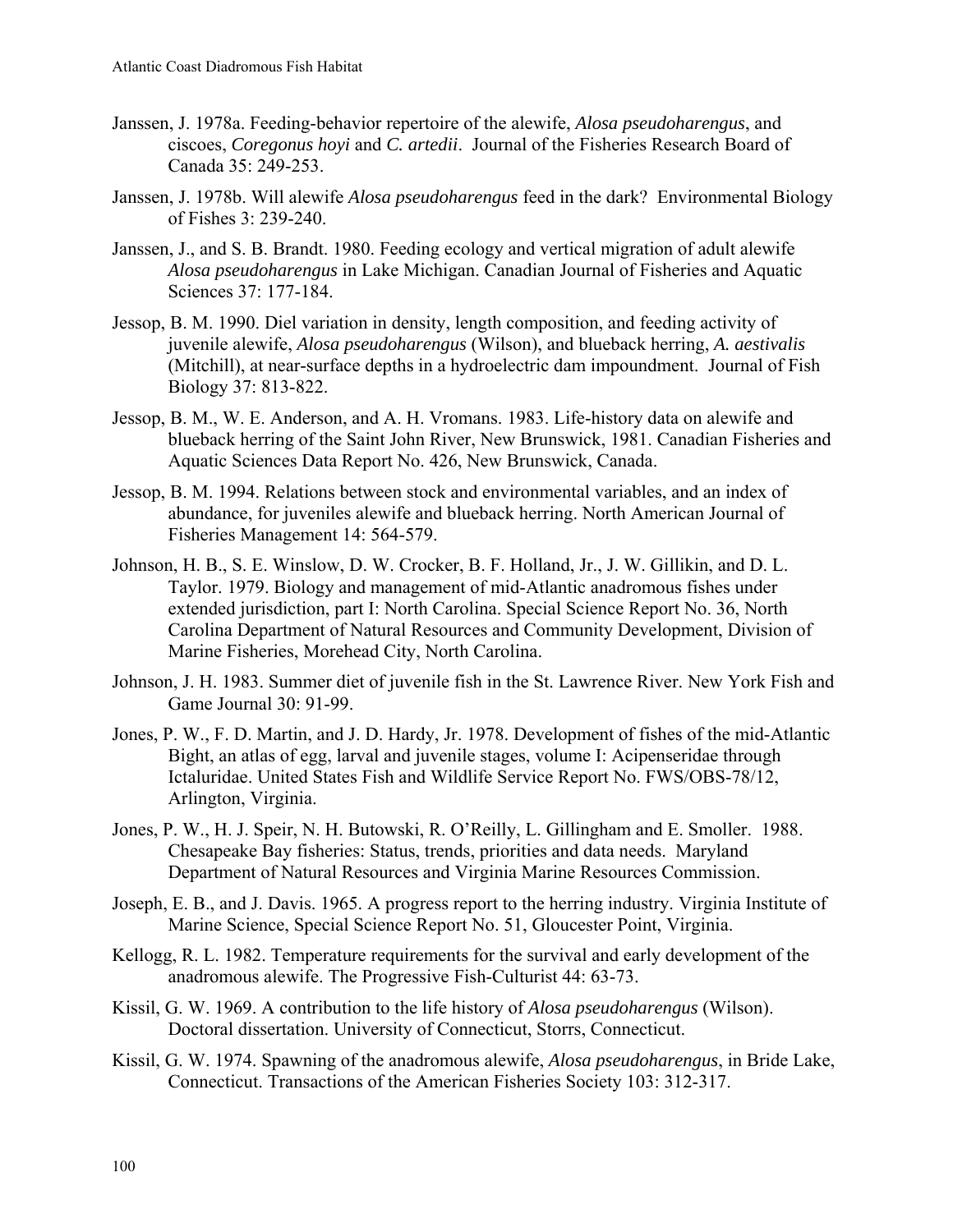- Klauda, R. J. 1989. Definitions of critical environmental conditions for selected Chesapeake Bay finfishes exposed to acidic episodes in spawning and nursery areas. Johns Hopkins University, Applied Physics Laboratory, Shady Side, Maryland.
- Klauda, R. J., S. A. Fischer, L. W. Hall, Jr., and J. A. Sullivan. 1991. Alewife and blueback herring; *Alosa pseudoharengus* and *Alosa aestivalis*. Pages 10.1-10.29 *in* S. L. Funderburk, J. A. Mihursky, S. J. Jordan, and D. Riley, editors. Habitat requirements for Chesapeake Bay living resources, 2nd edition. Chesapeake Bay Program, Living Resources Subcommittee, Annapolis, Maryland.
- Klauda, R. J., R. E. Palmer, and M. J. Lenkevich. 1987. Sensitivity of early life stages of blueback herring to moderate acidity and aluminum in soft freshwater. Estuaries 10: 44- 53.
- Koo, T. S. Y., M. L. Johnston, G. E. Galog, Jr., D. Hepner, and D. F. Ludwig. 1976. Effects of heat shock on fish eggs and larvae. Chesapeake Biological Laboratory CEES Reference No. 77-60-CBL, Solomons, Maryland.
- Kosa, J. T., and M. E. Mather. 2001. Processes contributing to variability in regional patterns of juvenile river herring abundance across small coastal systems. Transactions of the American Fisheries Society 130: 600-619.
- Leim, A. H. 1924. The life history of the shad (*Alosa sapidissima*) (Wilson) with special reference to the factors limiting its abundance. Biological Board of Canada, Contributions to Canadian Biology 2: 163-284.
- Leim, A. H., and W. B. Scott. 1966. Fishes of the Atlantic coast of Canada. Fisheries Research Board of Canada Bulletin 155.
- Libby, D. A. 1981. Difference in sex ratios of the anadromous alewife, *Alosa pseudoharengus*, between the top and bottom of a fishway at Damariscotta Lake, Maine. United States National Marine Fisheries Service Fishery Bulletin 79: 207-211.
- Libby, D. A. 1982. Decrease in length at predominant ages during a spawning migration of the alewife, *Alosa pseudoharengus*. Fisheries Bulletin 80: 902-905.
- Loesch, J. G. 1969. A study of the blueback herring, *Alosa aestivalis* (Mitchill), in Connecticut waters. Doctoral dissertation. University of Connecticut, Storrs, Connecticut.
- Loesch, J. G. 1987. Overview of life history aspects of anadromous alewife and blueback herring in freshwater habitats. Pages 89-103 *in* M. J. Dadswell, R. J. Klauda, C. M. Moffitt, and R. L. Saunders, editors. Common strategies of anadromous and catadromous fishes. American Fisheries Society Symposium 1, Bethesda, Maryland.
- Loesch, J. G., and W. H. Kriete, Jr. 1980. Anadromous fisheries research program, Virginia. Annual Report for NMFS Project No. AFC10-1, Virginia Institute of Marine Science, Gloucester Point, Virginia.
- Loesch, J. G., and W. A. Lund, Jr. 1977. A contribution to the life history of the blueback herring, *Alosa aestivalis*. Transactions of the American Fisheries Society 106: 583-589.
- Mansueti, R. J. 1956. Alewife herring eggs and larvae reared successfully in lab. Maryland Tidewater News 13: 2-3.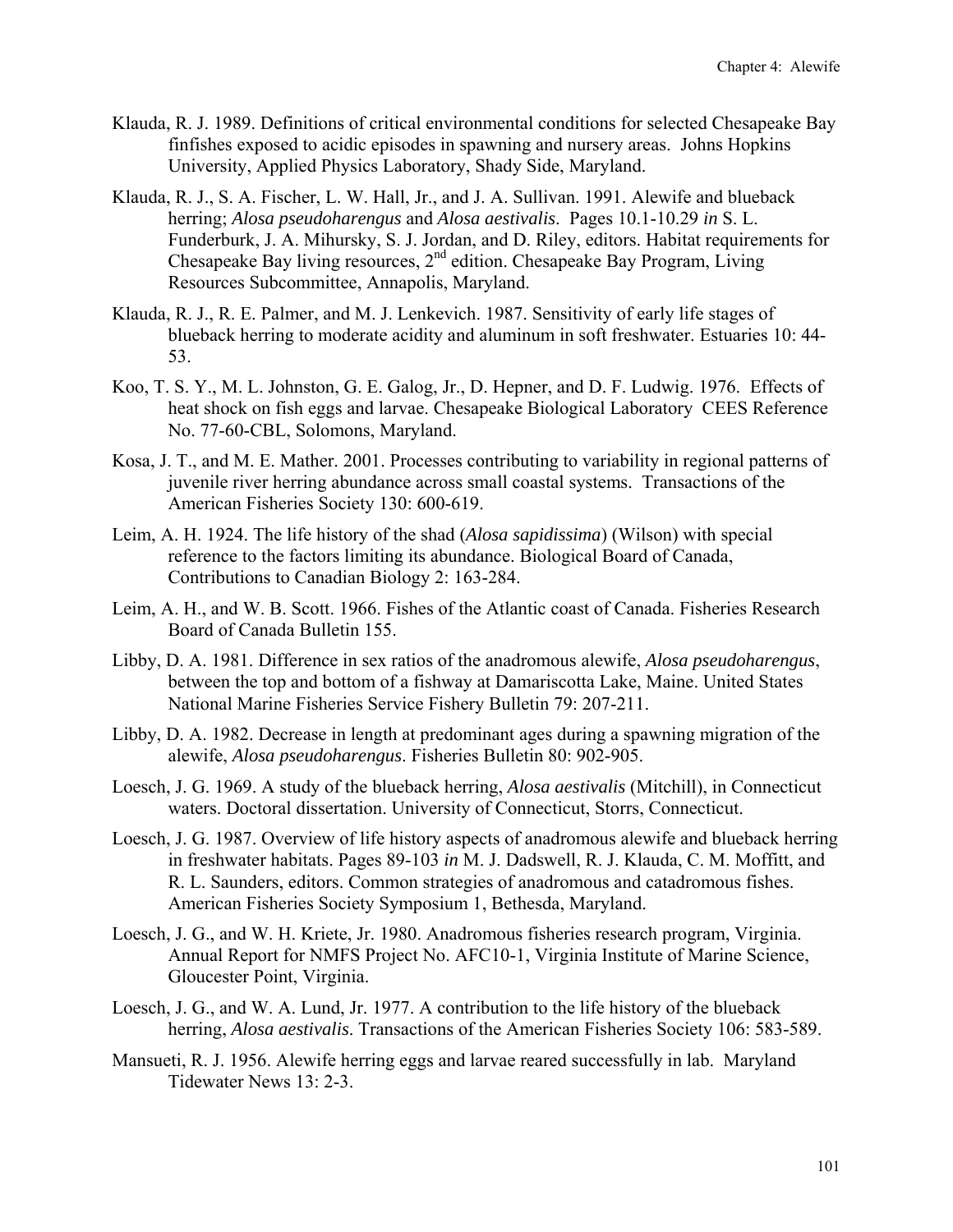- Mansueti, R. J., and J. D. Hardy, Jr. 1967. Development of fishes of the Chesapeake Bay region, and atlas of egg, larval, and juvenile stages, part I. Natural Resources Institute, University of Maryland, Baltimore, Maryland.
- Marcy, B. C., Jr. 1969. Age determination from scales of *Alosa pseudoharengus* (Wilson) and *Alosa aestivalis* (Mitchill) in Connecticut waters. Transactions of the American Fisheries Society 98: 622-630.
- Marcy, B. C., Jr. 1976a. Planktonic fish eggs and larvae of the lower Connecticut River and effects of the Connecticut Yankee plant including entrainment. Pages 115-139 *in* D. Merriman, and L. M. Thorper, editors. The Connecticut River ecological study: The impact of a nuclear power plant. American Fisheries Society Monograph No. 1, Bethesda, Maryland.
- Marcy, B. C., Jr. 1976b. Fishes of the lower Connecticut River and the effects of the Connecticut Yankee plant. Pages 61-114 *in* D. Merriman, and L. M. Thorper, editors. The Connecticut River ecological study: The impact of a nuclear power plant. American Fisheries Society Monograph No. 1, Bethesda, Maryland.
- McCauley, R. W., and F. P. Binkowski. 1982. Thermal tolerance of the alewife. Transactions of the American Fisheries Society 111: 389-391.
- McFadden, J. T., Texas Instruments, and Lawler, Matusky, and Skelly Engineers. 1978. Influence of the proposed Cornwall pumped storage project and steam electric generating plants on the Hudson River estuary with emphasis on striped bass and other fish populations. Consolidated Edison Company of New York, New York, New York.
- McKenzie, R. A. 1959. Marine and freshwater fishes of the Miramichi River and estuary, New Brunswick. Journal of the Fisheries Research Board of Canada 16: 807-833.
- Meldrim, J. W., and J. J. Gift. 1971. Temperature preference, avoidance and shock experiments with estuarine fishes. Ichthyological Association Bulletin No. 7, Icthyological Association, Middletown, Delaware.
- Messieh, S. N. 1977. Population structure and biology of alewives *Alosa pseudoharengus* and blueback herring *A. aestivalis* in the Saint John River, New Brunswick. Environmental Biology of Fishes 2: 195-210.
- Milstein, C. B. 1981. Abundance and distribution of juvenile *Alosa* species off southern New Jersey. Transactions of the American Fisheries Society 110: 306-309.
- Morsell, J. W., and C. R. Norden. 1968. Food habits of the alewife, *Alosa pseudoharengus* (Wilson), in Lake Michigan. Proceedings of the 11<sup>th</sup> Conference on Great Lakes Research: 96-102.
- Murdy, E. O., R. S. Birdsong, and J. A. Musick. 1997. Fishes of Chesapeake Bay. Smithsonian Institution, Washington, D.C.
- Neves, R. J. 1981. Offshore distribution of alewife, *Alosa Pseudoharengus*, and blueback herring, *Alosa Aestivalis*, along the Atlantic coast. Fishery Bulletin 79: 473-485.
- Neves, R. J., and L. Depres. 1979. The oceanic migration of American shad, *Alosa sapidissima*, along the Atlantic coast. National Marine Fisheries Service Fisheries Bulletin 77: 199- 212.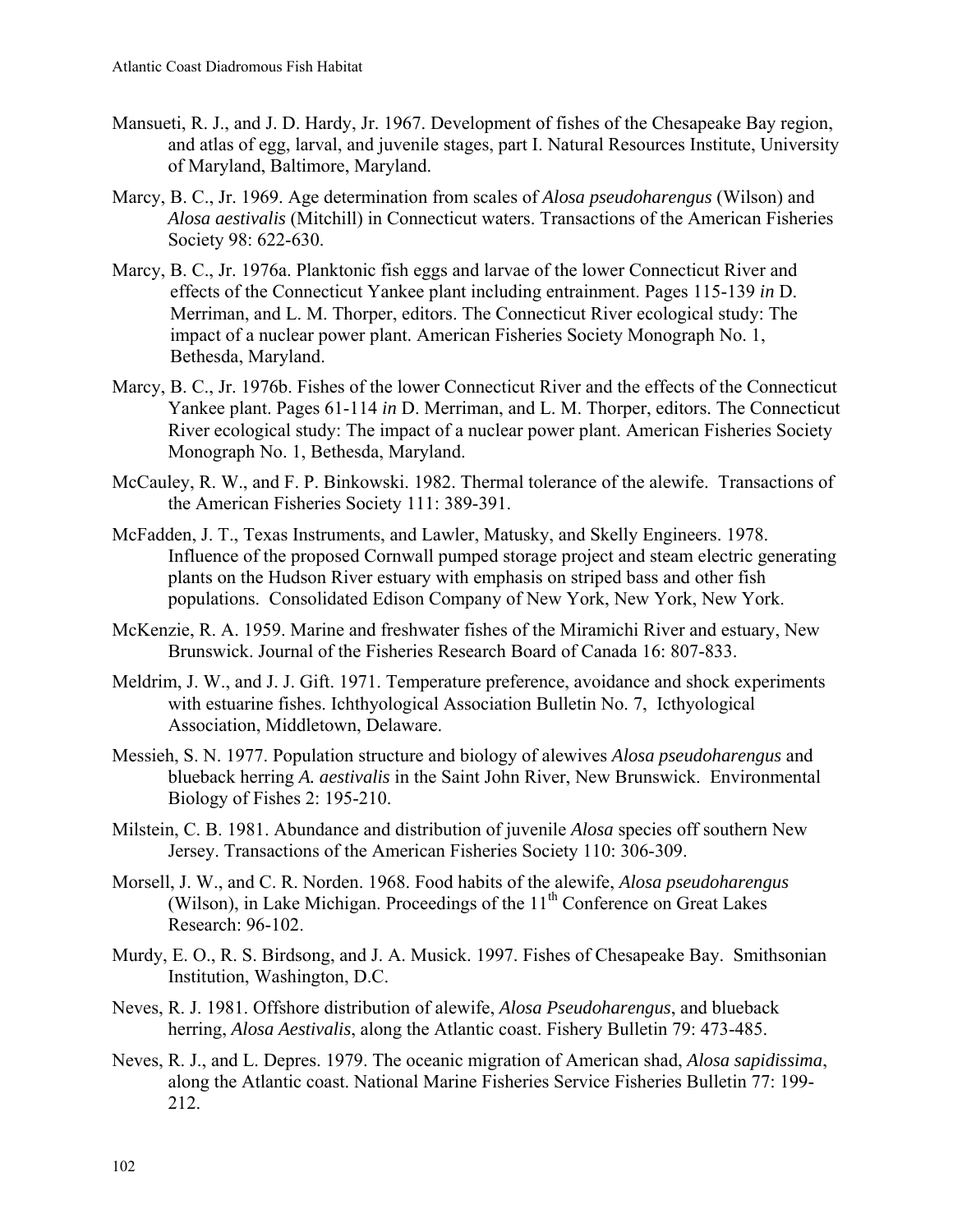- Nigro, A. A., and J. J. Ney. 1982. Reproduction and early life accommodations of landlocked alewife to a southern range extension. Transactions of the American Fisheries Society 96: 387-393.
- Norden, C. R. 1967. Age, growth, and fecundity of the alewife, *Alosa pseudoharengus* (Wilson), in Lake Michigan. Transactions of the American Fisheries Society 96: 387-393.
- Norden, C. R. 1968. Morphology and food habits of larval alewife, *Alosa pseudoharengus* in Lake Michigan. Proceedings of the 11<sup>th</sup> Conference on Great Lakes Research: 70-78.
- O'Connell, A. M., and P. L. Angermeier. 1997. Spawning location and distribution early life stages of alewife and blueback herring in a Virginia stream. Estuaries 20: 779-791.
- O'Leary, J. A., and B. Kynard. 1986. Behavior, length, and sex ratio of seaward migrating juvenile American shad and blueback herring in the Connecticut River. Transactions of the American Fisheries Society 115: 529-536.
- O'Neill, J. T. 1980. Aspects of the life histories of anadromous alewife and the blueback herring, Margaree River and Lake Ainsle, Nova Scotia, 1978-1979. Masters thesis. Acadia University, Wolfville, Nova Scotia, Canada.
- O'Rear, C. W. 1983. A study of river herring spawning and water quality in Chowan River. North Carolina Department of Natural Resources and Community Development, Division of Marine Fisheries Report for Project No. AFC-17, Raleigh, North Carolina.
- Odell, T. T. 1934. The life history and ecological relationships of the alewife *Pomolobus pseudoharengus* (Wilson) in Seneca Lake, New York. Transactions of the American Fisheries Society 64: 118-124.
- Olney, J. E., and G. W. Boehlert. 1988. Nearshore ichthyoplankton associated with seagrass beds in the lower Chesapeake Bay. Marine Ecology Progress Series 45: 33-43.
- Otto, R. G., M. A. Kitchell, and J. O. Rice. 1976. Lethal and preferred temperatures of the alewife (*Alosa pseudoharengus*) in Lake Michigan. Transactions of the American Fisheries Society 105: 96-106.
- Pardue, G. B. 1983. Habitat suitability index models: Alewife and blueback herring. U.S. Fish and Wildlife Service Report No. FWS/OBS-82/10.58, Washington, D.C.
- PSE&G (Public Service Electric and Gas Company). 1980. Comparative evaluation of effects of ozonated and chlorinated thermal discharges on estuarine and freshwater organisms. Public Service Electric and Gas Company, Newark, New Jersey.
- PSE&G (Public Service Electric and Gas Company). 1982. Blueback herring (*Alosa aestivalis*): A synthesis of information on natural history, with reference to occurrence in the Delaware River and estuary and involvement with Salem Nuclear Generating Station. Salem Nuclear Generating Station, 316 (b) Report, Appendix VI, Newark, New Jersey.
- PSE&G (Public Service Electric and Gas Company). 1984. Alewife (*Alosa pseudoharengus*): A synthesis of information on natural history, with reference to occurrence in the Delaware River and estuary and involvement with Salem Nuclear Generating Station, 316 (b) Report, Appendix V, Newark, New Jersey.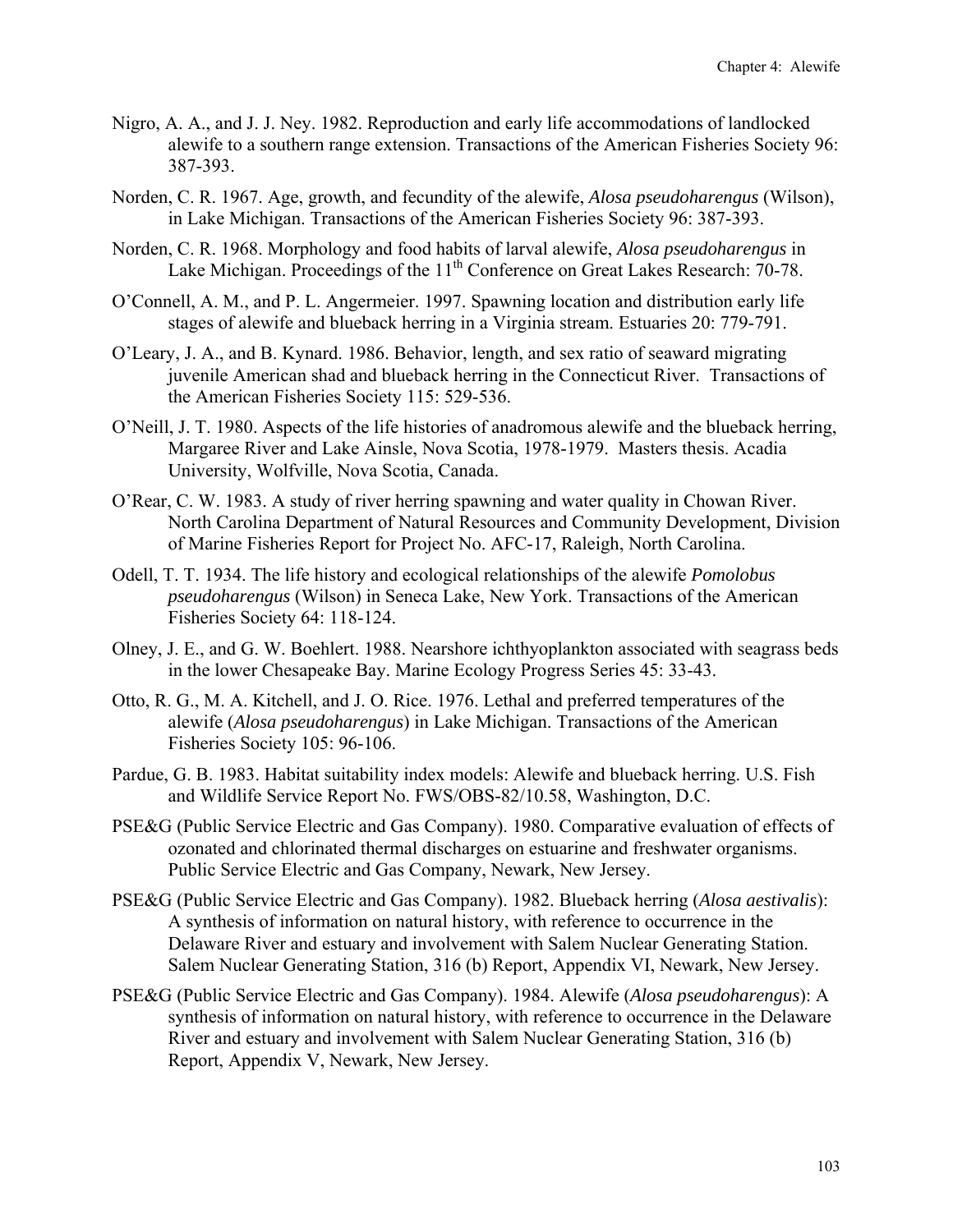- Richkus, W. A. 1974. Factors influencing the seasonal and daily patterns of alewife (*Alosa pseudoharengus*) migration in a Rhode Island river. Journal of the Fisheries Research Board of Canada 31: 1485-1497.
- Richkus, W. A. 1975a. Migratory behavior and growth of juvenile anadromous alewife, *Alosa pseudoharengus*, in a Rhode Island drainage. Transactions of the American Fisheries Society 104: 483-493.
- Richkus, W. A. 1975b. The response of juvenile alewife to water currents in an experimental chamber. Transactions of the American Fisheries Society 104: 494-498.
- Richkus, W. A., and G. DiNardo. 1984. Current status and biological characteristics of the anadromous alosid stocks of the eastern United States: American shad, hickory shad, alewife, and blueback herring. Interstate Fisheries Management Program, Atlantic States Marine Fisheries Commission, Washington, D.C.
- Richkus, W. A., and H. E. Winn. 1979. Activity cycles of adult and juvenile alewife, *Alosa pseudoharengus*, recorded by two methods. Transactions of the American Fisheries Society 108: 358-365.
- Rideout, S. G. 1974. Population estimate, movement, and biological characteristics of anadromous alewife (*Alosa pseudoharengus*) utilizing the Parker River, Massachusetts in 1971-1972. Masters thesis. University of Massachusetts, Amherst, Massachusetts.
- Ross, R. M. 1991. Recreational fisheries of coastal New England. University of Massachusetts Press, Amherst, Massachusetts.
- Ross, R. M., and R. C. Biagi. 1990. Marine recreational fisheries of Massachusetts: River herring. University of Massachusetts Cooperative Extension, Massachusetts Division of Marine Fisheries, Marine Recreational Fisheries Series Informational Pamphlet No. CR 162: 6/90-10M, Amherst, Massachusetts.
- Rothschild, B. J. 1962. The life history of the alewife, *Alosa pseudoharengus* (Wilson) in Cayuga Lake, New York. Doctoral dissertation. Cornell University, Ithaca, New York.
- Royce, W. F. 1943. The reproduction and studies of the life history of the lake trout, *Cristovomer namaycush* (Walbaum). Masters thesis. Cornell University, Ithaca, New York.
- Rulifson, R. A. 1982. Anadromous fish in the southeastern United States and recommendations for development of a management plan. U.S. Fish and Wildlife Service Research Region 4, Atlanta, Georgia.
- Rulifson, R. A., M. T. Huish, and R. W. Thoesen. 1994. Status of anadromous *Alosa* along the east coast of North America. Pages 134-159 *in* J. E. Cooper, R. T. Eades, R. J. Klauda, and J. G. Loesch, editors. Proceedings of the Anadromous *Alosa* Symposium, American Fisheries Society, Bethesda, Maryland.
- Rulifson, R. A., S. A. McKenna, and M. L. Gallagher. 1987. Tagging studies of striped bass and river herring in upper Bay of Fundy, Nova Scotia. North Carolina Division of Marine Fisheries, Completion Report No. AFC-28-1, East Carolina University, Greenville, North Carolina.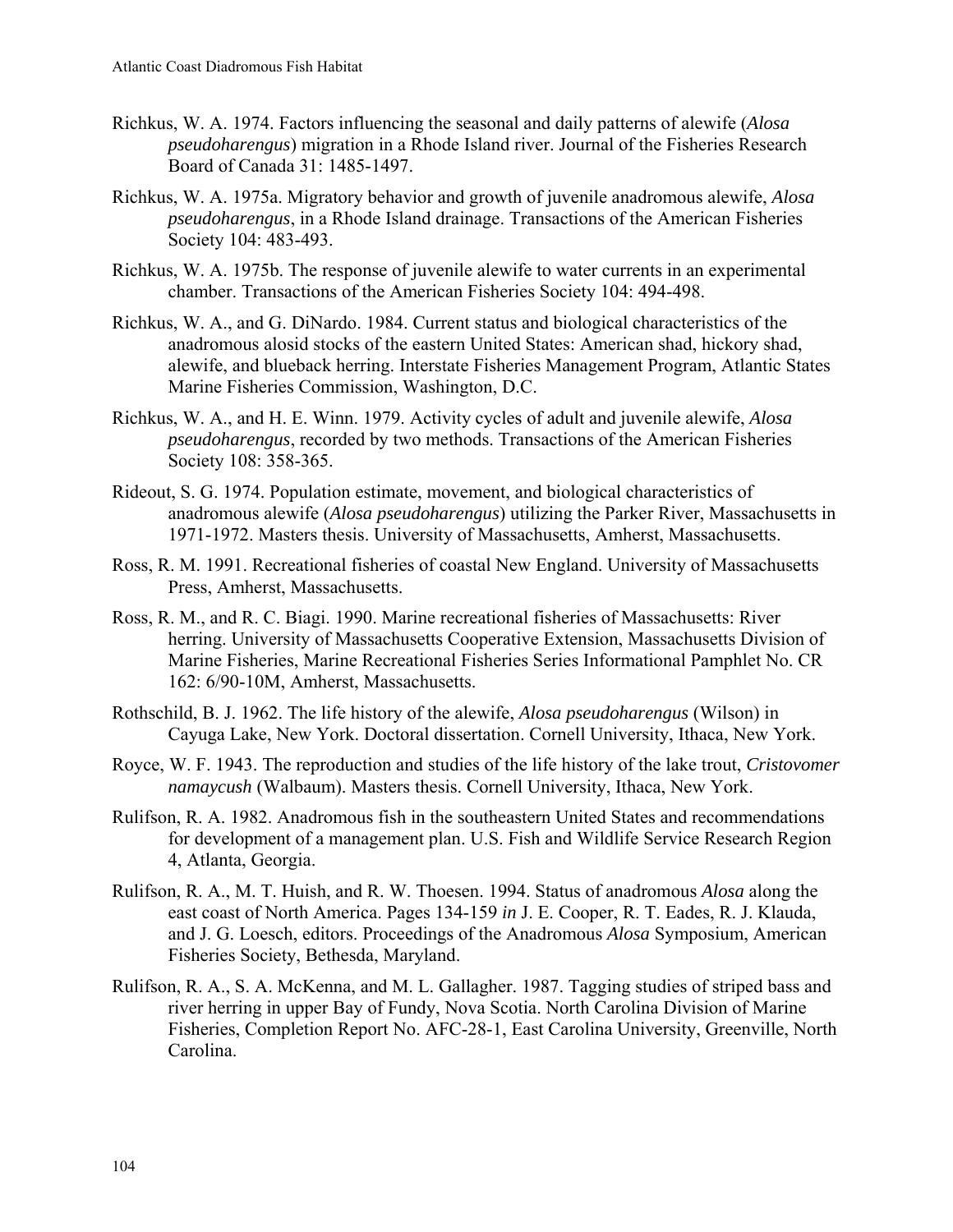- Schmidt, R. E., B. M. Jessop, and J. E. Hightower. 2003. Status of river herring stocks in large rivers. Pages 171-182 *in* K. E. Limburg, and J. R. Waldman, editors. Biodiversity, status, and conservation of the world's shads. American Fisheries Society Symposium 35, Bethesda, Maryland.
- Schmidt, R. E., R. J. Klauda, and J. M. Bartels. 1988. Distributions and movements of the early life stages of three species of *Alosa* in the Hudson River, with comments on mechanisms to reduce interspecific competition. Pages 193-215 *in* C. L. Smith, editor. Fisheries research in the Hudson River. State University of New York Press, Albany, New York.
- Schubel, J. R., and A. H. Auld. 1972. Thermal effects of a model power plant on the hatching success of American shad, *Alosa sapidissima*, eggs. Proceedings of the Southeastern Association of Game and Fish Commissioners 26: 644-648.
- Schubel, J. R., and J. C. S. Wang. 1973. The effects of suspended sediments on the hatching success of yellow perch, white perch, striped bass and alewife eggs. Ichthyological Association Special Report No. 30, Reference 73-3.
- Scott, W. B., and E. J. Crossman. 1973. Freshwater fishes of Canada. Fisheries Research Board of Canada Bulletin 184, Ottawa, Canada.
- Scott, W. B., and M. G. Scott. 1988. Atlantic fishes of Canada. Canadian Bulletin of Fisheries and Aquatic Sciences 219: 1-731.
- Seegert, G. L., and A. S. Brooks. 1978. The effects of intermittent chlorination on coho salmon, alewife, spotted shiner, and rainbow trout. Transactions of the American Fisheries Society 107: 346-353.
- Seegert, G. L., and D. L .Latimer. 1977. The effects of a 30-minute exposure on selected Lake Michigan fishes and invertebrates to residual chlorine. Pages 91-100 *in* L. L. Jensen, editor. Biofouling control procedures, technology and ecological effects. Marcel Dekker, Inc., New York. New York.
- Sismour, E. N. 1994. Contributions to the early life histories of alewife (*Alosa pseudoharengus*) and blueback herring (*A. aestivalis*) : rearing, identification, ageing, and ecology. Doctoral dissertation. Virginia Institute of Marine Science, Gloucester Point, Virginia.
- Smith, H. M. 1907. The fishes of North Carolina, volume II. North Carolina Geological and Economic Survey. E. M. Uzzell and Company, State Printers and Binders, Raleigh, North Carolina.
- Smith, B. A. 1971. The fishes of four low-salinity tidal tributaries of the Delaware River estuary. Masters thesis. Cornell University, Ithaca, New York.
- Stanley, J. G., and P. J. Colby. 1971. Effects of temperature on electrolyte balance and osmoregulation in the alewife (*Alosa pseudoharengus*) in fresh and sea water. Transactions of the American Fisheries Society 100: 624-638.
- Stanley, J. G., and J. A. Holzer. 1971. Electrolyte metabolism of moribund alewife from Lake Michigan. Proceedings of the  $14<sup>th</sup>$  Conference on Great Lakes Research: 220-221.
- Stokesbury, K. D. E., and M. J. Dadswell. 1989. Seaward migration of juveniles of three herring species *Alosa*, from an estuary in the Annapolis River, Nova Scotia. The Canadian Field-Naturalist 103: 388-393.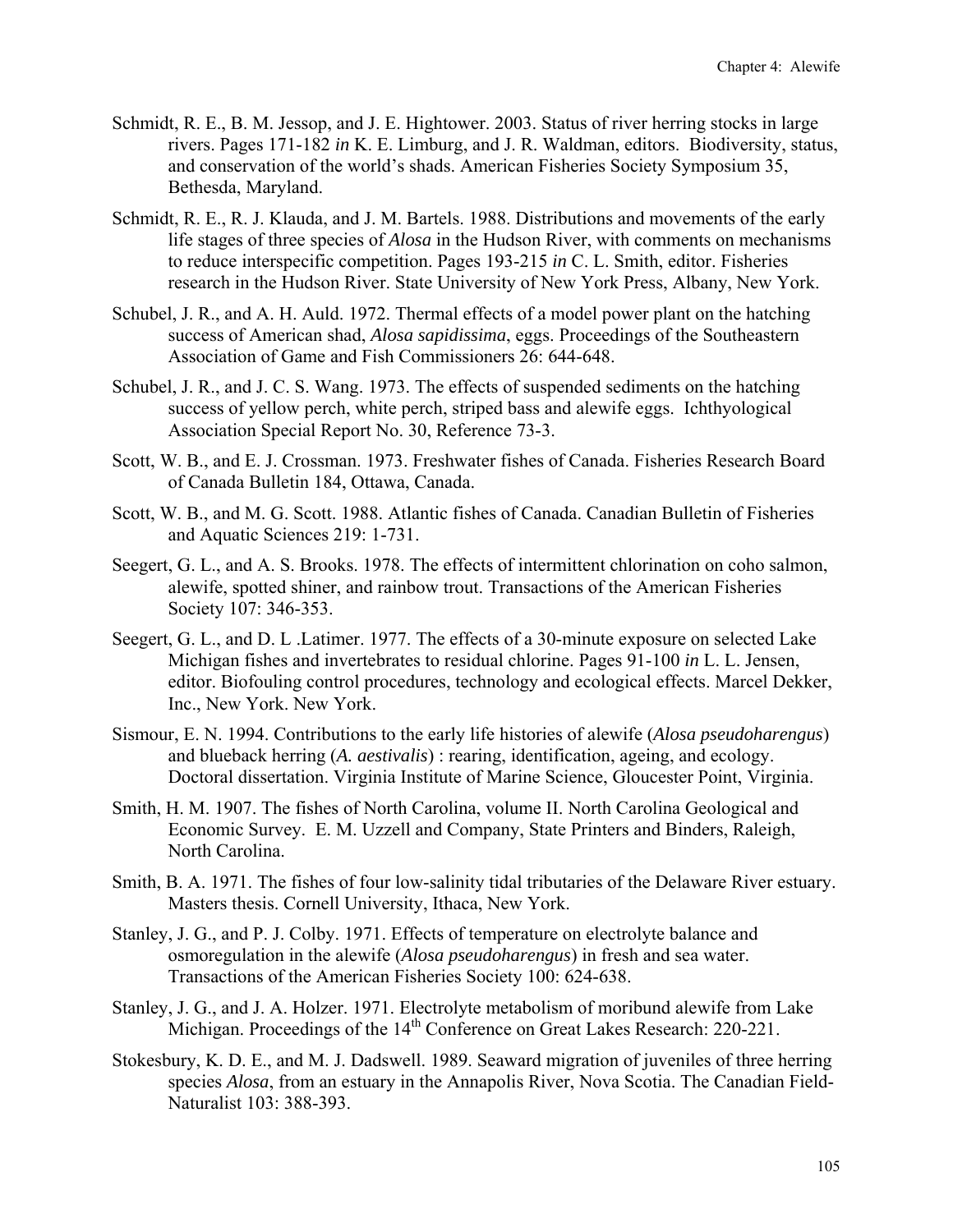- Stone, H. H. 1985. Composition, morphometric characteristics and feeding ecology of alewife (*Alosa pseudoharengus*) and blueback herring (*Alosa aestivalis*) (Pisces: Clupeidae) in Minas Basin. Masters thesis. Acadia University, Wolfville, Nova Scotia, Canada.
- Stone, H. H., and G. R. Daborn. 1987. Diet of alewife, *Alosa pseudoharengus* and blueback herring, *A. aestivalis* (Pisces: Clupeidae) in Minas Basin, Nova Scotia, a turbid, macrotidal estuary. Environmental Biology of Fishes 19: 55-67.
- Stone, H. H., and B. M Jessop. 1992. Seasonal distribution of river herring *Alosa pseudoharengus* and *A. aestivalis* off the Atlantic coast of Nova Scotia. Fisheries Bulletin 90: 376-389.
- Stone, H. H. 1993. Feeding habits of anadromous alewife, *Alosa pseudoharengus*, off the Atlantic coast of Nova Scotia. Fisheries Bulletin 92: 157-170.
- Street, M. W., A. S. Deaton, W. S. Chappell, and P. D. Mooreside. 2005. North Carolina Coastal Habitat Protection Plan. North Carolina Division of Marine Fisheries, Morehead City, North Carolina.
- Street, M. W., P. P. Pate, B. F. Holland, Jr., and A. B. Powell. 1975. Anadromous fisheries research program, northern coastal region. North Carolina Division of Marine Fisheries Completion Report for Project No. AFCS-8, Morehead City, North Carolina.
- Street, M. W., P. P. Pate, B. F. Holland, Jr., and B. F. Yelverton. 1973. Anadromous fisheries research program, northern coastal region. North Carolina Federal Aid Project No. AFCS-8-1 (Job 3). North Carolina Division of Commercial and Sports Fisheries, Raleigh, North Carolina.
- Thunberg, B. E. 1971. Olfaction in parent stream selection by the alewife (*Alosa pseudoharengus*). Animal Behavior 19: 217-225.
- Tyus, H. M. 1971. Population size, harvest and movements of alewife during spawning migrations to Lake Mattamuskeet, North Carolina. Doctoral dissertation. North Carolina State University, Raleigh, North Carolina.
- Tyus, H. M. 1974. Movements and spawning of anadromous alewife, *Alosa pseudoharengus* (Wilson) at Lake Mattamuskeet, North Carolina. Transactions of the American Fisheries Society 103: 392-395.
- Vigerstad, T. J., and J. S. Colb. 1978. Effects of predation by sea-run juvenile alewife (*Alosa pseudoharengus*) on the zooplankton community at Hamilton reservoir, Rhode Island. Estuaries 1: 36-45.
- Vinogradov, V. I. 1984. Food of silver hake, red hake and other fishes on Georges Bank and adjacent waters, 1968-74. Northwest Atlantic Fisheries Organization Science Council Study No. 7: 87-94.
- Waldman, J. R., and K. E. Limburg. 2003. The world's shads: Summary of their status, conservation, and research needs. Pages 363-369 *in* K. E. Limburg, and J. R. Waldman, editors. Biodiversity, status, and conservation of the world's shads. American Fisheries Society Symposium 35, Bethesda, Maryland.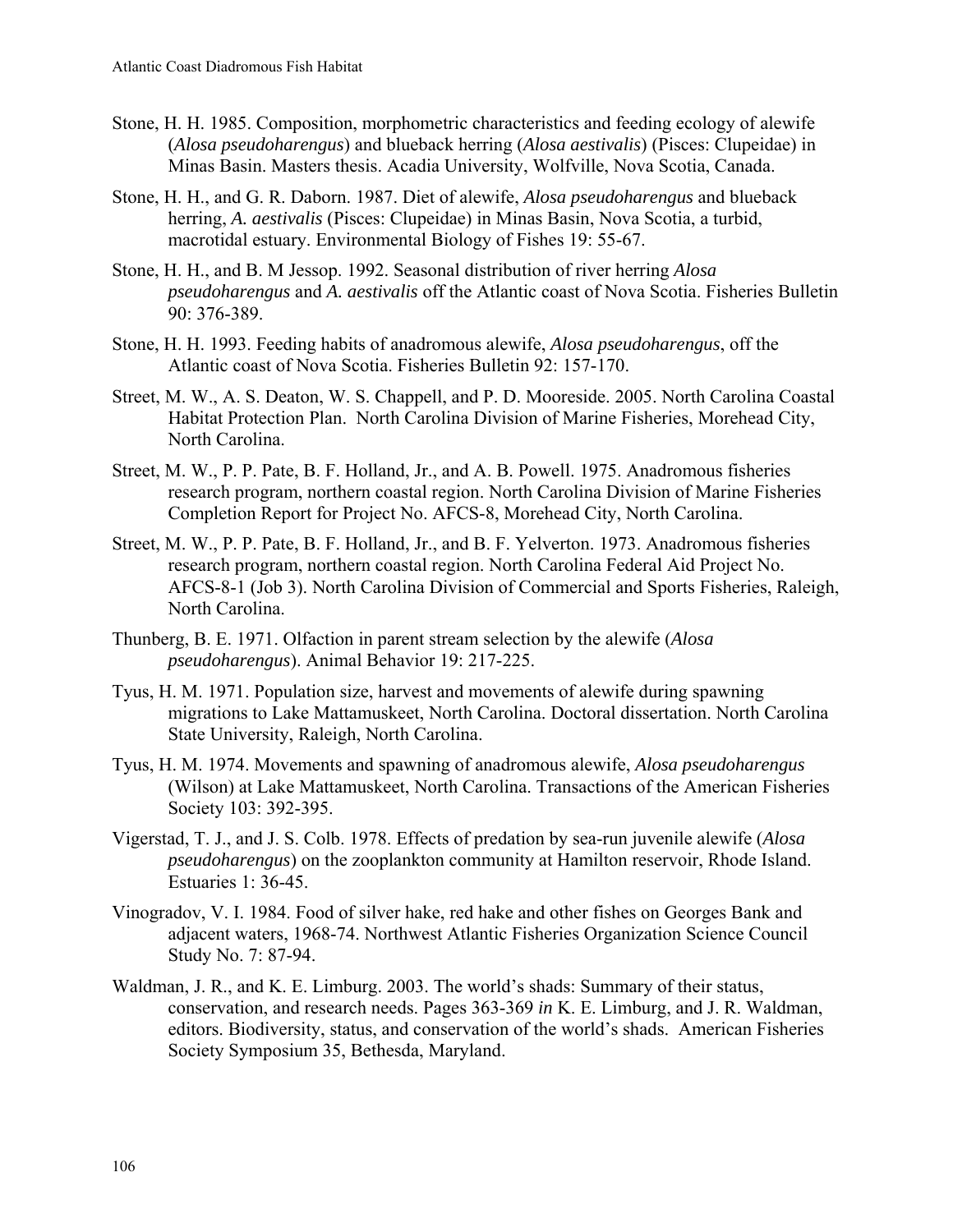- Walton, C. J. 1981. Population biology and management of the alewife (*Alosa pseudoharengus*) in Maine. Maine Department of Marine Resources, Division of Sea and Shore Fisheries Project No. AFC-21-2, Augusta, Maine.
- Walton, C. J. 1987. Parent-progeny relationship for an established population of anadromous alewife in a Maine lake. American Fisheries Society Symposium 1: 451-454.
- Wang, J. C. S., and R. J. Kernehan. 1979. Fishes of Delaware estuaries: A guide to the early life histories. Ecological Analysts, Inc., Towson, Maryland.
- Warriner, J. E., J. P. Miller, and J. Davis. 1970. Distribution of juvenile river herring in the Potomac River. Proceedings of the Southeastern Association of Game and Fish Commissioners 23: 384-388.
- Watt, W. D., and F. C. Duerden. 1974. Aquatic ecology of the Saint John River. The Saint John River Basin Board Volume 2, Report No. 15g, Fredericton, New Brunswick.
- Weaver, J. E. 1975. Food selectivity, feeding chronology, and energy transformations of juvenile alewife (*Alosa pseudoharengus*) in the James River near Hopewell, Virginia. Doctoral dissertation. University of Virginia, Charlottesville, Virginia.
- Weinrich, D. R., N. H. Butowski, E. W. Franklin, and J. P. Mowrer. 1987. Investigation of anadromous alosines. Maryland Department of Natural Resources, Annapolis, Maryland.
- Wells, L. 1968. Seasonal depth distribution of fish in southeastern Lake Michigan. U.S. Fish and Wildlife Service Fisheries Bulletin 67: 1-15.
- Willis, T. V. 2006. St. Croix River alewife smallmouth bass interaction study. Final Report to Maine Rivers, Hallowell, Maine.
- Winslow, S. E. 1995. North Carolina alosid management program. Completion Report for Project AFC-47, Segments 1-3. North Carolina Division of Marine Fisheries, Morehead City, North Carolina.
- Winters, G. H., J. A. Moores, and R. Chaulk. 1973. Northern range extension and probably spawning of gaspereau (*Alosa pseudoharengus*) in the Newfoundland area. Journal of the Fisheries Research Board of Canada 30: 860-861.
- Yako, L. A. 1998. Community interactions influencing juvenile anadromous herring in freshwater: migration cues and predation. Masters thesis. University of Massachusetts, Amherst, Massachusetts.
- Yako, L. A., M. E. Mather, and F. Juanes. 2000. Assessing the contribution of anadromous herring to largemouth bass growth. Transactions of the American Fisheries Society 129: 77-88.
- Zich, H. E. 1978. Existing information on anadromous clupeid spawning in New Jersey. New Jersey Department of Environmental Protection, Division of Fish, Game, and Shellfish, Bureau of Fisheries, Miscellaneous Report No. 41, Lebanon, New Jersey.